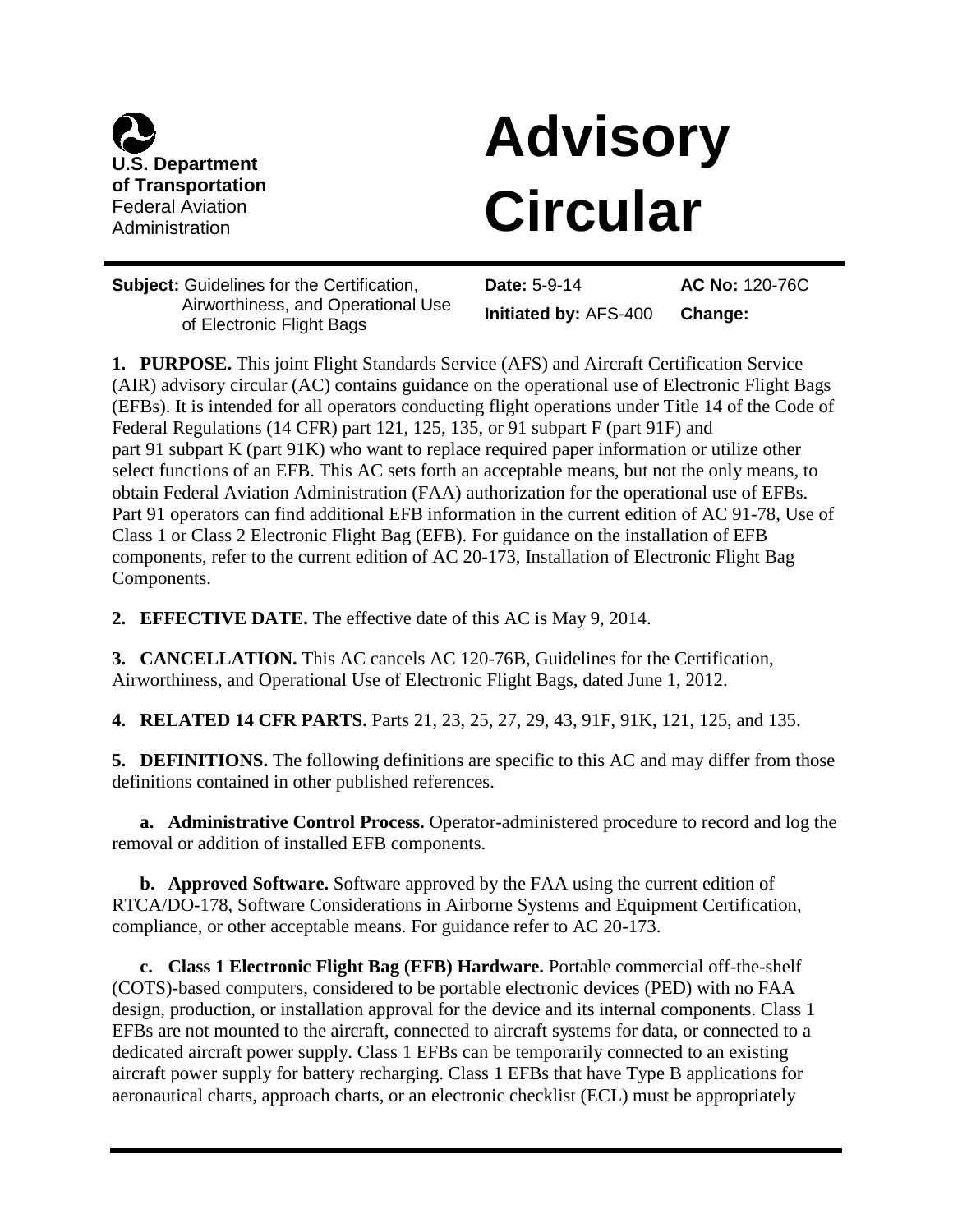secured and viewable during critical phases of flight and must not interfere with flight control movement.

# **NOTE: Portable Class 1 EFB components are not considered to be part of aircraft type design (i.e., not in the aircraft type certificate (TC) or Supplemental Type Certificate (STC)).**

 accordance with AC 20-173. (Portable Class 2 EFB components are not considered to be part of aircraft type design; i.e., not in the aircraft TC or STC.) **d. Class 2 EFB Hardware.** Portable COTS-based computers, considered to be PEDs with no FAA design, production, or installation approval for the device and its internal components. Class 2 EFBs are typically mounted. They must be capable of being easily removed from or attached to their mounts by flightcrew personnel. Class 2 EFBs can be temporarily connected to an existing aircraft power supply for battery recharging. They may connect to aircraft power, data ports (wired or wireless), or installed antennas, provided those connections are installed in

 regulations. Refer to AC 20-173 for guidance on the installation of EFB components. **e. Class 3 EFB Hardware.** EFBs installed in accordance with applicable airworthiness

 **f. Critical Phases of Flight.** Includes all ground operations involving taxi, takeoff, and landing, and all other flight operations conducted below 10,000 feet, except cruise flight.

# **flight definition in part 121, § 121.542. NOTE: For the purpose of this AC, we've adopted the critical phases of**

 EFB devices can display a variety of aviation data or perform basic calculations (e.g., performance data, fuel calculations, etc.). In the past, some of these functions were include various other hosted databases and applications. Physical EFB displays may use various **g. EFB.** An electronic display system intended primarily for flight deck or cabin crew member use that includes the hardware and software necessary to support an intended function. traditionally accomplished using paper references or were based on data provided to the flightcrew by an airline's flight dispatch function. The scope of the EFB functionality may technologies, formats, and forms of communication. An EFB must be able to host and actively display Type A and/or Type B software applications.

**h. Hosted Application.** Software running on an EFB that is not installed or considered part of aircraft type design.

**i. Interactive Information.** Information presented on the EFB that, via software applications, can be selected and rendered in a number of dynamic ways. This includes variables in the information presented based on data-oriented software algorithms, concepts of decluttering, and selectable composition as opposed to precomposed information.

 **j. Mounted.** Any portable device that is attached to a permanently installed mounting device.

**k. Mounting Device.** These include arm-mounted, cradle, clips, docking stations, etc.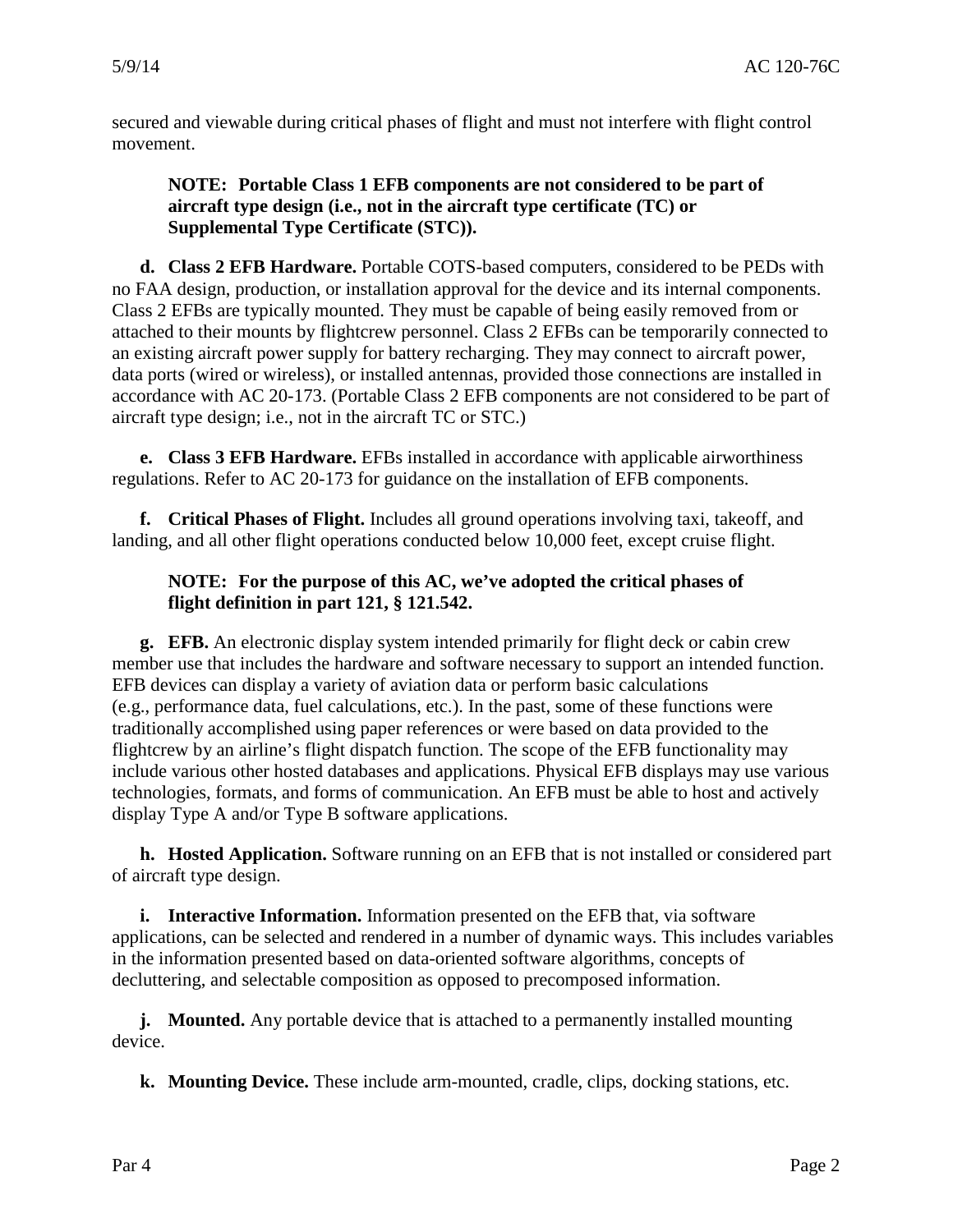**l. PED.** Section 91.21; § 121.306; part 125, § 125.204; and part 135, § 135.144 refer to PEDs and place restrictions on the in-flight use of PEDs. There are two types of PEDs and two methods of compliance with these regulations.

**(1)** The non-EFB PED method of compliance with PED regulations is in the current edition of AC 91.21-1, Use of Portable Electronic Devices Aboard Aircraft. Use of these PEDs is prohibited in instrument flight rules (IFR) flight operations, except in cruise flight.

 Electronic Flight Bag Operational Authorization Process, and this AC. **(2)** The EFB PED method of compliance with PED regulations is in FAA Order 8900.1, Flight Standards Information Management System (FSIMS), Volume 4, Chapter 15, Section 1,

#### **NOTE: For a PED to be considered an EFB, the PED must host and actively the issuance of Operations Specifications (OpSpec) paragraph A061 "Use of display Type A, B, and/or C software applications as applicable, and requires Electronic Flight Bag."**

**m. Precomposed Information.** Information previously composed into a static, composed state (non-interactive). The composed displays have consistent, defined, and verifiable content, and formats that are fixed in composition.

**n. Stowed.** A portable device that is placed in a secure stowage location but is not available for use or view by the pilot in that location.

**o. Transmitting Portable Electronic Devices (T-PED).** PEDs that have intended radio frequency (RF) transmission capabilities.

 during noncritical phases of flight having a failure condition classification considered to be a minor hazard or less. Appendix 1 lists examples of Type A software applications. **p. Type A Software Applications.** Type A software applications are those paper replacement applications primarily intended for use during flight planning, on the ground, or

 phases of flight. Type B applications include miscellaneous, nonrequired applications (e.g., aircraft cabin and exterior surveillance video displays, maintenance applications) having a failure **q. Type B Software Applications.** Type B software applications are those paper replacement applications that provide the aeronautical information required to be accessible for each flight at the pilot station and are primarily intended for use during flight planning and all condition classification considered to be a minor hazard or less. Appendix 2 lists examples of Type B software applications.

 **r. Type C Software Applications.** Type C software applications are approved by the FAA surveillance that require FAA design, production, and installation approval. Type C applications considered to be a major hazard or higher. using RTCA/DO-178 or another acceptable means. These are "non-EFB" software applications found in avionics and include intended functions for communications, navigation, and are approved software for surface and airborne functions with a failure condition classification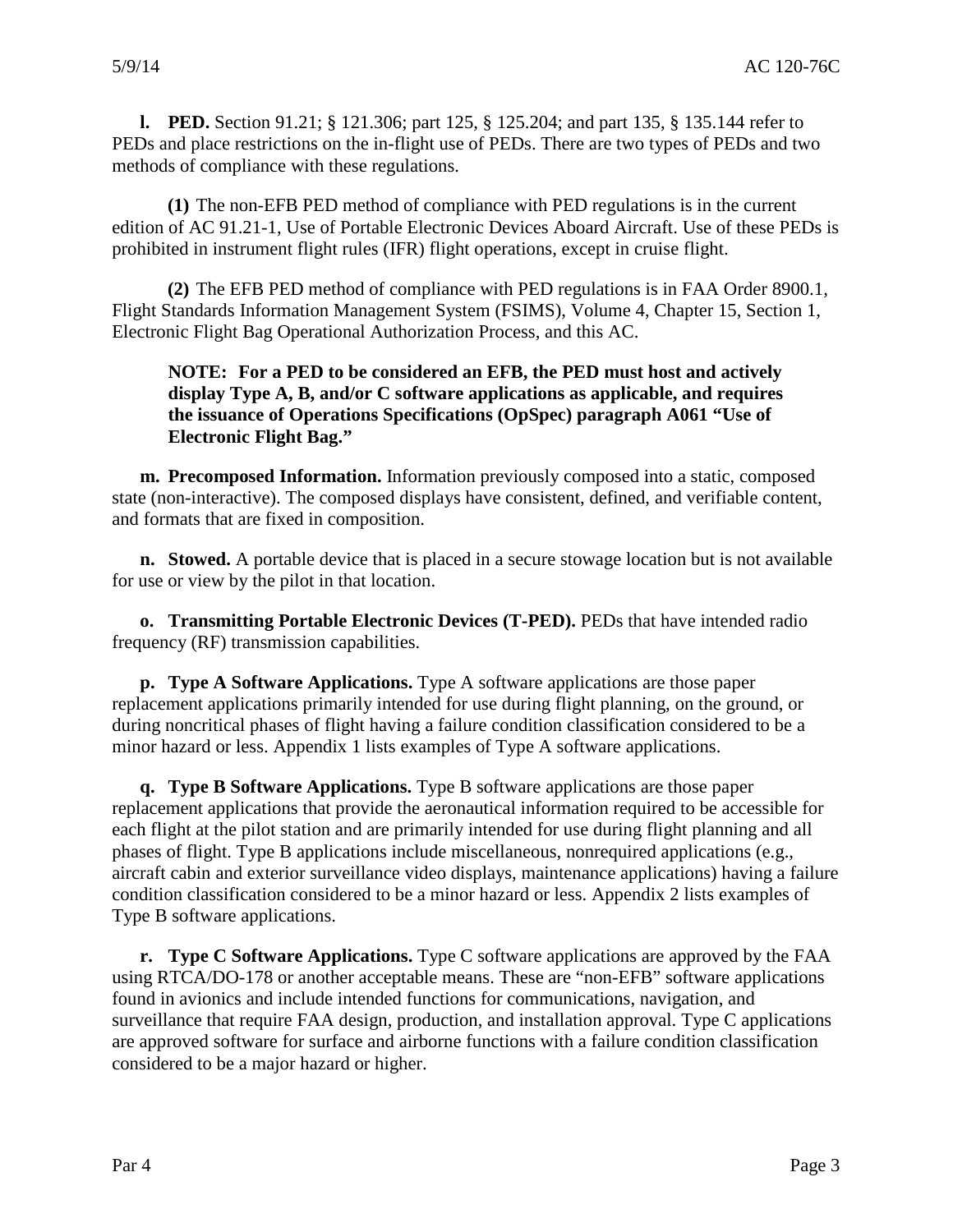the pilot (e.g., kneeboards, suction cups, etc.). **s. Viewable Stowage.** A portable device that is secured in an existing provision with the intended function to hold charts or acceptable temporarily secured portable device viewable to

**6. RELATED READING MATERIALS.** See Appendix 3 for a list of references.

 and 135.144). The PED regulations' applicability addresses certificated operators and IFR aircraft. Aircraft operated under part 91, except for parts 91F and 91K, require no EFB (AGL). All PEDs are subject to these restrictions unless they are authorized EFBs. To be an **7. BACKGROUND.** Class 1 and Class 2 EFBs are both considered PEDs. The use of any PED in an aircraft is subject to compliance with PED regulations (§§ 91.21, 121.306, 125.204, authorization or compliance with this AC, provided the EFB does not replace any equipment or operating information required by the regulations. For all aircraft, PED regulatory compliance is required. PED regulatory methods for compliance are addressed in this AC and AC 91.21-1. There are two separate methods of compliance respective to non-EFB PEDs and EFB PEDs. Non-EFB PED compliance is in accordance with AC 91.21-1 and restricts the use of PEDs in flight operations, except when safely in cruise and/or above 10,000 feet above ground level authorized EFB, the PED must host one or more of the authorized EFB functions listed in Appendices 1 and 2 and meet the additional evaluation criteria in paragraphs 11 and 12.

 **8. APPLICABILITY.** One of the major motivators for using an EFB is to reduce or eliminate the need for paper and other reference materials in the cockpit. This AC describes the EFB functions, features, and selected hosted applications, and applies to the authorization for use of both portable and installed EFBs.

 communications, navigation, and surveillance ACs or other FAA-approved guidance material. establish guidance for operational use of EFBs by flight deck crewmembers and other guidance material. Do not use this AC to add own-ship position in-flight on Class 1 and Class 2 surface on an EFB, you must follow it entirely. **9. SCOPE.** The primary intent of the guidance material described in this AC is to assist operators and flightcrews in transitioning from the paper products in a traditional flight bag to an electronic format. Use this AC in combination with other material contained in current The intent of this AC is to provide specific guidance material for certain EFB applications and to crewmembers in the cabin. The intention of this AC is not to supersede existing operational EFBs. If you use the means described in this AC to display own-ship position on the airport

 **10. DISPLAY OF OWN-SHIP POSITION.** The display of an own-ship symbol limited to the airport surface is identified by this AC as a Type B software application and limited to functions having a failure condition classification considered to be a minor hazard or less, and only for use own-ship position on the airport surface as a Type B application is intended to help flightcrews at speeds of less than 80 knots (kts). Type B software applications using own-ship may be considered only an aid to situational awareness; no use in operations other than an aid to situational awareness will be authorized (i.e., not appropriate for: surface navigation, surface alerting, time-based operations, guidance, maneuvering, and control functions, etc.). Display of orient themselves on an airport chart/map, and to improve pilot positional awareness during taxi takeoff, and upon landing. Type B software applications using display of own-ship position on the airport surface are not sufficient to be used as the basis for operational guidance,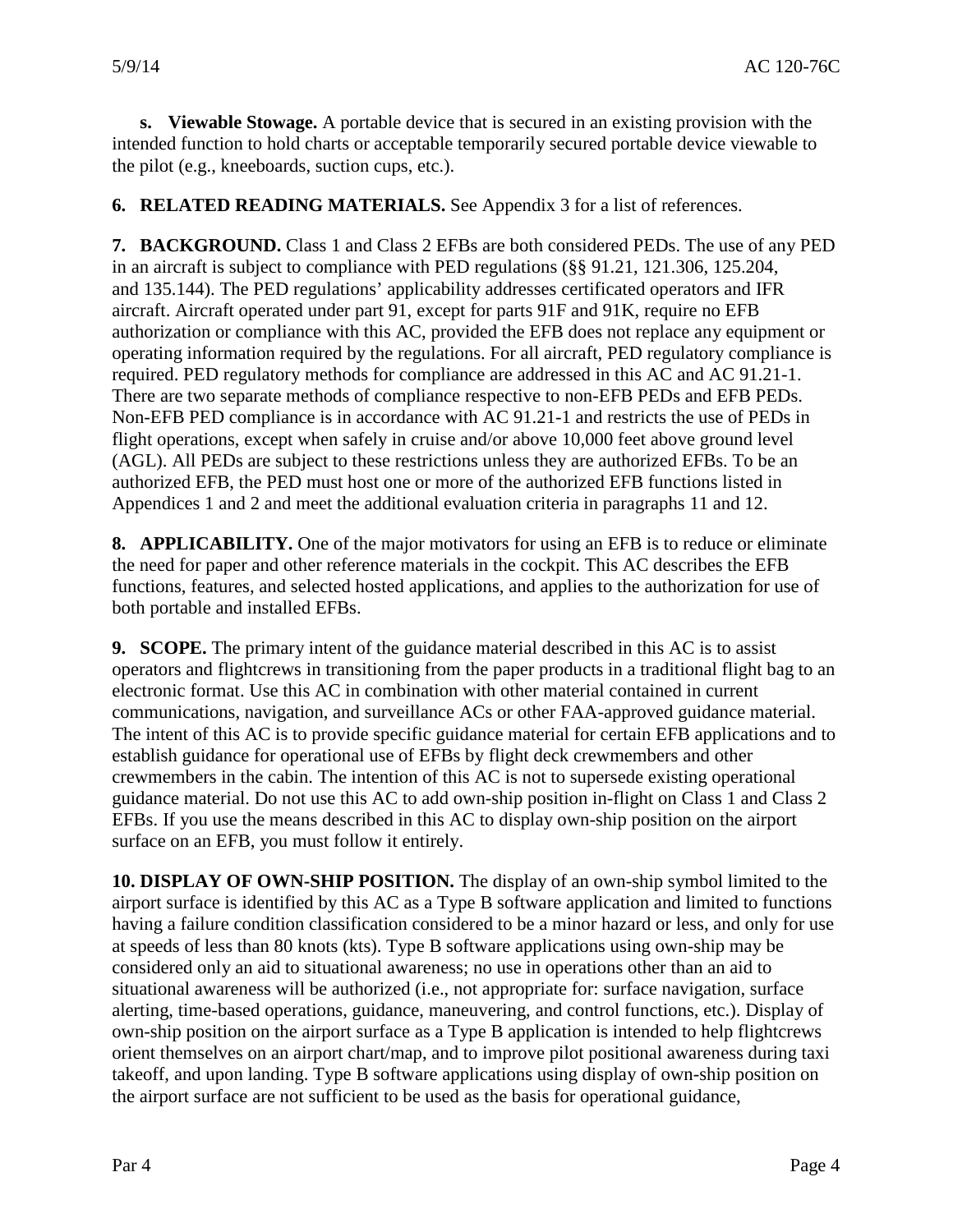depiction of own-ship position in-flight, require approved software (refer to AC 20-173). maneuvering, and control, and assume compliance with the operational guidelines in AC 120-74, Parts 91, 121, 125, and 135 Flightcrew Procedures during Taxi Operations. Airborne and surface functions with a failure condition classification of major hazard or higher, which includes

# **11. EFB CLASSIFICATIONS FOR AIRWORTHINESS CERTIFICATION AND**

 Group (AEG) may have a record of Flight Standardization Board (FSB) reports or Operational **AUTHORIZATION FOR USE.** All information contained in the EFB intended for operational use must be current and up-to-date. Refer to Appendices 1 and 2 for a list of EFB application examples. In addition to the applications listed in Appendices 1 and 2, the Aircraft Evaluation Suitability Reports (OSR) on file that contain hardware and software applications/functions that have been evaluated. Airworthiness regulations apply to installed EFB components. They do not apply to portable EFB components other than for specifications associated with the installed components (i.e., mounting (size and weight), power (maximum electrical load, voltage, and current frequency), and data connectivity (input/output (I/O) data specifications and security)). For guidance on the installation of EFB components, refer to AC 20-173. The following guidance is used to determine EFB classification as well as roles and responsibilities.

**a. Class 1 EFB Hardware.** These EFBs are portable COTS devices that are not mounted to the aircraft. Class 1 EFBs do not have dedicated power connectivity and have no data connectivity with installed aircraft systems. Class 1 EFBs that have Type B applications for aeronautical charts, approach charts, or ECLs, must be appropriately secured and viewable during critical phases of flight and must not interfere with flight control movement or pilot egress. An EFB that is temporarily secured may still be considered a Class 1 EFB if it is not mounted to the aircraft. The operator must document EFB non-interference to show operational suitability and compliance with the guidance in subparagraph  $11.f.(2)$  or  $11.f.(3)$  of this AC when intended for use in all phases of flight. For Class 1 devices with Type A applications that are not required in critical phases of flight, the operator must document EFB non-interference to show operational suitability and compliance with the guidance in AC 91.21-1 and this AC.

 **b. Class 2 EFB Hardware.** These EFBs are typically mounted to the aircraft by a mounting aircraft via a mounting device, Class 2 EFB hardware must be accessible to the flightcrew and device and may be connected to a data source, a hardwired power source, and an installed antenna, provided those connections are installed in accordance with applicable airworthiness regulations. In order to be considered portable, the EFB must be removable from the flight deck without the use of tools, and a pilot crewmember must be able to perform the task. Portable EFBs must be located on the flight deck and controlled by the flightcrew or, as applicable, in the cabin and controlled by the cabin crew during all flight operations. Although attached to the must be removable without the use of tools. The components of the Class 2 EFB include all the hardware and software needed to support EFB intended functions. A Class 2 EFB may consist of modular components (e.g., computer processing unit, display, controls). Any EFB hardware not accessible to the flightcrew on the flight deck and/or not portable must be installed in accordance with the applicable airworthiness regulations. For guidance on the installation of EFB components, refer to AC 20-173.

# **NOTE: Portable EFBs are limited to hosting Type A and Type B software applications with intended functions limited to a minor failure effect**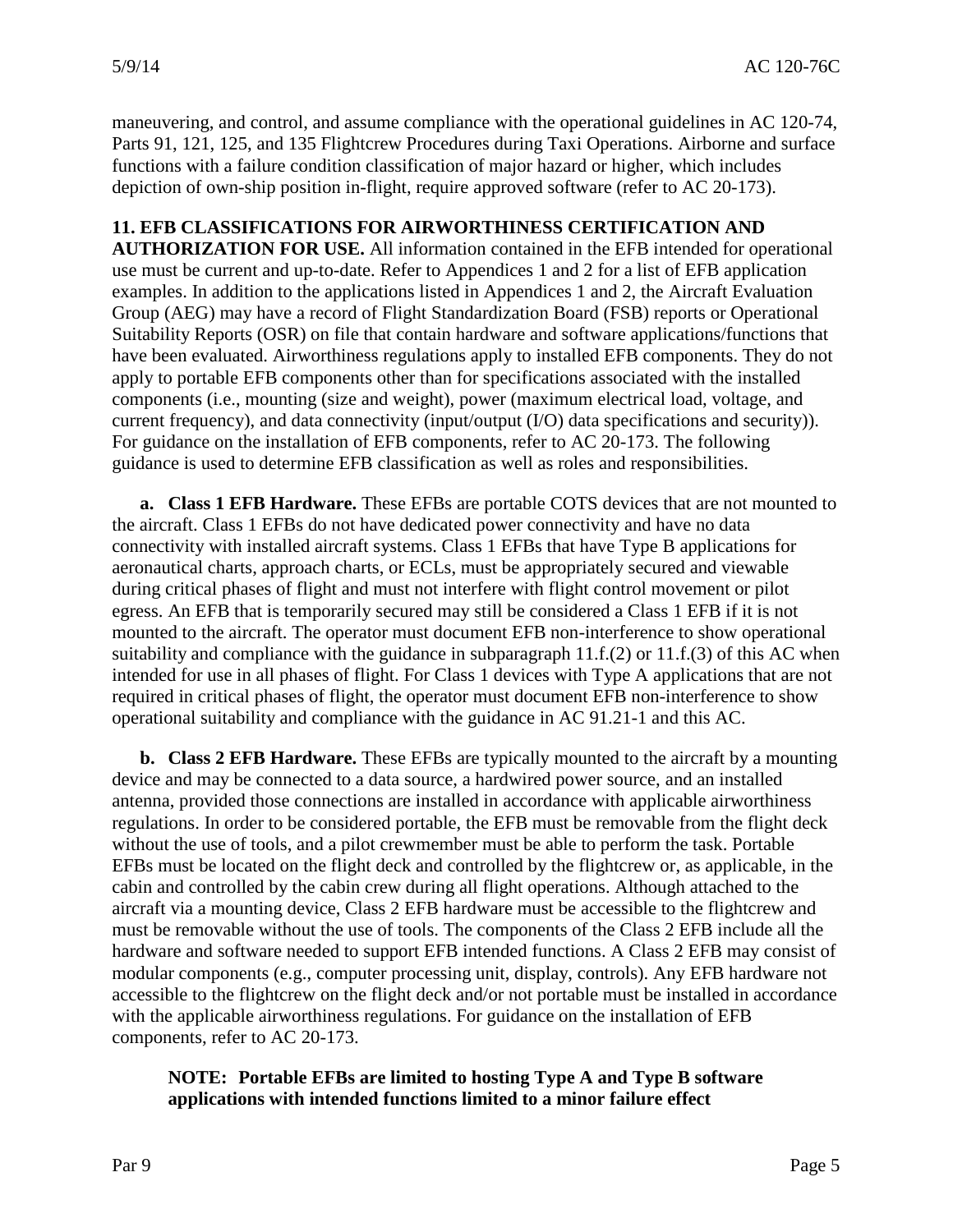#### **classification. However, Type B software applications using a depiction of an own-ship symbol are limited to airport surface operations only and to speeds of less than 80 kts ground speed.**

 process if Type A,B, or C software applications will be used during a critical phase of flight. **(1)** The operator must document PED non-interference regulatory compliance as explained in AC 91.21-1 and subparagraph 1l.f.(2) in this AC as part of the EFB authorization

**(2)** FAA airworthiness approval is limited to the aircraft connectivity provisions (i.e., mounting device (e.g., arm-mounted, cradle, yoke-clip), data connectivity, installed antennas, and power connection) installed in accordance with applicable airworthiness regulations.

- $\bullet$ EFB mounting requires installation in accordance with the applicable airworthiness regulations for the integrity of mounting, location, non-impeded egress, accessibility to instruments and controls, physical interference, etc.
- $\bullet$ EFB data connections require installation in accordance with the applicable airworthiness regulations to ensure non-interference and isolation from aircraft systems during transmission and reception. The EFB may receive information from any aircraft system, as well as transmit or receive information for Airline Administrative Control (AAC)/Airline Operational Communications (AOC) purposes. Connectivity may be wired or wireless (refer to AC 20-173).
- •Class 2 EFB hardware, internal components, and software do not require FAA airworthiness approval.

 require Airplane Flight Manual (AFM) or Airplane Flight Manual Supplement (AFMS) **(3)** Class 2 EFB mounting devices, installed antennas, power connections, and data connectivity provisions installed in accordance with applicable airworthiness regulations may revisions.

 **(4)** Removal/attachment of a Class 2 EFB from the aircraft may be completed by the flightcrew without maintenance tasks through an administrative control process if the EFB is assigned to the aircraft (e.g., logbook entry) or the EFB may be assigned to the pilot without administrative control.

**(5)** Operators must determine non-interference and operational suitability with existing aircraft systems for all flight phases and ensure that the system performs the intended function.

 regulations. For guidance on the installation of EFB components, refer to AC 20-173. **c. Class 3 EFB Hardware.** EFBs installed in accordance with the applicable airworthiness

 applications. Type A software applications include precomposed, fixed presentations of data ground or during noncritical phases of flight having a failure condition classification considered requirements are met when using the applications listed in Appendix 1. **d. Type A EFB Software Application.** Appendix 1 lists examples of EFB-hosted software currently presented in paper format. Type A applications are typically intended to be used on the to be a minor hazard or less. The operator must possess evidence demonstrating that operational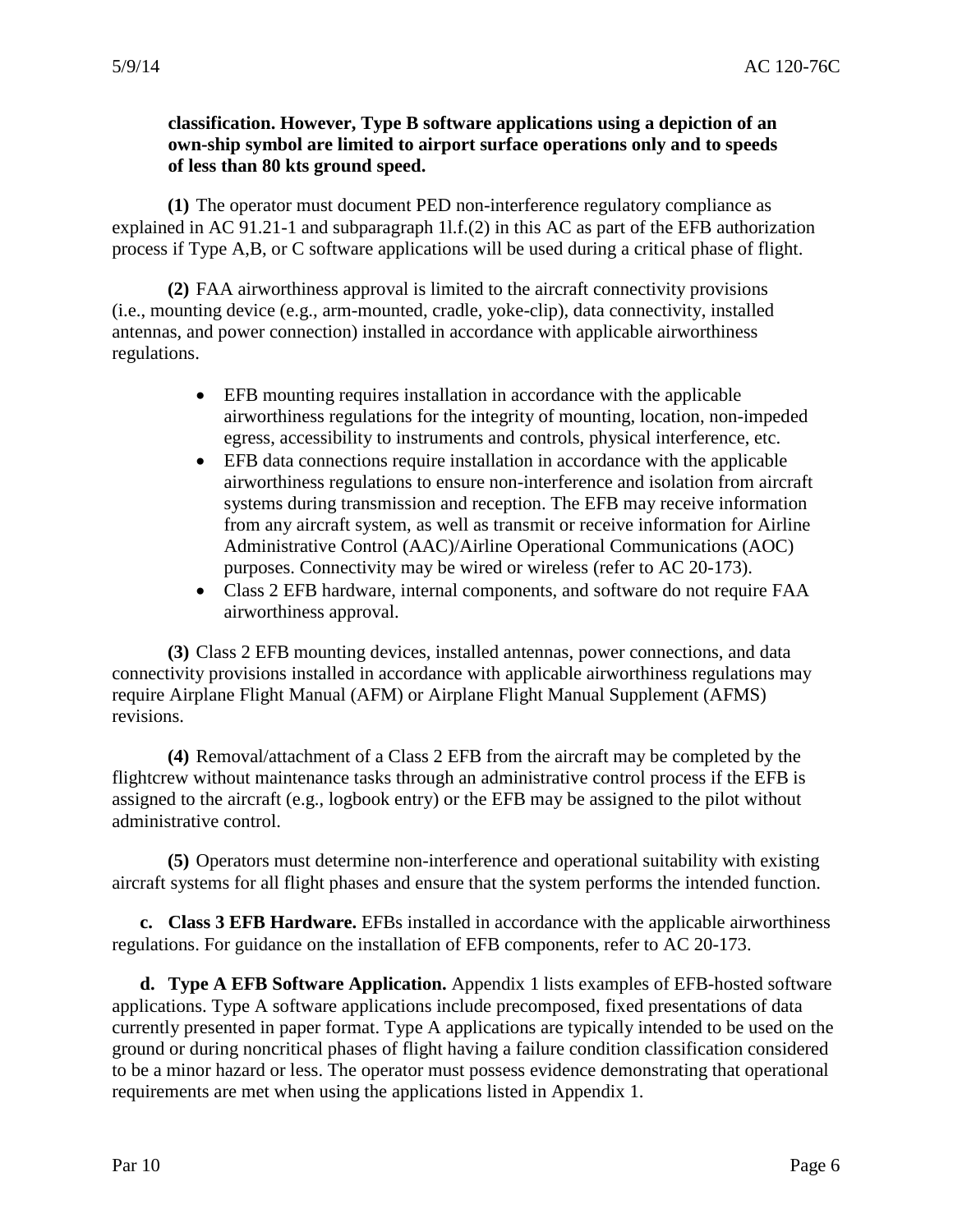**(1)** Type A application software does not require compliance with RTCA/DO-178.

 (Class 1, 2, or 3). **(2)** Type A application software may reside on any EFB hardware classification

**(3)** The operator can use the application after successful completion of the user/operator evaluation (including flightcrew training, checking, and currency requirements).

**(4)** Type A application software for Weight and Balance (W&B) are applications that present existing information found in the applicable AFM, pilot's operating handbook (POH), or W&B manual. These Type A applications are exact electronic replications of the printed document they replace (e.g., PDF files).

 electronic replications of the printed document they replace (e.g., PDF files). **(5)** Type A application software for aircraft performance are applications that present existing information found in the applicable AFM or POH. These Type A applications are

**(6)** Operators must determine the usage of hardware and/or software architectural features, people, procedures, and/or equipment to eliminate, reduce, or control risks associated with an identified failure in a system.

**(7)** The operator should provide evidence demonstrating that the EFB operating system and hosted application software can perform the intended function and do not provide false or hazardously misleading information. This evidence includes demonstration that software revisions will not corrupt the data integrity of the original software performance.

 **e. Type B EFB Software Applications.** Appendix 2 lists examples of EFB-hosted software applications are applications that are intended for use during critical phases of flight having a failure condition classification considered to be a minor hazard or less. The operator must applications. Type B applications include dynamic, interactive applications that can manipulate data and presentation for operationally required and other paper reference materials. Type B provide evidence demonstrating that the operational requirements are met when using the applications listed in Appendix 2.

**(1)** Type B application software does not require compliance with RTCA/DO-178.

 (Class 1, 2, or 3). **(2)** Type B application software may reside on any EFB hardware classification

**(3)** The operator can use the application after successful completion of the user/operator evaluation (including flightcrew training, checking, and currency requirements) or in accordance with FSB reports.

 **(4)** Type B applications are used to display precomposed or interactive information such surface operations only at speeds of less than 80 kts gorund speed. Required flight information position limited to airport surface operations at speeds of less than 80 kts ground speed can be as navigation or approach charts, as well as depiction of an own-ship symbol limited to airport should be readily available for display for each applicable phase of flight. Depiction of own-ship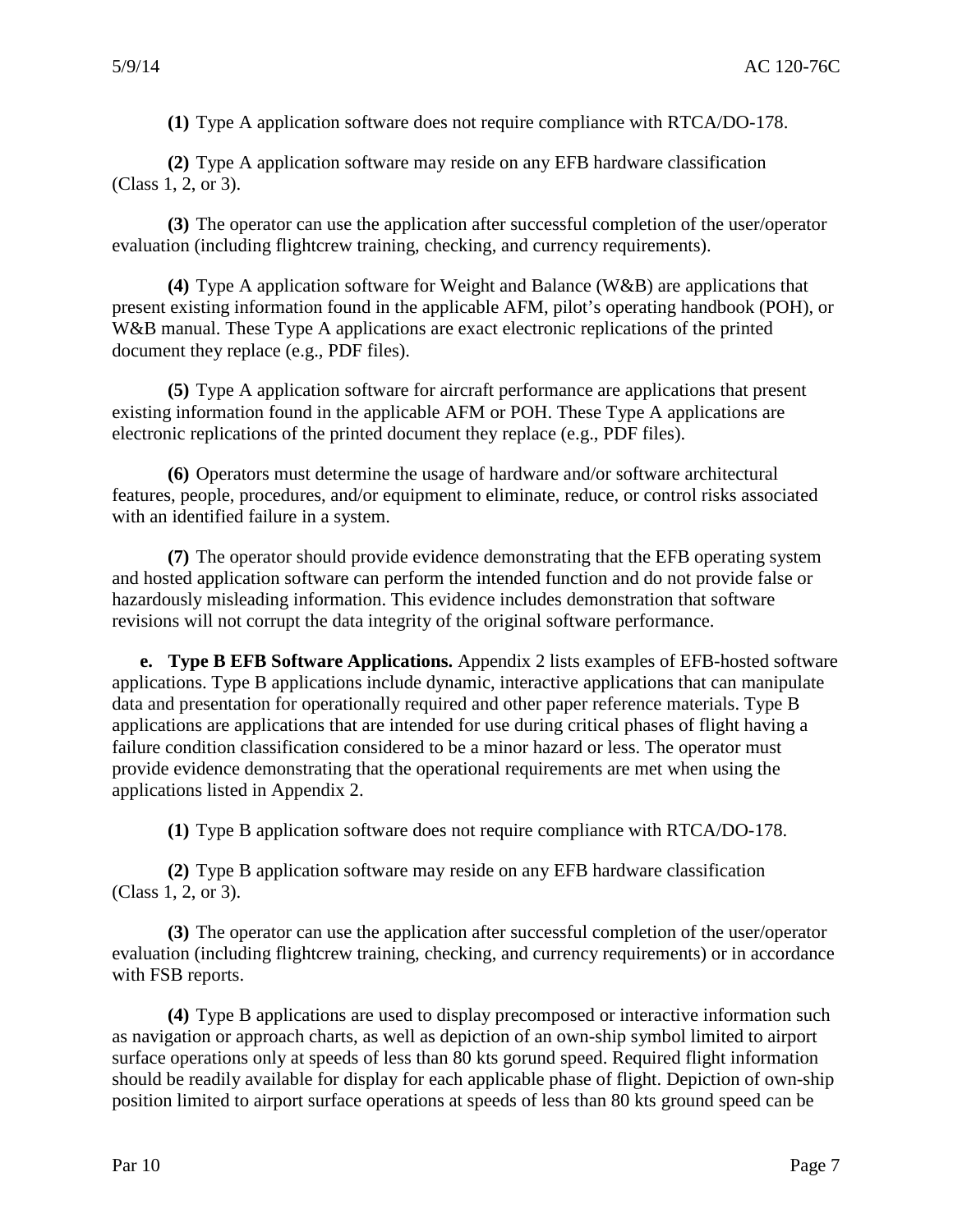Chapter 15, Electronic Flight Bag Authorization for Use, for criteria). authorized if the operator properly evaluates them (see FAA Order 8900.1, Volume 4,

#### **NOTE: Class 1 or Class 2 EFBs must not display own-ship position while in flight.**

**(a)** Operators must determine the usage of hardware and/or software architectural features, people, procedures, and/or equipment to eliminate, reduce, or control risks associated with an identified failure in a system.

**(b)** The operator should provide evidence demonstrating that the EFB operating system and hosted application software can perform the intended function and do not provide false or hazardously misleading information. This evidence includes a demonstration that software revisions do not corrupt the data integrity or intended function of the original installed software configuration.

 **(c)** Data link EFB functions may display approved sources of weather for and AC 00-63, Use of Cockpit Displays of Digital Weather and Operational Information. strategic/flight planning purposes. Weather and aeronautical information such as data-linked meteorology information (MET) and Aeronautical Information Service (AIS) products are for advisory use only. These products enhance situational awareness, but lack the service delivery reliability and updating necessary for tactical maneuvering/use. Do not use data-linked MET and AIS products as a sole source for making tactical in-flight decisions regarding flight safety when avoiding adverse weather, airspace, or obstacle hazards (e.g., negotiating a path through a weather hazard area). Current data-linked MET and AIS products may support strategic decisionmaking (e.g., route selection to avoid a weather hazard area in its entirety). For more information on this subject, refer to the current editions of AC 00-45, Aviation Weather Services,

**(d)** Data link graphical weather from sources such as XM radio and next generation weather radar (NEXRAD) may be from approved sources of advisory weather information and can only be used for strategic/flight planning purposes. Do not use data link graphical weather information for tactical decisions during critical phases of flight, because data quality is uncontrolled for aviation use. Do not use data link graphical weather data as a substitute for airborne weather radar or thunderstorm detection equipment.

 **(e)** Type B applications for W&B are software applications based on the existing envelope. Type B W&B applications may use algorithms to calculate W&B results or may use proven accurate by the manufacturer or operator to represent the AFM- or Rotorcraft Flight Manual (RFM)-approved data. Type B W&B applications are produced for a specific aircraft and information found in the FAA-approved AFM, POH, or W&B manual for an aircraft. Type B W&B applications use data management software to provide data reference and mathematical calculations to simplify determination of aircraft W&B. Type B W&B applications adhere to existing approved data and must be validated for accuracy in the entire aircraft operating basic mathematics combined with data spreadsheets to determine W&B results. Algorithms may have the ability to interpolate data but must not extrapolate, and therefore must be tested and based on AFM-approved data.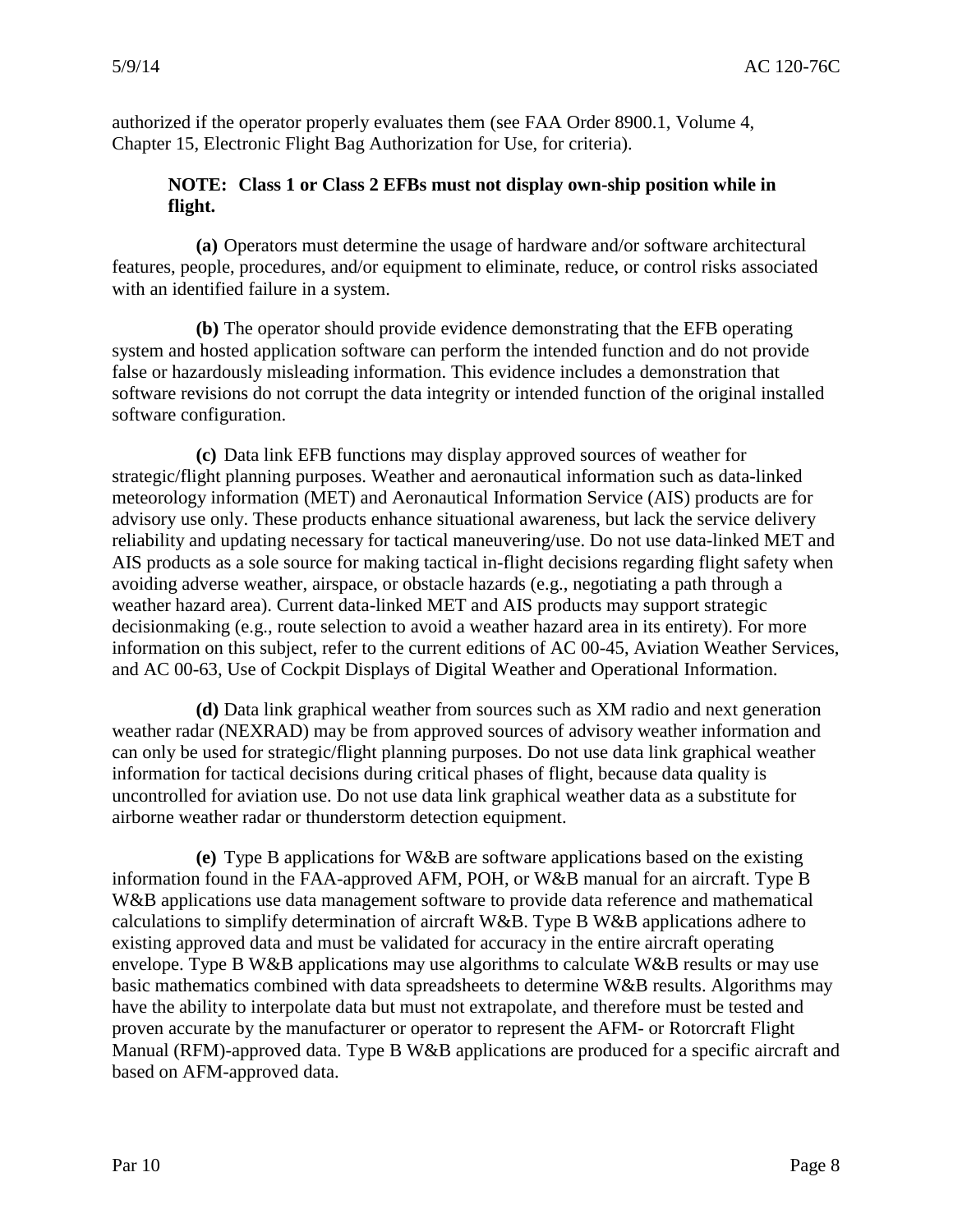**(f)** Type B applications for performance are software applications based on existing published data as found in the FAA-approved AFM, POH, or performance manual for an aircraft. Type B performance applications use data management software to provide data reference and mathematical calculations to simplify determination of applicable aircraft performance data. Type B performance applications must adhere to this published data and must be validated for accurate determination of aircraft performance for the entire operating envelope. Type B aircraft performance applications may use algorithms to calculate results or may use data spreadsheets to determine results. Algorithms may have the ability to interpolate but must not extrapolate beyond the information contained in the current published data. These algorithms have to be tested and verified to meet existing FAA-approved AFM performance data. Type B performance applications must not extrapolate or project results not represented by the AFM-approved data point's envelope of conditions including, but not limited to, pressure, altitude, temperature, and weight. Type B aircraft performance applications are produced for a specific aircraft type based on approved AFM data.

 represent the AFM data they replace. Creation of a new algorithmic method to replace AFM data is not allowed in Type B applications. Type B algorithms must adhere to the same data to be traceable to the paper AFM-approved data. These Type B applications must not allow entry meet the approval criteria listed in FAA Order 8900.1, Volume 4, Chapter 3, Section 3, Approval **(g)** Type B W&B and/or performance software applications require validation testing prior to EFB operational use. Applications using data spreadsheets where each data point is entered into software data and then referenced for output must be verified for accurate data selection. Applications based on algorithms that calculate output must be verified to accurately methodology as the AFM-approved data. The Type B application must always be demonstrated input or output of data outside the AFM data envelope(s). Sufficient data points based on application architecture must be tested and documented to show that the applications accurately adhere to and are limited to the AFM-approved data envelope segments and, for performance, must represent net climb gradients with considerations including, but not limited to, level-off, acceleration, transitions, and engine takeoff power time limits. Type B applications for performance must accurately address engine inoperative gradients and obstacle clearance plane and/or weight limits. Transition from airport area performance to en route climb performance and obstacle clearance must be addressed. Type B applications are suitable only insofar as they accurately reproduce the paper AFM data. Type B W&B and/or performance applications must of Performance Data Sections of CFMs.

**(h)** Develop operational procedures for use in aircraft. These procedures should define the roles that the flightcrew and dispatch/flight following have in creating and reviewing performance calculations. Operations specifications (OpSpecs) must be issued as appropriate.

 **(i)** Type B applications require a validation period to ensure the reliability of the Validation is a necessary part of risk mitigation to ensure the effective function and reliability of EFB functions prior to the removal of the applicable paper documents. Operational procedures must be established to verify the accuracy of inputs and outputs of Type B application software. EFB hardware, software, and procedures. A validation report documenting results of the validation period must be completed and available prior to removal of the applicable paper documents.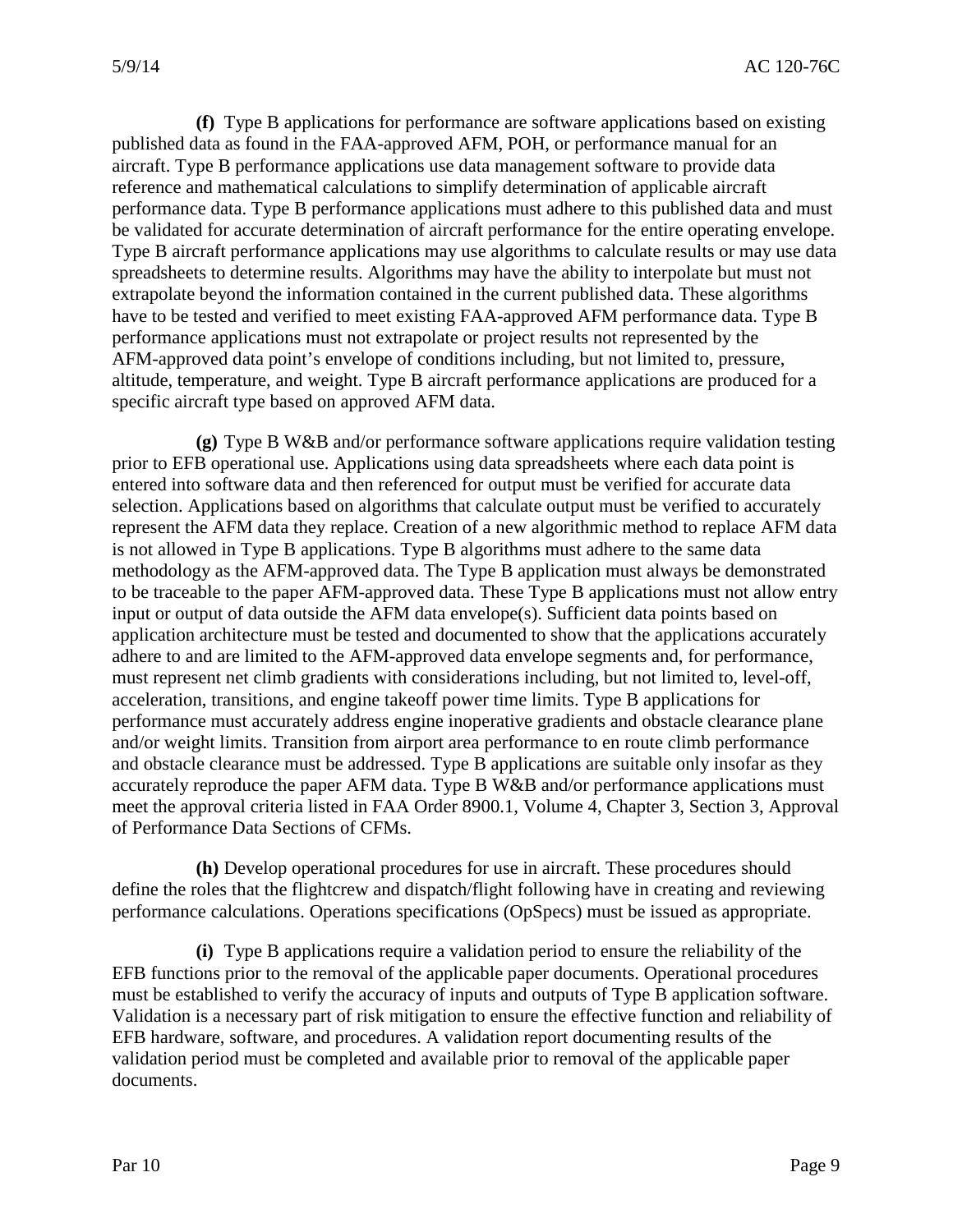**f. Type C Applications.** Type C applications are FAA-approved software using RTCA/DO-178 compliance or other acceptable means. These "non-EFB" software applications are those found in avionics, including intended functions for communications, navigation, and surveillance that require FAA design, production, and installation approval. Develop approved software using the guidance in AC 20-173.

 **(1)** Approved software applications for W&B and/or performance are those applications approved by AIR for a specific aircraft and are approved as part of the AFM or as an AFMS.

**(2)** Approved software applications will have an FAA-approved AFM or AFMS.

 Approved software applications for W&B and/or performance are those applications approved flight manual supplement. Contact the responsible AEG for assistance regarding applications **(3)** The operator may utilize approved software W&B and/or performance applications on any class of EFB provided the software system requirements are met (refer to AC 20-173). by AIR for a specific aircraft. AIR-evaluated software applications will have an FAA-approved offered by aircraft manufacturers or STC holders for specific aircraft.

 and production approval with a streamlined approval process. Operators may apply for the same site. Title 14 CFR part 21 subpart O defines the regulatory basis for a TSOA. Type C applications that receive a TSOA may be authorized for use on Class 2 or Class 3 EFBs provided **(4)** A Technical Standard Order Authorization (TSOA) is a dual FAA certification design authorization to use a TSOA for certain Type C applications. You can find a current list of TSOs on the FAA Internet Web site at http://rgl.gov. You will also find the TSO Index of Articles at they meet the following conditions:

 **(a)** In-flight depiction of own-ship position is classified as a major safety effect and cannot be formally authorized for use on a Class 1 or Class 2 EFB.

**(b)** Type A and/or Type B EFB applications may reside with TSOA Type C applications provided they do not interfere with the Type C application(s) (refer to AC 20-173 for guidance).

#### **12. PORTABLE EFB HARDWARE CONSIDERATIONS.**

 **a. Paper Data Removal.** Two or more operational EFBs are required to remove paper requirement. The design of the EFB function requires that no single failure or common mode products that contain Type B software applications for in-flight use (e.g., aeronautical charts, checklists, emergency procedures, etc.) Type A software applications are not subject to this error may cause the loss of required aeronautical information.

 recharging the EFB battery are considered to have a suitable backup power source. EFBs that do operating rules are required to have at least one EFB connected to an aircraft power bus. For guidance on the design and installation of aircraft electrical power sources, refer to AC 20-173. **b. Electrical Power Source.** System design must consider the source of electrical power, the independence of the power sources for multiple EFBs, and the potential need for an independent battery source. Battery-powered EFBs that have aircraft power available for not have a battery power source and that are used in place of paper products required by the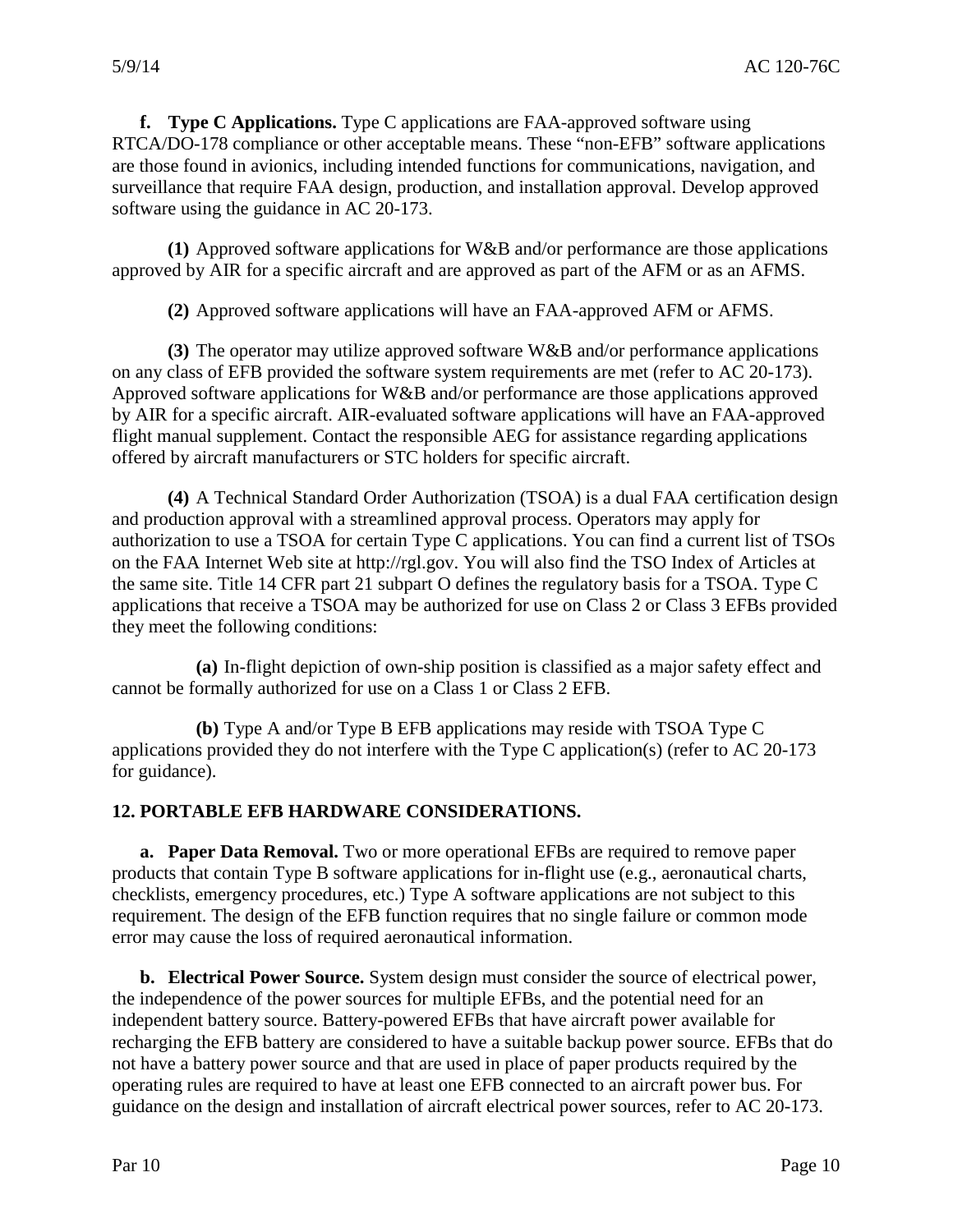**c. Battery Backup.** Useful battery life must be established and documented for battery to the safe operation of the aircraft must have at least one of the following before departing the powered EFBs. Aircraft operators must be able to determine the useful life of the EFB battery. Each battery powered EFB providing aeronautical information or software applications pertinent gate:

**(1)** An established procedure to recharge the battery from aircraft power during flight operations;

**(2)** A battery or batteries with a combined useful battery life to ensure EFB is operational during taxi and flight operations to include diversions and expected delays; or

 **(3)** An acceptable mitigation strategy, authorized by the principal inspector (PI) with certificate oversight responsibility with concurrence from Air Transportation Division (AFS-200), to ensure products that contain aeronautical charts, checklists, or other data required by the operating rules are available. The certificate holder must submit a plan to the FAA PI assigned with oversight responsibility for subsequent coordination and review with geographically responsible AFS Regional Office (RO) and AFS-200.

**d. Battery Replacement.** In the case of a replaceable battery, if the EFB manufacturer has not specified a battery replacement interval, then the original battery (or cell) manufacturer's specified replacement interval should be adhered to.

**e. Lithium Batteries.** Rechargeable lithium-type batteries are becoming more common as a source of principal power or standby/backup power in EFBs. Lithium-ion or lithium-polymer (lithium-ion polymer) batteries are two types of rechargeable lithium batteries commonly used to power EFBs. The word "battery" used in this AC refers to the battery pack, its cells, and its circuitry.

 result in thermal runaway, which can cause the release of either molten burning lithium or a **(1) Safety Concerns.** These types of batteries are vulnerable to overcharging and over-discharging, which can (through internal failure) result in overheating. Overheating may flammable electrolyte. Once one cell in a battery pack goes into thermal runaway, it produces enough heat to cause adjacent cells to also go into thermal runaway. The resulting fire can flare repeatedly as each cell ruptures and releases its contents. For additional information on fighting fires caused by lithium-type batteries in portable electronic devices see SAFO 09013.

 system reliability. It also covers how to maintain critical operational parameters with respect to **(2) Design Recommendation.** We recommend the rechargeable lithium-type battery design be compliant with the provisions of the Institute of Electrical and Electronic Engineers (IEEE) 1625-2008, IEEE Standard for Rechargeable Batteries for Portable Computing. This standard drives design considerations for system integration, cell, pack, host device, and total time, environment, extremes in temperature, and the management of component failure.

 **(3) Related Regulations.** There are other regulations that may apply to the use of lithium batteries onboard aircraft, including the Department of Transportation (DOT) regulations for air travel found in Title 49 of the Code of Federal Regulations (49 CFR) part 175, § 175.10. DOT regulations do not allow more than 25 grams of equivalent lithium content (ELC) or 300 watt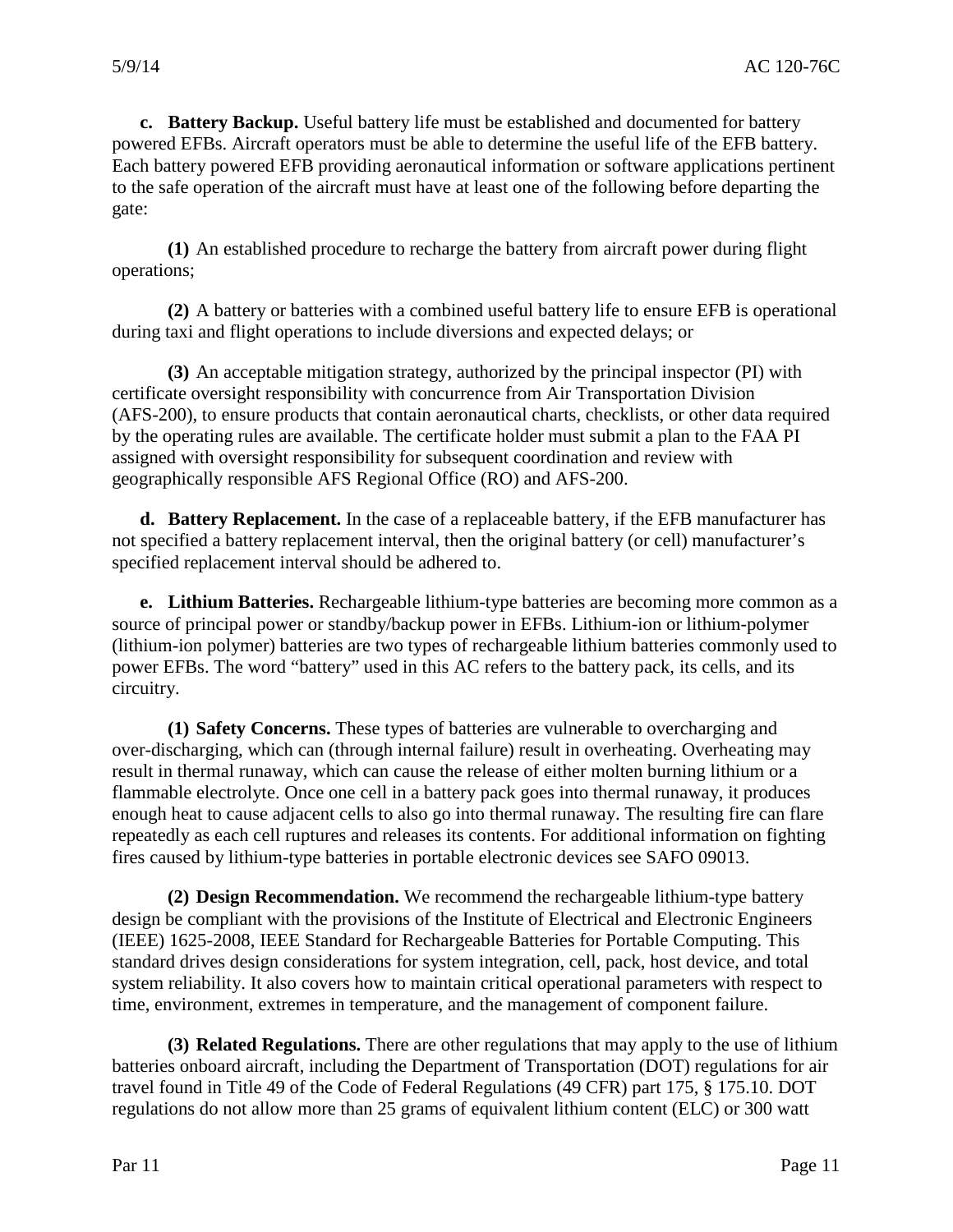hours per battery pack in air travel. For more information refer to http://safetravel.dot.gov. DOT regulations apply to the shipment of lithium ion batteries, not to batteries installed in PEDs. However, if spare batteries are carried, operators should refer to current DOT regulations.

**(4) Lithium Battery Safety and Testing Standards.** Due to their proximity to the flightcrew and potential hazard to safe operation of the aircraft, the use of rechargeable lithium-type batteries in portable EFBs located in the aircraft cockpit call for the following standards. Operators must provide evidence of the following testing standards to determine whether rechargeable lithium-type batteries used to power EFBs are acceptable for use and for recharging. Operators must provide evidence of the standards in subparagraphs 11.e.(4)(a) and either 11.e.(4)(b), (c), or (d) of this AC. Refer to the following current editions:

#### **(a) United Nations (UN) Transportation Regulations.**

UN ST/SG/AC.10/11/Rev.5-2009, Recommendations on the Transport of Dangerous Goods, Manual of Tests and Criteria.

 Equipment - Safety. **(b) Underwriters Laboratory (UL).** UL 1642, Lithium Batteries; UL 2054, Household and Commercial Batteries; and UL 60950-1, Information Technology

# **NOTE: Compliance with UL 2054 indicates compliance with UL 1642.**

 electrolytes - Safety requirements for portable sealed secondary cells, and for batteries made **(c) International Electrotechnical Commission (IEC).** International Standard IEC 62133, Secondary cells and batteries containing alkaline or other non-acid from them, for use in portable applications.

**(d) RTCA/DO-311, Minimum Operational Performance Standards for Rechargeable Lithium Battery Systems.** An appropriate airworthiness testing standard such as RTCA/DO-311 can be used to address concerns regarding overcharging, over-discharging, and the flammability of cell components. RTCA/DO-311 is intended to test permanently installed equipment; however, these tests are applicable and sufficient to test EFB rechargeable lithium-type batteries. If RTCA/DO-311 is used, then RTCA/DO-311 Table 4-1 and appendix C should be used for guidance on applicable testing.

**(5) Showing Compliance.** The operator provides the principal inspector (PI) with records of compliance to these battery standards during the authorization to use the EFB. These records may be available from the battery's Original Equipment Manufacturer (OEM).

 should be methods to ensure that the rechargeable lithium-type batteries are sufficiently charged **(6) Rechargeable Lithium-Type Battery Maintenance, Storage, and Functional Check.** Operators should have documented maintenance procedures for their rechargeable lithium-type batteries. These procedures should meet or exceed the OEM's recommendations. These procedures should address battery life, proper storage and handling, and safety. There at proper intervals and have periodic functional checks to ensure that they do not experience degraded charge retention capability or other damage due to prolonged storage. These procedures should include precautions to prevent mishandling of the battery, which could cause a short circuit or other unintentional exposure or damage that could result in personal injury or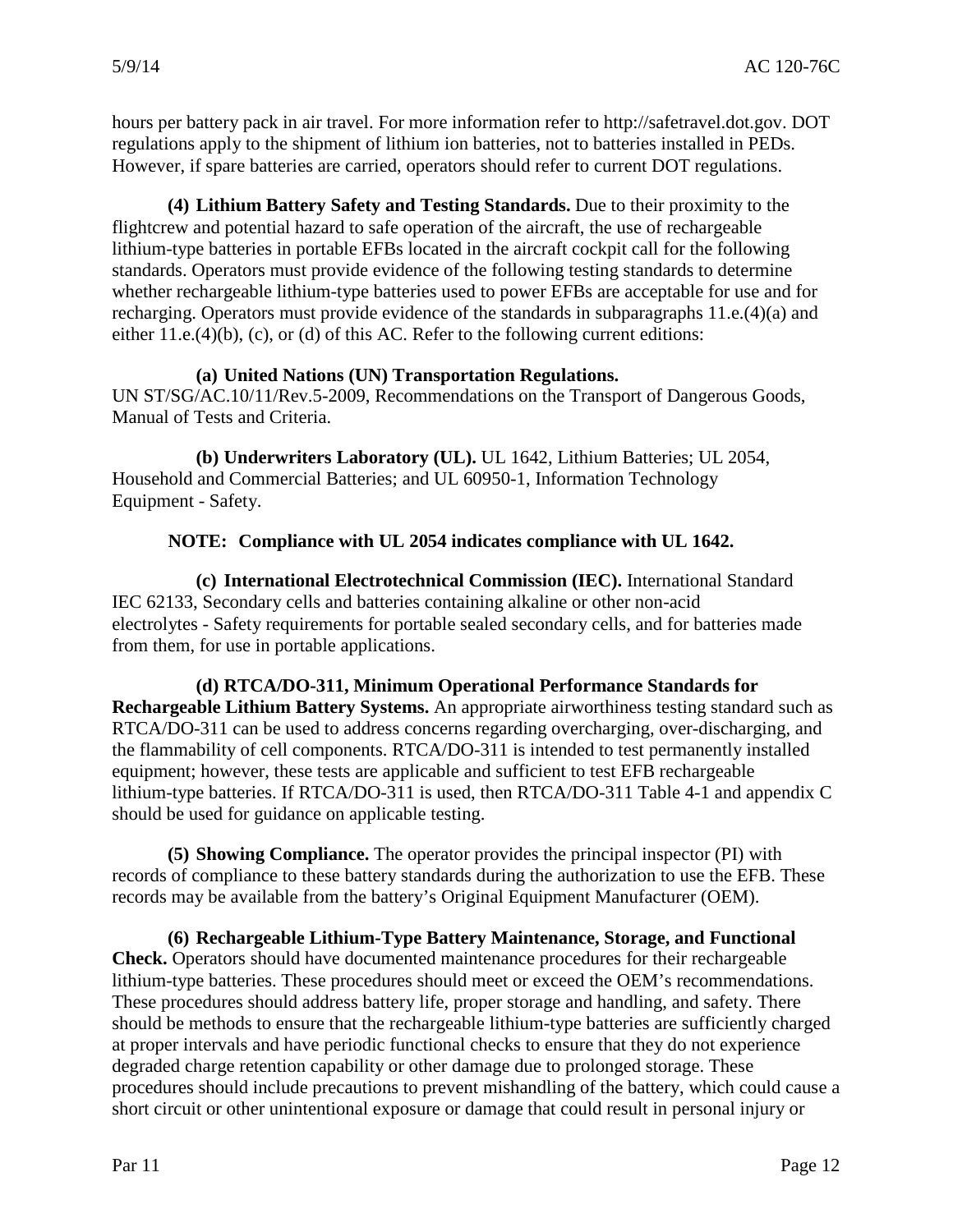property damage. All replacements for rechargeable lithium batteries must be sourced from the OEM and repairs must not be made.

 400 hertz (Hz)) of electrical outlets for Class 2 portable EFB electrical connections. Conduct an the use of aircraft electrical power sources, refer to AC 20-173. **(7) Use of Aircraft Electrical Power Sources.** Appropriate labels should identify the electrical characteristics (e.g., 28 volts direct current (VDC), 1500 milliAmps (mA), 60 or electrical load analysis to replicate a typical EFB to ensure that powering or charging the EFB will not adversely affect other aircraft systems and that power requirements remain within power load budgets. Additional actions and application of airworthiness regulations are not applicable to the internal elements of Class 1 and Class 2 EFBs unless specified in this AC. For guidance on

**f. Environmental Hazards Identification and Qualification Testing.** Certain environmental hazards must be evaluated for Class 1 and Class 2 EFBs to ensure their safe use in anticipated operating environments. Evaluate Class 1 and Class 2 EFB system RF emissions data needs in accordance with AC 91.21-1 and this AC. Class 1 and Class 2 EFBs should demonstrate that they meet appropriate industry-adopted environmental qualification standards for radiated emissions for equipment operating in an airborne environment (RTCA/DO-160, Environmental Conditions and Test Procedures for Airborne Equipment, or its equivalent). It is necessary to demonstrate that any Class 1 or Class 2 EFB used in aircraft flight operations will have no adverse impact on other aircraft systems (noninterference). The manufacturer, installer, or operator may accomplish the testing and validation to ensure proper operation and noninterference with other installed systems. Test for possible interference while moving a portable EFB about in the cockpit. Additionally, rapid decompression testing may need to be accomplished to demonstrate Class 1 or Class 2 EFB operation for use in pressurized aircraft.

 noninterference testing contained in subparagraph 11f(2) of this AC, in addition to the guidance in AC 91.21-1. **(1) Non-EFB Noninterference Testing.** It is the user's/operator's responsibility to determine that the operation of a PED will not interfere in any way with the operation of aircraft equipment. AC 91.21-1 addresses noninterference testing for noncritical phases of flight only and is not adequate when an EFB is to remain powered (including being in standby mode) during critical phases of flight. Class 1 and Class 2 EFBs require the additional guidance for

 interfere in any way with the operation of aircraft navigation and communication system. The either Method 1, Method 2, or Method 3 for noninterference testing. **(2) EFB PED Noninterference Compliance Test Method.** In order to operate a PED during all phases of flight, the user/operator is responsible for ensuring that the PED will not following methods are applicable to Class 1 and Class 2 EFBs that are to remain powered (including being in standby mode) during critical phases of flight. The user/operator may use

 noninterference testing for all phases of flight. **(a)** Method 1: The two following steps complete Method 1 for compliance with PED

*1.* Step 1 is to conduct an electromagnetic interference (EMI) test in accordance with RTCA/DO-160, section 21, category M. An EFB vendor or other source can conduct this Step 1 test for an EFB user/operator. An evaluation of the results of the RTCA/DO-160 EMI test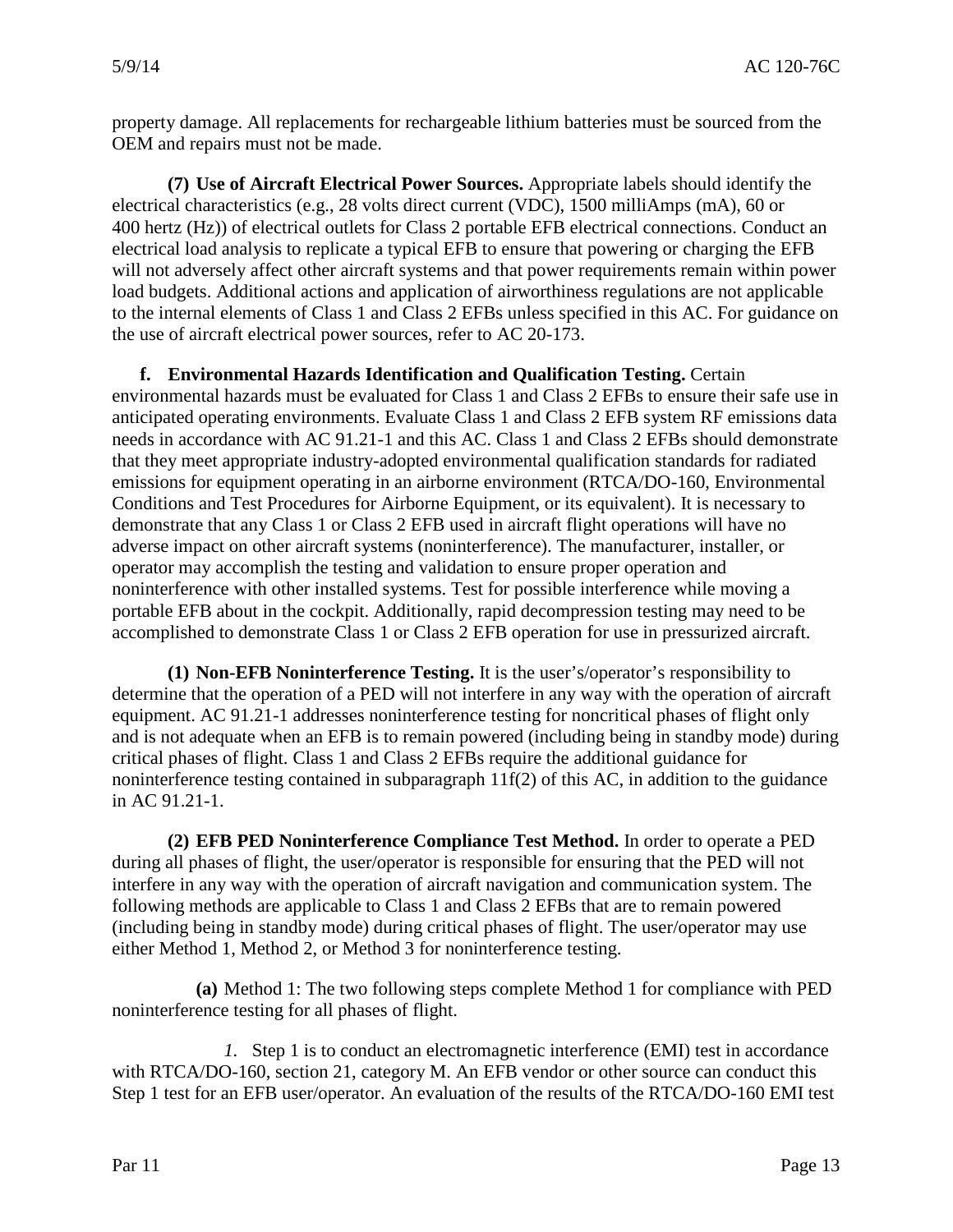can be used to determine if an adequate margin exists between the EMI emitted by the PED and Method 1 is complete. It is necessary to complete Step 2 testing if Step 1 testing identifies the interference susceptibility threshold of aircraft equipment. If Step 1 testing determines that adequate margins exist for all interference (both front door and back door susceptibility), then inadequate margins for interference, or either front door or back door susceptibility. (Front door emissions couple to aircraft system antennas by means of propagation through aircraft apertures such as doors and windows. Back door emissions couple to aircraft equipment, wires, and cables).

*2.* Step 2 testing is specific to each aircraft model in which the PED will be operated. Test the specific PED equipment in operation on the aircraft to show that no interference of aircraft equipment occurs from the operation of the PED. Step 2 testing is conducted in an actual aircraft, and credit may be given to other similarly equipped aircraft of the same make and model as the one tested.

 **(b)** Method 2: For compliance with PED noninterference testing for all phases of extent normally considered acceptable for noninterference testing of a PED in an aircraft for all the same avionics as the one tested. In support of Method 2, a PED as EFB - Electromagnetic flight, is a complete test in each aircraft using standard industry practices. This should be to the phases of flight. Credit may be given to other aircraft of the same make and model equipped with Compatibility Assessment Checklist has been developed and is located in FSIMS, Publications, Other documents, Electronic Flight Bag Checklists and Job Aids section. The use of this checklist is not mandatory.

 **(c)** Method 3: For compliance with PED non-interference testing for all phases of mitigating risk pertaining to the use of PEDs in all phases of flight. If an aircraft has been flight is the methodology described in FAA InFO 13010, Expanding Use of Passenger Portable Electronic Devices (PED) and its supplement FAA InFO 13010SUP, FAA Aid to Operators for the Expanded Use of Passenger PEDS. This guidance is an acceptable means of assessing and determined to be eligible for all phases of operation, without restriction, for passenger PEDs, then the same determination of electromagnetic compatibility may apply to PEDs that have been authorized for use as EFBs in accordance with OpSpec/MSpec/LOA A061, Use of Electronic Flight Bag. InFO 13010SUP can be downloaded from the following hyperlink: http://www.faa.gov/other\_visit/aviation\_industry/airline\_operators/airline\_safety/info/all\_infos/.

**(3) T-PEDs.** In order to operate a T-PED in other than a noncritical phase of flight, the user/operator is responsible to ensure that the T-PED will not interfere with the operation of the aircraft equipment in any way. The following method is applicable to Class 1 and Class 2 EFBs that are to remain powered (including being in standby mode) during critical phases of flight. Noninterference testing for T-PEDs consists of two separate test requirements.

 **(a) Test Requirement 1.** Each T-PED should have a frequency assessment based on a representative sample of the frequency and power output of the T-PED. This frequency assessment should consider Federal Communications Commission (FCC) frequency standards and be in accordance with applicable processes set forth in RTCA/DO-294, Guidance on Allowing Transmitting Portable Electronic Devices (T-PEDs) on Aircraft. This frequency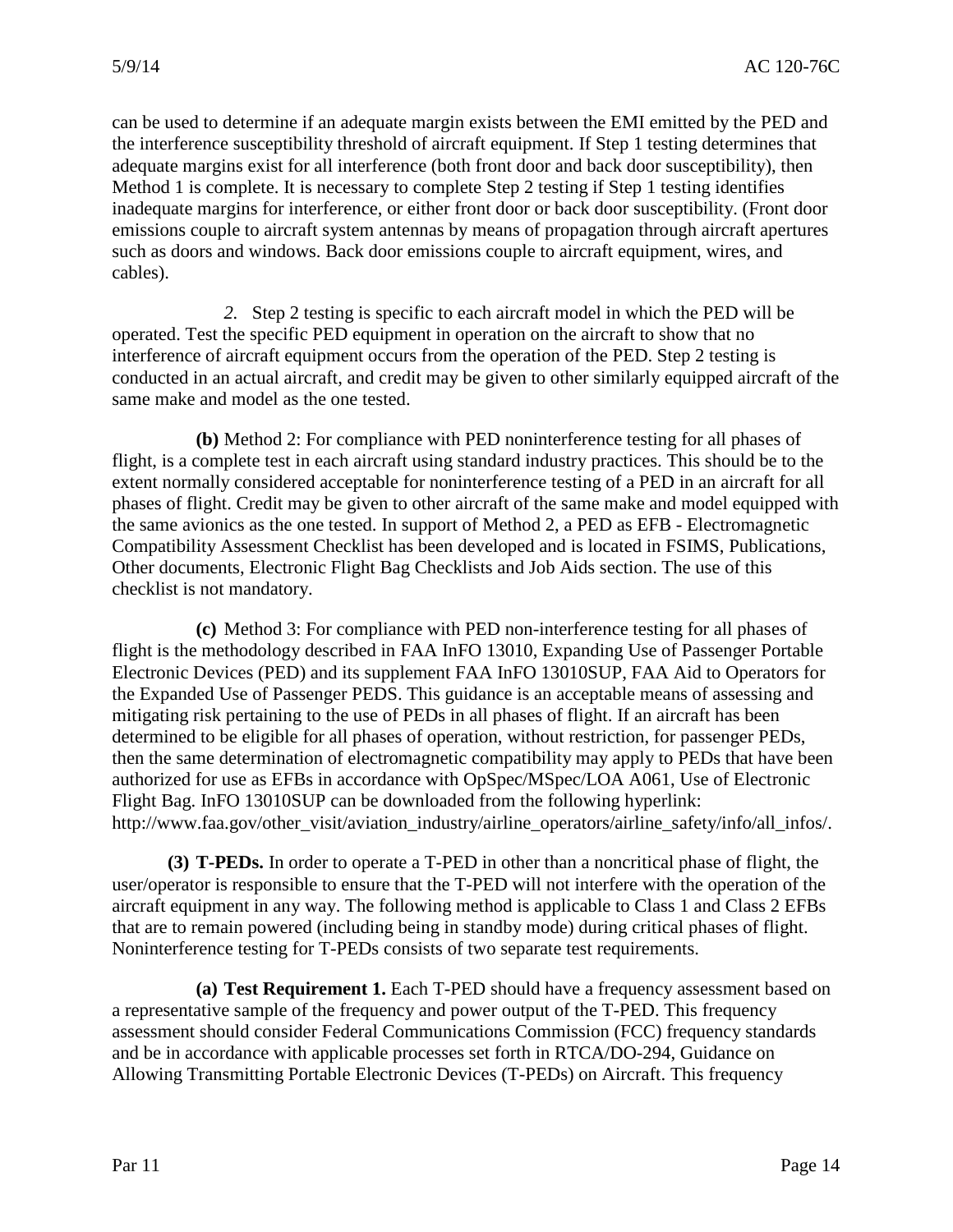assessment must confirm that no interference of aircraft equipment will occur as a result of intentional transmissions from these devices.

**(b) Test Requirement 2.** Once a frequency assessment determines there will be no interference from the T-PED's intentional transmissions, test each T-PED while operating using either Method 1 or Method 2 for basic noninterference testing requirements. This basic noninterference testing is applicable to both an EFB-integrated T-PED and a T-PED that is remote to an EFB. When an EFB has an integrated T-PED, complete the basic noninterference testing both with and without the T-PED function being operative. If a T-PED is located remotely from the EFB, the T-PED basic noninterference testing is independent from the EFB noninterference testing. T-PED position is very critical to T-PED noninterference testing. Clearly define and adhere to the operating/testing locations of a T-PED in T-PED operating procedures.

# **(4) Rapid Decompression Testing.**

 **(a) Environmental Tests.** Other environmental testing, specifically testing for rapid decompression, may be necessary. Testing completed on a specific representative EFB make and model configuration may be applied to other EFBs of the same make and model. It is the responsibility of the operator to provide documentation that these tests have been accomplished on at least one representative sample of each make and model of the EFB. Representative testing is an appropriate level of testing for modern solid-state devices. The testing of operational EFBs should be avoided when possible to preclude the infliction of unknown damage to the unit during testing.

 capability requires rapid decompression testing when utilizing Type B software applications in RTCA/DO-160 guidelines for rapid decompression testing up to the maximum operating altitude **(b) Rapid Decompression Testing.** Determining an EFB device's functional pressurized aircraft, unless alternate procedures or a paper backup is available. When using only Type A applications on the EFB, rapid decompression testing is not required. The information from the rapid decompression test is used to establish the procedural requirements for the use of that EFB device in a pressurized aircraft. Rapid decompression testing must comply with of the aircraft in which the EFB is to be used. Similarity of a particular EFB to a unit already tested may be used to comply with this requirement. It is the responsibility of the operator to provide the rationale for the similarity.

 for Class 1 and/or Class 2 EFB devices when the EFB has Type B applications and/or is used to procedure needs to be developed beyond dual redundancy. If a Class 1 or Class 2 EFB device demonstrates rapid decompression testing while turned off and is fully functional following rapid *1.* Pressurized Aircraft. It is necessary to conduct rapid decompression testing remove paper-based aeronautical information in a pressurized aircraft in flight. When a Class 1 or Class 2 EFB has successfully completed rapid decompression while turned on, no mitigating decompression, then procedures will need to be developed to ensure that one of the two EFBs onboard the aircraft remains off or configured so that no damage will be incurred should rapid decompression occur in flight above 10,000 feet.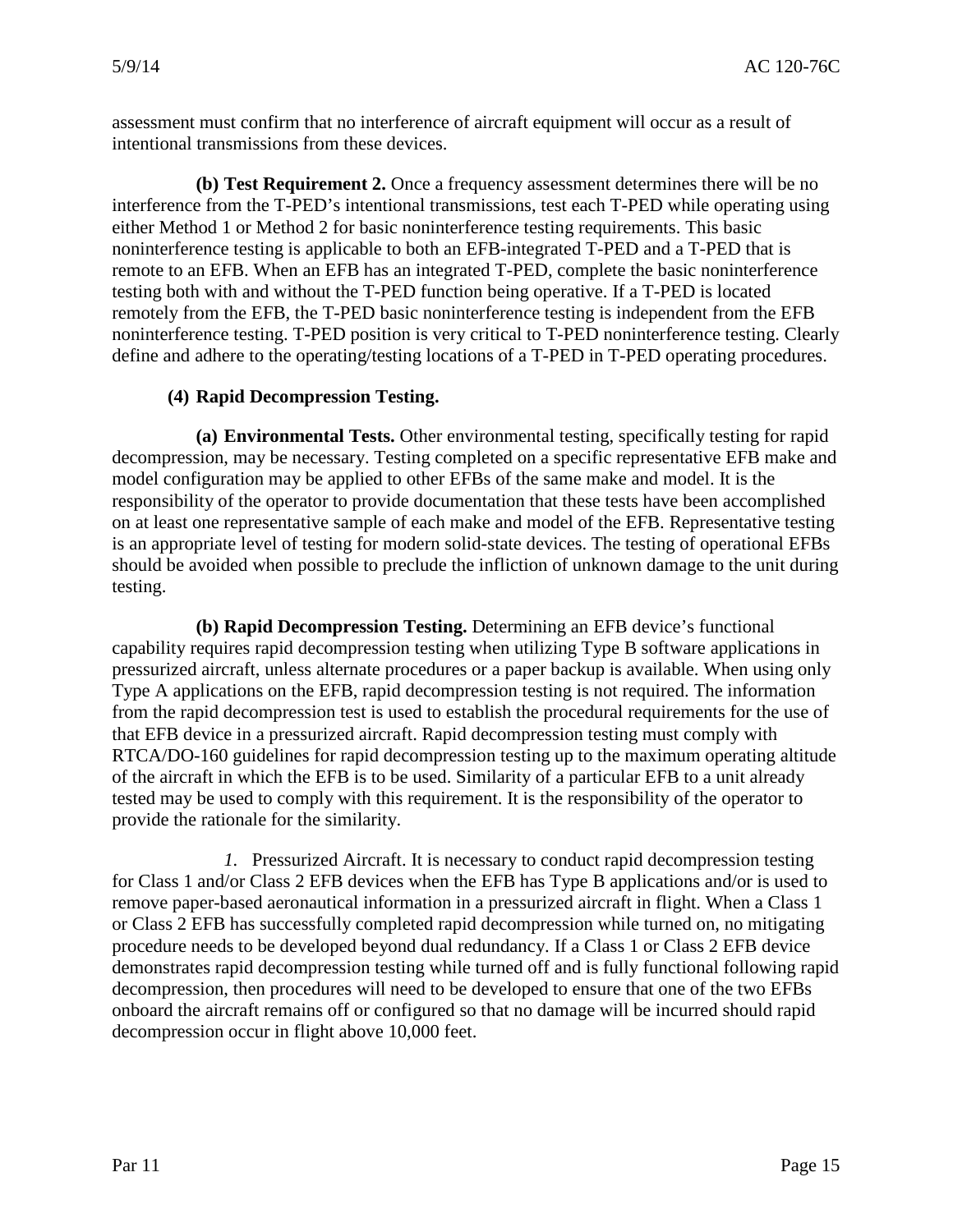*2.* Unpressurized Aircraft. Rapid decompression testing is not required for a Class 1 or Class 2 EFB used in an unpressurized aircraft. The EFB must be demonstrated to reliably operate up to the maximum operating altitude of the aircraft. If EFB operation at maximum operating altitude is not attainable, procedures must be established to preclude operation of the EFB above the maximum demonstrated EFB operation altitude while still maintaining availability of required aeronautical information.

 **g. EFB Mounting Devices.** For guidance on the design and installation of EFB mounting devices, refer to AC 20-173.

**h. Stowage Area for EFB.** EFB stowage is required for all EFBs not secured in or on a mounting device. If an EFB mounting device is not provided, designate an area to stow the EFB. Stowage requires an inherent means to prevent unwanted EFB movement when not in use. Do this in a manner that prevents the device from jamming flight controls, damaging flight deck equipment, or injuring flightcrew members should the device move about as a result of turbulence, maneuvering, or other action. The stowage area should not obstruct visual or physical access to controls and/or displays, flightcrew ingress or egress, or external vision. Acceptable stowage locations for a Class 1 EFB include the inside compartments of the pilot's stowed flight bag.

 **i. Data Connectivity with Aircraft Systems (Wired or Wireless).** For guidance on the design and installation of any EFB data connectivity with aircraft systems, either wired or wireless, refer to AC 20-173. Hardware and software for data connection provisions and interface protection devices must be incorporated into the aircraft type design per AC 20-173.

#### **13. EFB SYSTEM DESIGN CONSIDERATIONS.**

**a. EFB System Design and Usability.** It is necessary to evaluate the human factors/pilot interface characteristics of the EFB system. Special attention should be paid to new or unique features that may affect pilot performance.

 be consistent across the EFB and various hosted applications. **b. Human Machine Interface (HMI).** The EFB user interface should be consistent and intuitive within and across various EFB applications. The interface design (including, but not limited to, data entry methods, color-coding philosophies, terminology, and symbology) should

 **c. Legibility of Text.** Text displayed on the EFB should be legible to the typical user at the adjustable in fine increments. In addition, when incorporating an automatic brightness intended viewing distance(s) and under the full range of lighting conditions expected on a flight deck, including use in direct sunlight. Users should be able to adjust the screen brightness of an EFB independently of the brightness of other displays on the flight deck. Brightness should be adjustment, it should operate independently for each EFB in the flight deck. Buttons and labels should have adequate illumination for night use. All controls must be properly labeled for their intended function. Consideration should be given to long-term display degradation as a result of abrasion and aging. The EFB should not produce objectionable glare or reflections that could adversely affect the pilot's visual environment.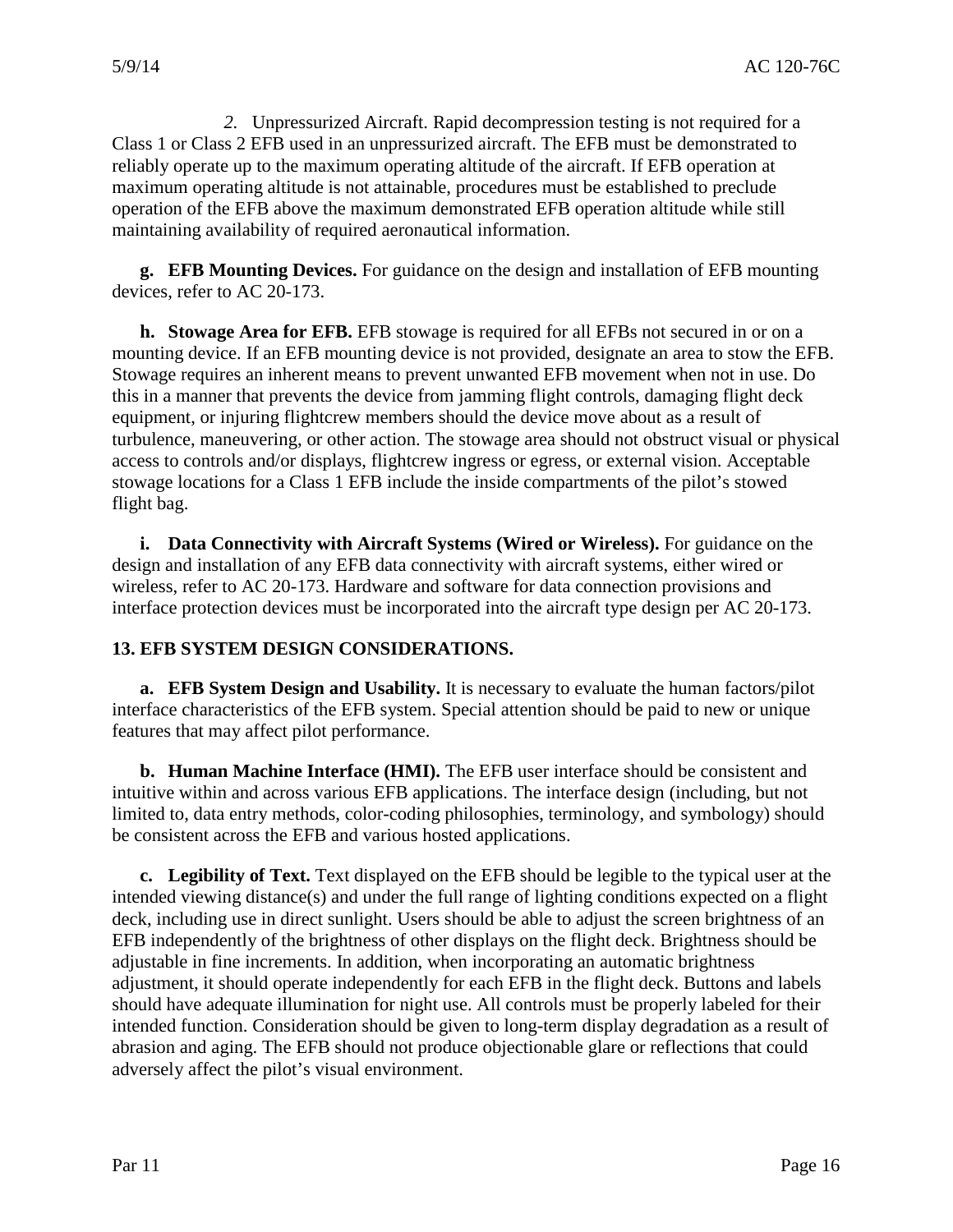# **d. Electronic Display of Aeronautical Charts.**

**(1)** Electronic aeronautical charts should provide a level of information comparable to paper charts.

**(a)** Visual, instrument, and aerodrome charts (refer to International Civil Aviation Organization (ICAO) Annex 4) that are depicted should contain the information necessary, in appropriate form, to conduct the operation at a level of safety that is at least equivalent to that provided by paper charts. The screen size and resolution must be demonstrated to display information in a comparable manner to paper aeronautical charts and the data it is intended to replace. The information should be equally readable to the paper chart it is replacing, in both light and dark conditions.

**(b)** The screen must display an instrument approach procedure (IAP) chart in an acceptable aeronautical chart format similar to a published paper chart. The screen must be large enough to show the entire standard format one-page IAP chart all at once, with a degree of legibility and clarity equivalent to that of a paper chart. This requirement is not meant to preclude panning and zooming features, but is intended to prevent a workload increase during the approach phase of flight. Alternate representations of IAP charts will need to be evaluated for operational suitability by the AEG for functionality and human factors.

 manipulation is permissible for these Type B applications. An EFB display may not be capable zooming, panning, or decluttering) should be easily returned to the default position. **(c)** Aeronautical navigation charts (i.e., visual flight rules (VFR) navigation charts, low and high altitude en route charts, and terminal procedure publications) will need to be evaluated for operational suitability. Panning, scrolling, zooming, rotating, or other active of presenting an entire aerodrome chart (airport diagram) if the chart is the expanded detail (fold over) type. In this case, a moving map-centering feature may be desirable. Aerodrome charts must include all information useful for airport operation. Any active manipulation (e.g.,

#### **configuration considerations in this paragraph. NOTE: Software with an airworthiness approval performing an intended function of aeronautical charting as a replacement for paper could be utilized to support operational requirements without the need for further operational evaluation for use, provided it meets the EFB system design**

**(2)** The FSB/OSR report should include, but not be limited to, the following:

- Aeronautical information operational suitability;
- Pilot workload in both single-pilot-flown and multicrew-flown aircraft;
- Size, resolution, and legibility of symbols and text;
- Access to desired charts;
- Access to information within a chart;
- Grouping of information;
- General layout;
- Orientation (e.g., track-up, north-up);
- Depiction of scale information; and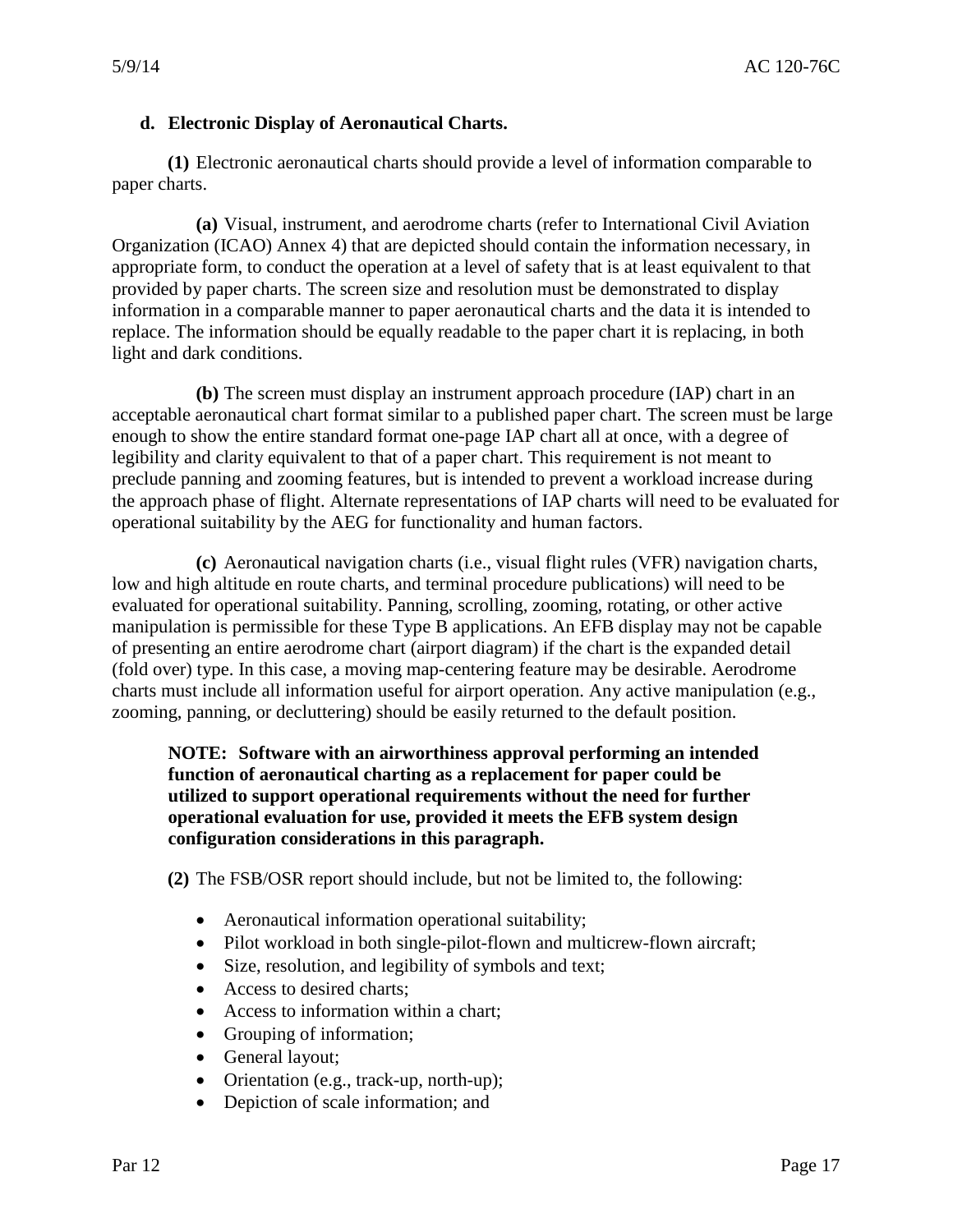• Training, checking, and currency requirement.

 **e. Database Accuracy and Quality.** Database errors can have a significantly greater system should never exceed a maximum total error budget of 40 meters accuracy for the combination of database error and position source error. The 40 meter accuracy requirement is based on half the separation of taxiways at aerodrome code letter E as specified in ICAO impact on the flightcrew than other elements of the EFB system. With this in mind, the EFB system should have a database with appropriate quality control (QC) systems, and should be based on accuracy standards to avoid the potential presentation of hazardously misleading information. When developing the database and data quality requirements, we recommend the use of RTCA/DO-200A, Standards for Processing Aeronautical Data. Databases utilizing raster aeronautical charts should use the guidance in RTCA/DO-257A, Minimum Operational Performance Standards for the Depiction of Navigational Information on Electronic Maps, appendix F, to determine the level of accuracy and resolution supported, as well as guidance on the appropriate use of colors for raster aeronautical charts. A means to identify the database version, effective date, and valid operating period must be provided. For Type B software applications displaying own-ship position intended for airport surface operations, design of the Annex 14. A statement of the QC processes applied and database accuracy by the database manufacturer should suffice for determination of database error contribution to the total error budget.

 **f. Own-Ship Position Source and Display Characteristics.** The use of an installed Global and proven accurate by the applicant utilizing the Type B Electronic Flight Bag (EFB) Software Operations: Aircraft Operator Checklist and FAA Principal Inspector (PI) Job Aid which can be Navigation Satellite System (GNSS) position source is recommended. Portable EFBs with no data access to installed aircraft systems may consider use of a portable (internal or external) GNSS source, pending completion of a successful evaluation Type B software applications which display own-ship position limited to airport surface operations may be utilized pending successful evaluation of the application software for operational suitability and must be tested Application(s) Displaying Own-ship Position Limited to Airport Moving Map for Surface downloaded from the FAA's Web based Operations Safety System (WebOPSS) paragraph A061 guidance tab, or FSIMS, Publications, Other documents, Electronic Flight Bag Checklists and Job Aids section. To display own-ship position, the Type B application software must incorporate the following design features and limitations:

 **(1) Airborne Display.** Removal of own-ship when calculated speed exceeds 80 kts ground speed. This ensures no own-ship when airplane is airborne, even if aircraft is within the airport diagram boundary.

 perform its intended function and not create a hazard to the aircraft or its occupants. Controls, **(2) Airport Map.** For design of an AMMD with own-ship depiction, we recommend using appropriate elements of RTCA/DO-257A. When developing the AMMD application and the data quality requirements, the applicable requirements of RTCA/DO-272C, User Requirements for Aerodrome Mapping Information, section 3 should be utilized. Type B application software displaying own-ship position limited to airport surface operations must labeling, use of colors, symbology, behavior, responsiveness, and map features should follow the guidance in RTCA/DO-257A and may need to be evaluated for operational suitability by the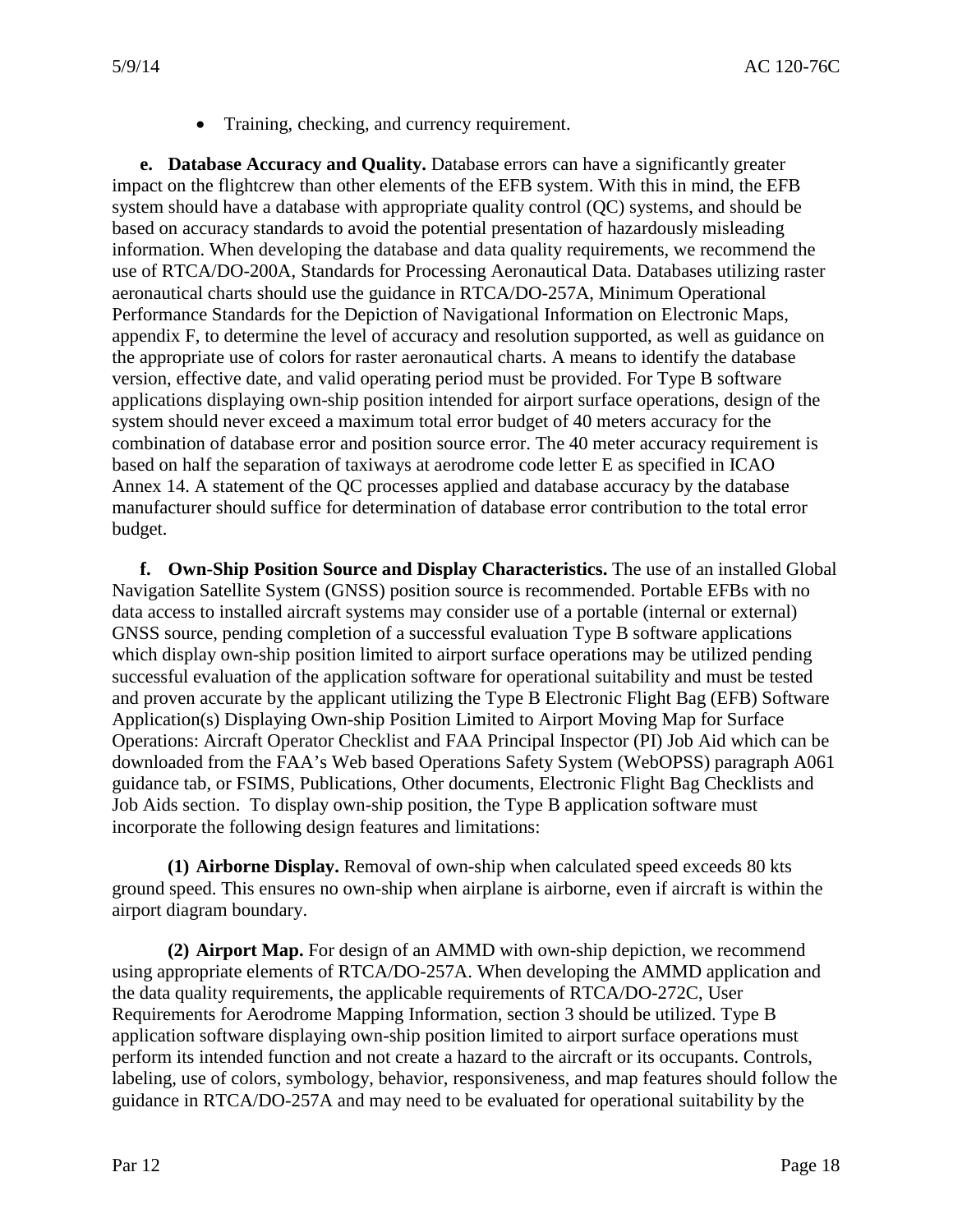FSB process. Any additional intended functions displaying own-ship position, which are limited to airport surface operations only and a minor failure condition classification, should address performance standards established for those functions and perform its intended function so as to not create hazard to the aircraft or its occupants.

**(3) Directionality.** Change own-ship to a non-directional (circular) depiction when heading is not available or cannot be calculated based on GNSS data.

 1 Hz). Remove own-ship if the GNSS position doesn't update as expected for three consecutive **(4) GNSS Data Stream.** Remove own-ship if the GNSS data stream stops. This guards against a "frozen" own-ship condition caused by position source signal loss with the EFB, or the GNSS device losing charge/power source. Design the EFB system to monitor the GNSS data stream health for a regular stream of position updates (e.g., every second for systems updating at update cycles (e.g., three seconds for systems updating 1 Hz).

 source accuracy would be 15 meters). **(5) GNSS Accuracy.** Remove own-ship if GNSS source is indicating accuracy exceeding its part of the maximum allocation (e.g., for systems utilizing a total error budget of 40 meters, with 25 meters being allocated to database error, the maximum allocation for position

**(6) Map Zoom.** Design the application to include a maximum zoom limitation to help visually constrain and highlight the display of own-ship position is insufficient to directly support maneuvering. The level of zoom should be limited to providing supplemental position awareness only. Ensure the range of display zoom level is compatible with the position accuracy of the ownship symbol.

 checks of outside airport signage and markings against the depicted airport map to verify the own-ship symbol is shown at that same location. Training should also include proper error reporting procedures for crewmembers when visual checks reveal display discrepancies. **(7) Visual Check Training.** Crewmember training, to use display of own-ship position on the airport surface, should include visual check procedures to require the pilot to do visual

 user input is accepted. If the system is busy for an atypical time with internal tasks that preclude **g. Responsiveness of Application.** The system should provide feedback to the user when immediate processing of user input (e.g., calculations, self-test, or data refresh), the EFB should display a "system busy" indicator (e.g., clock icon) to inform the user that the system is occupied and cannot process inputs immediately. The timeliness of system response to user input should be consistent with an application's intended function. The feedback and system response times should be predictable to avoid flightcrew distractions and/or uncertainty.

**h. Offscreen Text and Content.** If the document segment is not visible in its entirety in the available display area, such as during "zoom" or "pan" operations, the existence of offscreen content should be clearly indicated in a consistent way. For some intended functions it may be unacceptable if certain portions of documents are not visible. The basis of this evaluation should be on the application and intended operational function. If there is a cursor, it should be visible on the screen at all times while in use. The default position should be easily accessible after any active manipulation (e.g., zooming, panning, or decluttering).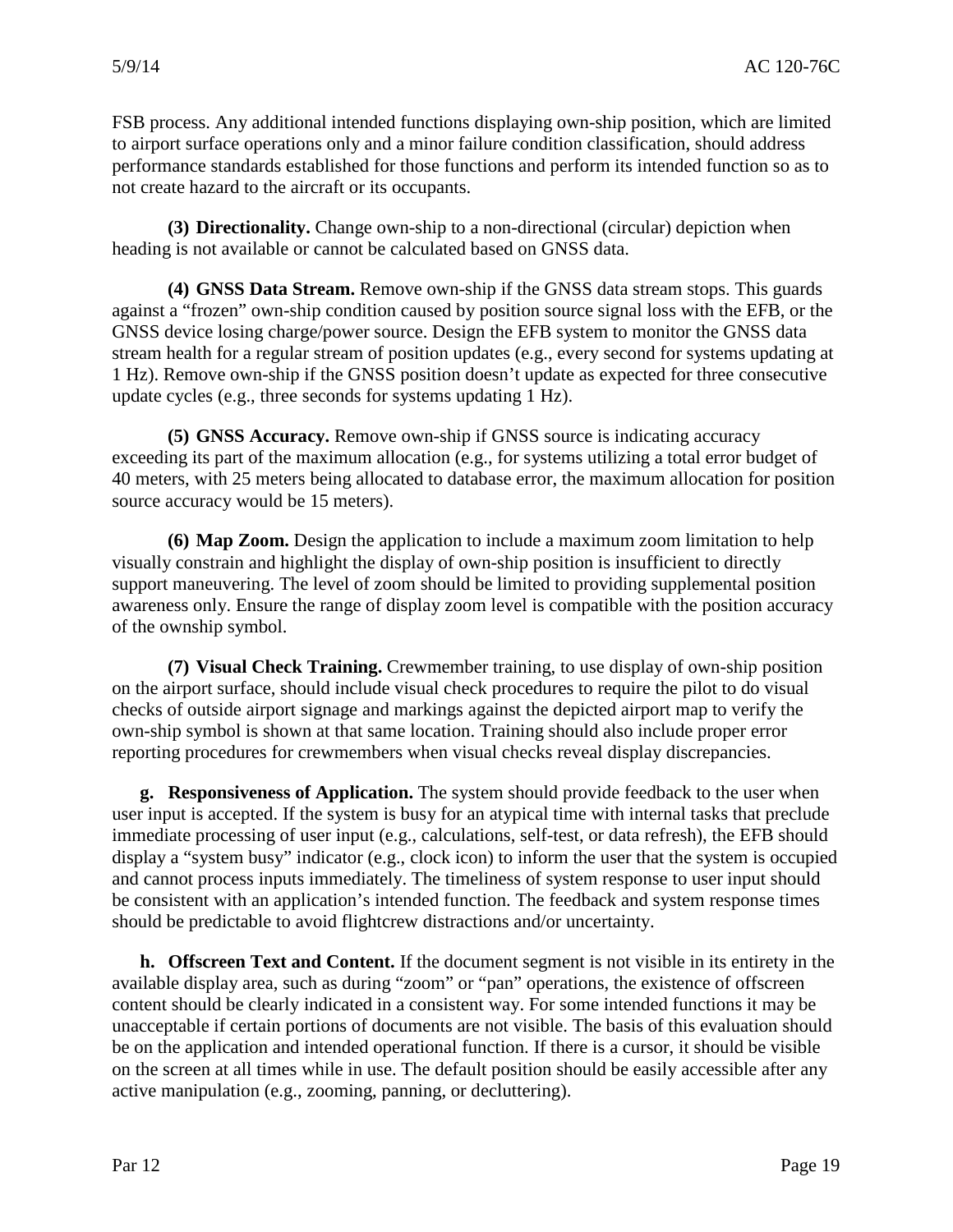active region can be text, a graphic image, a window, a frame, or another document object. If the **i. Active Regions.** Active regions are regions to which special user commands apply. The display uses active regions, these regions should be clearly indicated.

 appear in the same state as when the user left that application, other than differences associated **j. Managing Multiple Open Applications and Documents.** The electronic document application should provide continuous indication of which application and/or document is active if the system supports multiple open documents, or if the system allows multiple open applications. The active document is the one that is currently displayed and responds to user actions. Under nonemergency, normal operations, the user should be able to select which of the open applications or documents is currently active. In addition, the user should be able to find which open flight deck applications are running and switch to any one of these open applications easily. When the user returns to an application that was running in the background, it should with the progress or completion of processing performed in the background.

 **k. Input Devices.** All controls must be within reach of the appropriate crewmember seated normally on the flight deck. In choosing and designing input devices such as keyboards or cursor-control devices, operators should consider the type of entry to be made and flight deck environmental factors, such as turbulence and other normal vibrations that could affect the usability of that input device. Typically, the performance parameters of cursor-control devices are tailored for the intended application function as well as for the flight deck environment. Input devices should provide feedback to indicate when operational.

 and their safety implications. If the intended function of an EFB includes use during critical **l. Flightcrew Workload.** The EFB software design should minimize flightcrew workload and head-down time. The positioning, use, and stowage of the EFB should not result in unacceptable flightcrew workload. Avoid complex, multi-step data entry tasks during takeoff, landing, and other critical phases of flight. An evaluation of EFB intended functions should include a qualitative assessment of incremental pilot workload, as well as pilot system interfaces phases of flight, such as during takeoff, landing, or abnormal and emergency operations, its use should be evaluated during simulated or actual aircraft operations under those conditions.

**m. System Error Messages.** If an application is fully or partially disabled, or is not visible or accessible to the user, it may be desirable to have a positive indication of its status available to the user upon request. Certain nonessential applications such as email connectivity and administrative reports may require an error message when the user actually attempts to access the function, rather than an immediate status annunciation when a failure occurs. EFB status and fault messages should be prioritized and the message prioritization scheme evaluated and documented.

 **n. Data Entry Screening and Error Messages.** If user-entered data is not of the correct format or type needed by the application, the EFB should not accept the data. The EFB should provide an error message that communicates which entry is suspect and specifies what type of data it expects. The EFB system and application software should incorporate input error checking that detects input errors at the earliest possible point during entry, rather than on completion of a possibly lengthy invalid entry.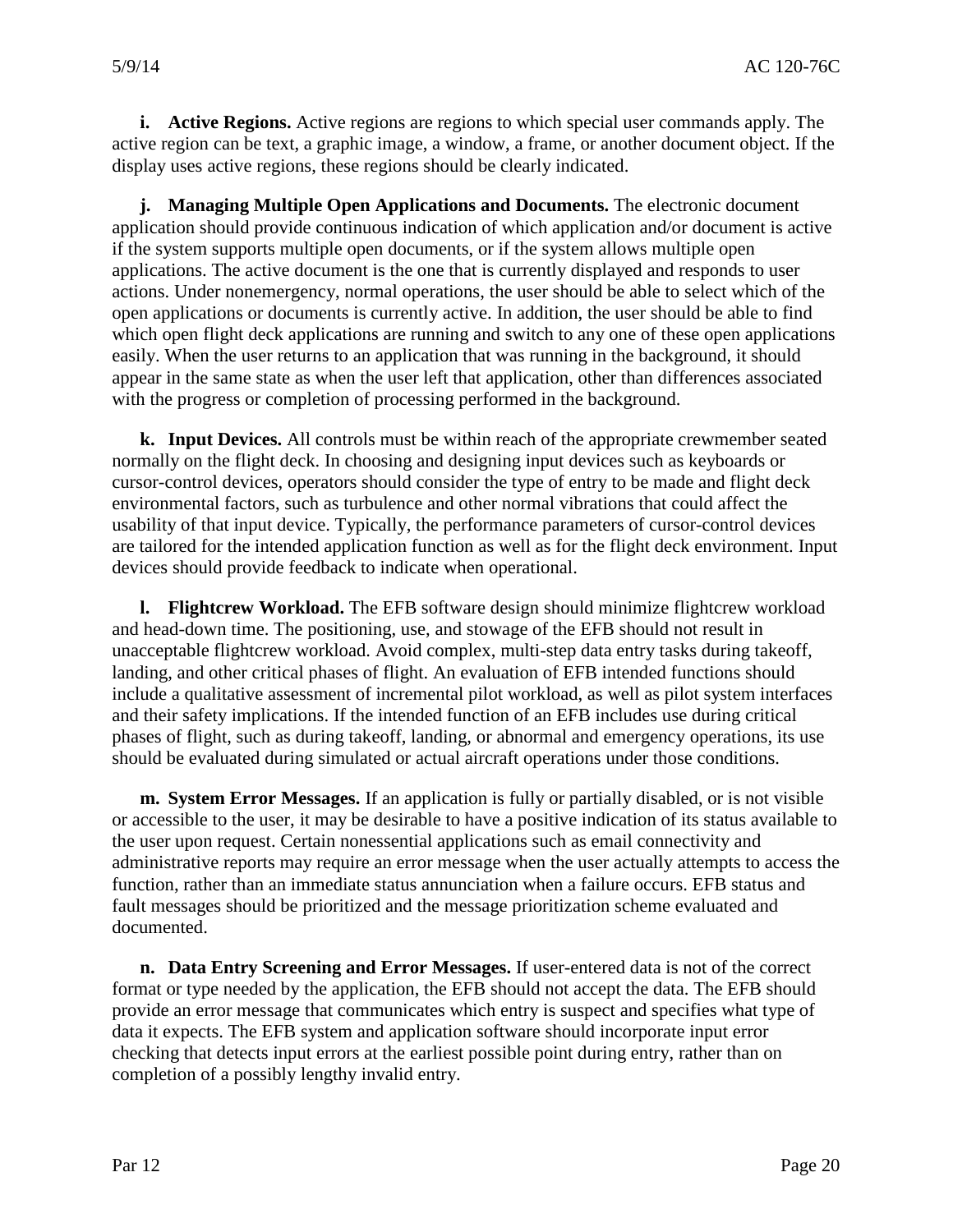# **o. Error and Failure Modes.**

**(1) Flightcrew Error.** The system design should minimize the occurrence and effects of flightcrew error and maximize the identification and resolution of errors. For example, terms for specific types of data or the format for entry of latitude/longitude should be the same across systems. Data entry methods, color-coding philosophies, and symbology should be as consistent as possible across the various hosted EFB applications.

**(2) Identifying Failure Modes.** The possible effects of undetected errors in each EFB application should be evaluated. The assessment should address the adequacy of the HMI, accessibility of controls, ability to view controls, annunciations, displays and printers, and the effect on flightcrew workload and head-down time. The assessment should also consider the effects of flightcrew (procedural) errors determined by comments from the professional pilot community. The EFB system should be capable of alerting the flightcrew of probable EFB application/system failures.

 to perform the intended functions without producing false or hazardously misleading **p. Integrity Considerations.** The operator must demonstrate that the EFB performs its intended functions. Additionally, data contained in the data files should be of sufficient integrity information. A process for continuous fault or anomaly reporting by the users is essential to an effective EFB program. This is initially accomplished through the evaluation process and the validation period. It is subsequently maintained through data updates and software revision procedures.

 cockpit/flightdeck and cabin of parts 91K, 121, 125, and 135 operations require authorization minimum equipment lists (MEL), other pertinent documents, and reporting procedures. **14. AUTHORIZATION PROCESS.** The introduction and use of EFBs in the from the PI. This requirement includes FAA evaluation of all operating procedures, pertinent training modules, checklists, operations manuals, training manuals, maintenance programs,

 turbine-powered multiengine aircraft operating under part 91F where the operating regulations authorization for EFB operations provided the EFB does not replace any system or equipment required by the regulations. This AC provides guidance for all EFB equipages. In order for a **a. Part 91F Operations.** This guidance material also applies to operators of large and require specific functionality and/or equipage. Part 91F operations do not require any specific PED to be considered an EFB, its functions must conform to the guidance in this AC.

**b. General Process for Approval or Acceptance.** FAA Order 8900.1, Volume 3, Chapter 1, The General Process for Approval or Acceptance, and FAA Order 8900.1, Volume 4, Chapter 15, Electronic Flight Bag Authorization for Use, contain instructions for the completion of a five-phase process. The process leads to formal operational authorization and consists of the following five phases:

**(1)** Phase 1 of the process begins when an operator requests authorization from the FAA. The FAA and the operator should reach a common understanding of what the operator must do, what role the FAA will have, and what reports and documents will be included as part of the authorization process.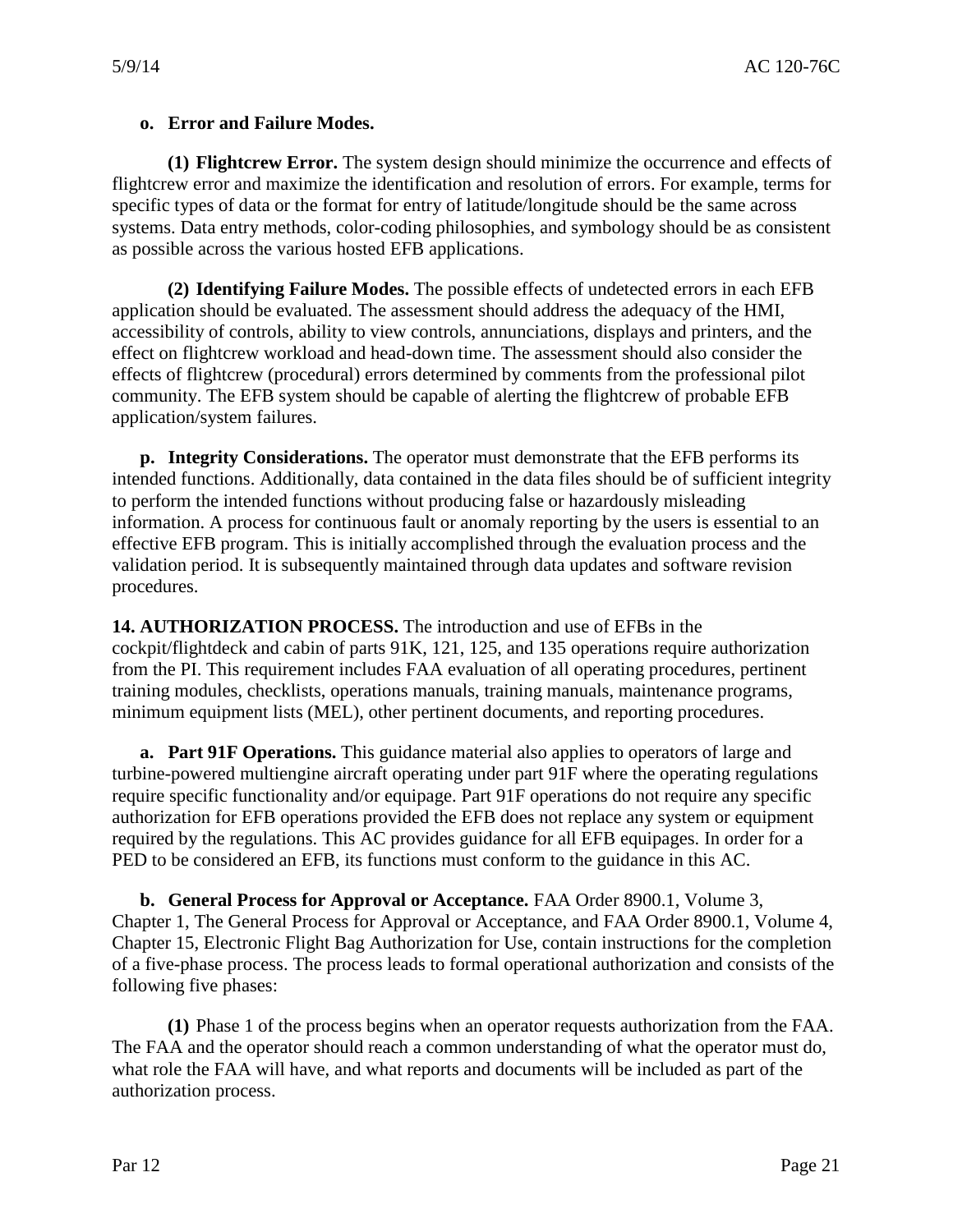coordination with the AEG and the Aircraft Certification Office (ACO), as necessary. **(2)** Phase 2 begins when the operator submits a plan to the FAA for formal evaluation. During this phase, the FAA must ensure that the plan is complete and in an acceptable format before it can conduct a thorough review and analysis. The operator coordinates the plan with the PI or other inspectors, as assigned. The PI or other assigned inspectors will facilitate

**(3)** Phase 3 begins when the FAA starts its indepth review and analysis of the operator's plan for regulatory compliance, safe operating procedures, logical sequence, and other areas (e.g., flightcrew and dispatcher qualifications, acceptable procedures, and schedules for accomplishment).

 **(4)** Phase 4 is the major phase of the process and involves validation testing. In this phase, the operator conducts specific operations for the purpose of data collection or for FAA observation purposes. Phase 4 concludes when the operator provides sufficient proof to satisfy the FAA's requirement for meeting all the plan objectives or when the operator is unable to complete them satisfactorily.

 phase. In this phase, the FAA grants authorization for those elements in the validation plan that were successfully completed and documented, or sends the operator a letter of disapproval for the operational use of the EFB through the issuance of OpSpec A061, Use of Electronic Flight **(5)** Phase 5 begins after the successful completion (or termination) of the validation those elements that were not completed or that were terminated. The PI grants authorization for Bag. Refer to FAA Order 8900.1, Volume 3, Chapter 18, Section 3, Part A Operations Specifications—General.

**c. Operator Responsibilities.** In addition to close coordination with the local Flight Standards District Office (FSDO), certificate management office (CMO), and certificate management unit (CMU), to obtain authorization for EFB use, the following steps (in chronological order) are suggested:

**(1)** For certificate holders, make written application in a form and manner acceptable to the FAA.

**(2)** Demonstrate a fault and anomaly reporting process to ensure initial and continuing reliability for each EFB.

**(3)** Demonstrate that the radio magnetic interference/EMI tests have been performed satisfactorily.

**(4)** Demonstrate that the EFBs can be properly stowed, secured, and/or mounted in the aircraft.

**(5)** Demonstrate that any electronic receptacles used for connection of the EFB to an aircraft system have been installed using FAA-approved procedures.

**(6)** Demonstrate that successful rapid decompression testing has been accomplished, if applicable.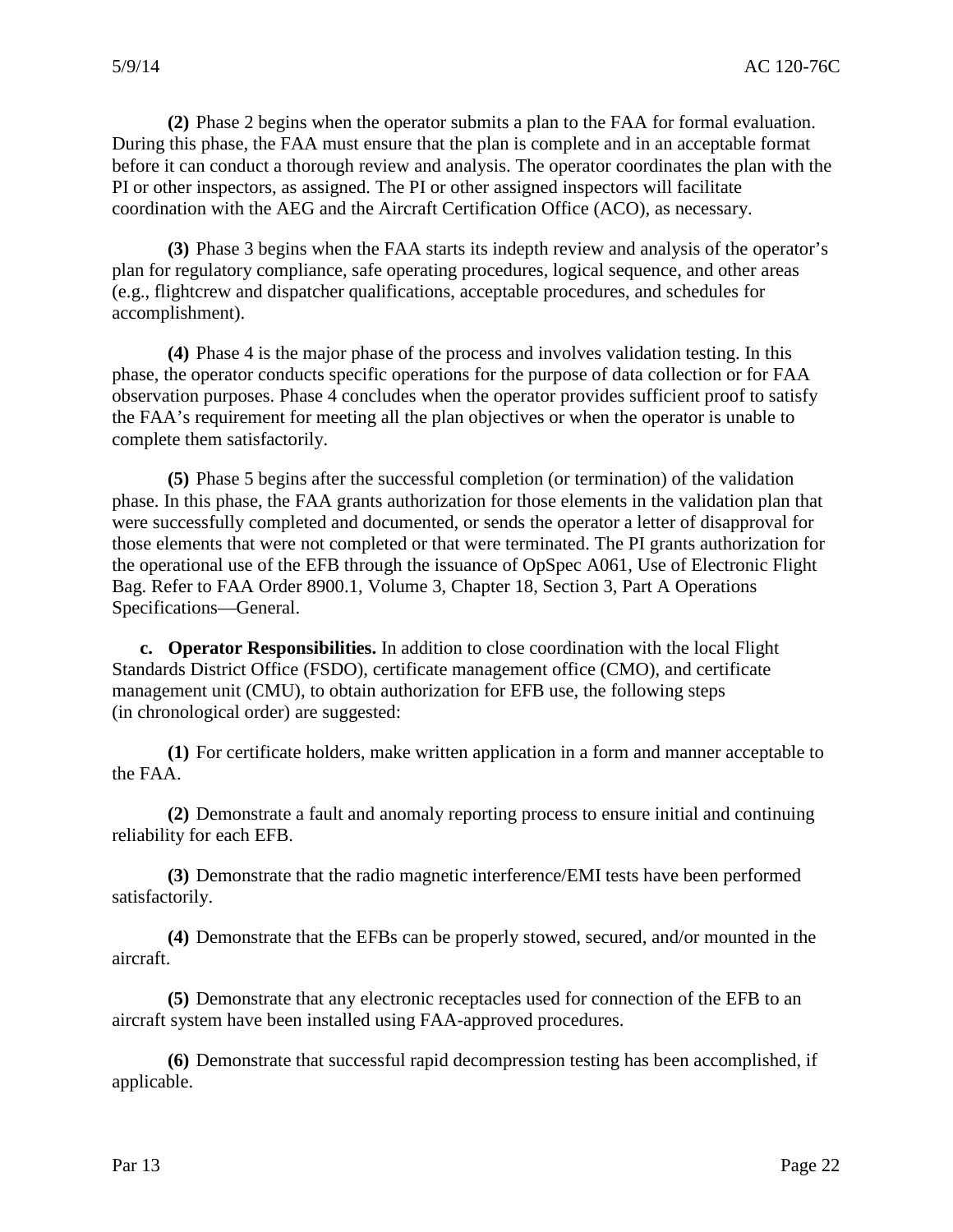**(7)** Develop policies and procedures that may include, but are not limited to, the following:

- •For single-pilot- and multicrew-flown aircraft, appropriate procedures for EFB use during all phases of flight;
- Procedures to follow when one unit fails (where multiple units are carried onboard the aircraft);
- Procedures to follow when all units fail (the procedures should specifically identify alternate means for obtaining data);
- •A revision process procedure/method that ensures appropriate database accuracy and currency;
- $\bullet$ Courseware to be used while conducting training;
- Procedures that document the knowledge of the user (e.g., training received, evaluation forms, test results);
- •A list of the software and data loaded and maintained in each unit; and
- $\bullet$ Instructions for continued airworthiness (ICA) in accordance with the manufacturer's recommendations (also include these instructions in the inspection/maintenance program).

 **(8)** Operators transitioning to a paperless or reduced-paper cockpit should carry paper backups of all the information on the EFB during a validation period. The backup information should be readily available to the crew. During this period the operator should validate that the EFB is as available and reliable as the paper-based system being replaced.

 AFS-200. The certificate holder must submit a plan with justification to reduce the 6-month subsequent coordination and review with the geographically responsible AFS RO and AFS-200. **(9)** For certificate holders, this validation period should include a 6-month operational test evaluation where the EFB system(s) will be available to the crew with all appropriate backup products. The backup products and the EFB are not used simultaneously during the evaluation period, but the backup products are available if needed. Reductions to the required EFB 6-month operational validation testing may be considered if the certificate holder has previous experience with EFBs. A request to reduce the 6-month operational validation testing requires approval from operational validation testing to the FAA PI assigned with oversight responsibility for

**(10)** The operator will issue a final report detailing the training effectiveness, operational effectiveness, and reliability of the EFB.

# d. Operational Procedures Development.

 that the operator specifically define the intended EFB functions in a clear and concise manner. **(1) EFB Intended Function.** The intended function(s) of EFBs may vary depending on the device used and the software applications hosted by the computer. It is extremely important Operational procedures developed to achieve a specific intended function or use should consider the applications listed in the attached appendices.

**(2) Operator Responsibilities.** Operators will be expected to: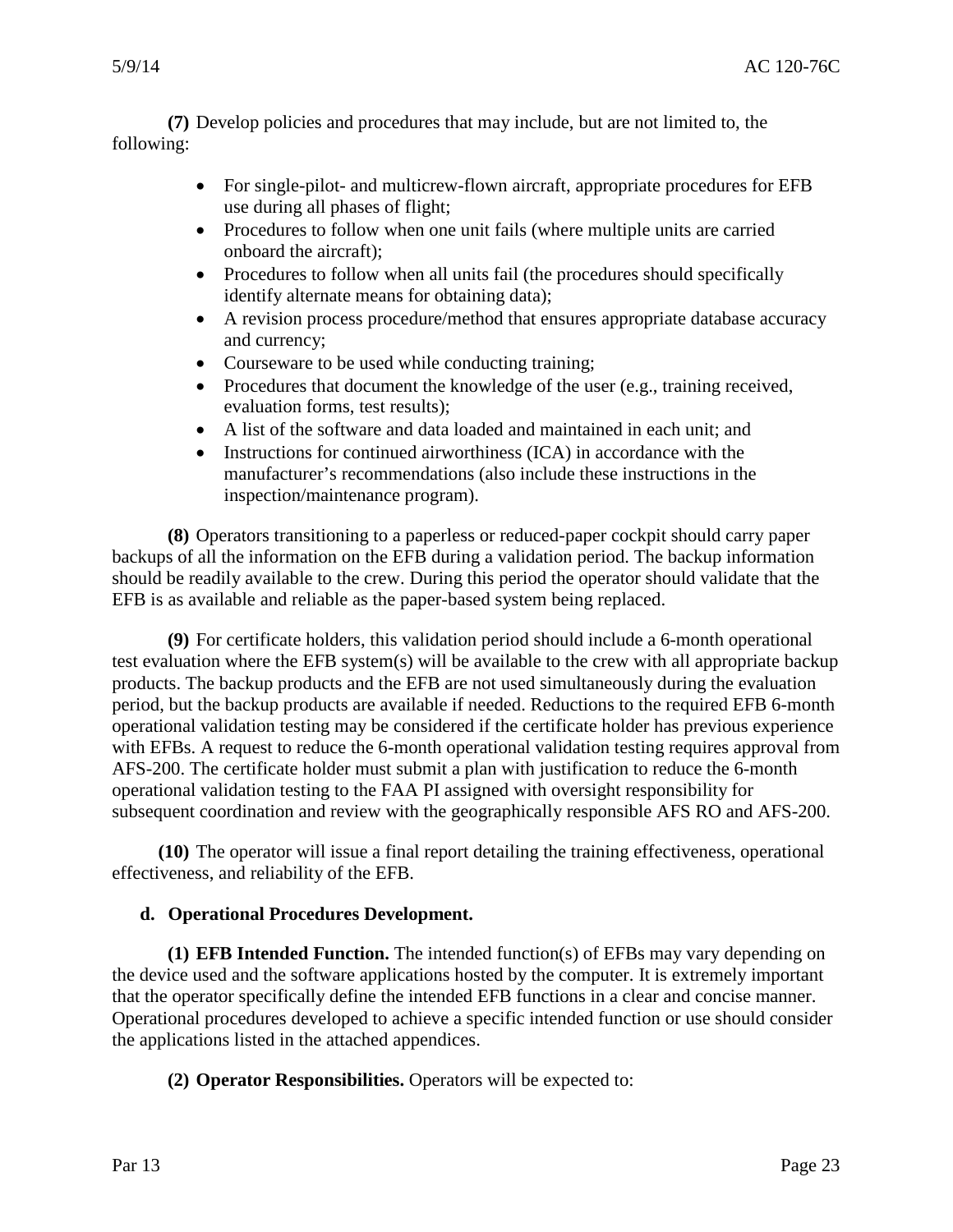**(a)** Have procedures that define expectations of how the flightcrew should use each EFB function during ground operations and under all flight conditions;

**(b)** Provide the procedures to flightcrews;

 **(c)**Provide procedures for normal, abnormal, and emergency use; and

**(d)** Review and determine whether to modify those existing policies and procedures affected by the introduction of EFBs into line operations.

#### **(3) Procedural Considerations.**

**(a) Procedures for Using EFBs with Other Flight Deck Systems.** Flightcrew procedures will ensure that the flightcrew knows what aircraft system to use for a given purpose, especially when both the aircraft and EFB are providing similar information. Procedures should also be designed to define the actions to be taken when information provided by an EFB does not agree with that from other flight deck sources or when one EFB disagrees with another. If an EFB simultaneously displays information that an existing cockpit automation displays, procedures to identify which information source will be primary and which source will be secondary need to be developed (as well as procedures to identify under what conditions to use the backup source). Whenever possible and without compromising innovation in design and use, EFB/user interfaces should be consistent (but not necessarily identical) with the flight deck design philosophy.

 a captain's atlas, for example, do not require the confirmation of revision dates by flightcrews.) **(b) Flightcrew Awareness of EFB Software/Database Revisions.** The operator should have a procedure in place to allow flightcrews to confirm the revision numbers and/or dates of EFB flight databases and software installed on their units for each flight. (Databases that do not adversely affect flight operations such as maintenance log forms, a list of airport codes, or An example of a date-sensitive revision is an aeronautical chart database on a 28-day revision cycle. Procedures should specify what action to take if the applications or databases loaded on an EFB are out-of-date.

**(c) Procedures to Mitigate and/or Control Workload.** Procedures that mitigate and/or control additional workloads created by using an EFB will need to be addressed.

**(d) Defining Responsibilities for Performance Calculations.** The operator should develop procedures that define any new roles that the flightcrew and dispatch may have in creating, reviewing, and using performance calculations supported by EFBs.

**(e) Shutdown Procedures.** Shutdown procedures for EFBs should:

- •Be incorporated into normal flightcrew shutdown checklist procedures.
- •Allow the EFB operating system and hosted applications to remain stable after multiple startups and shutdowns.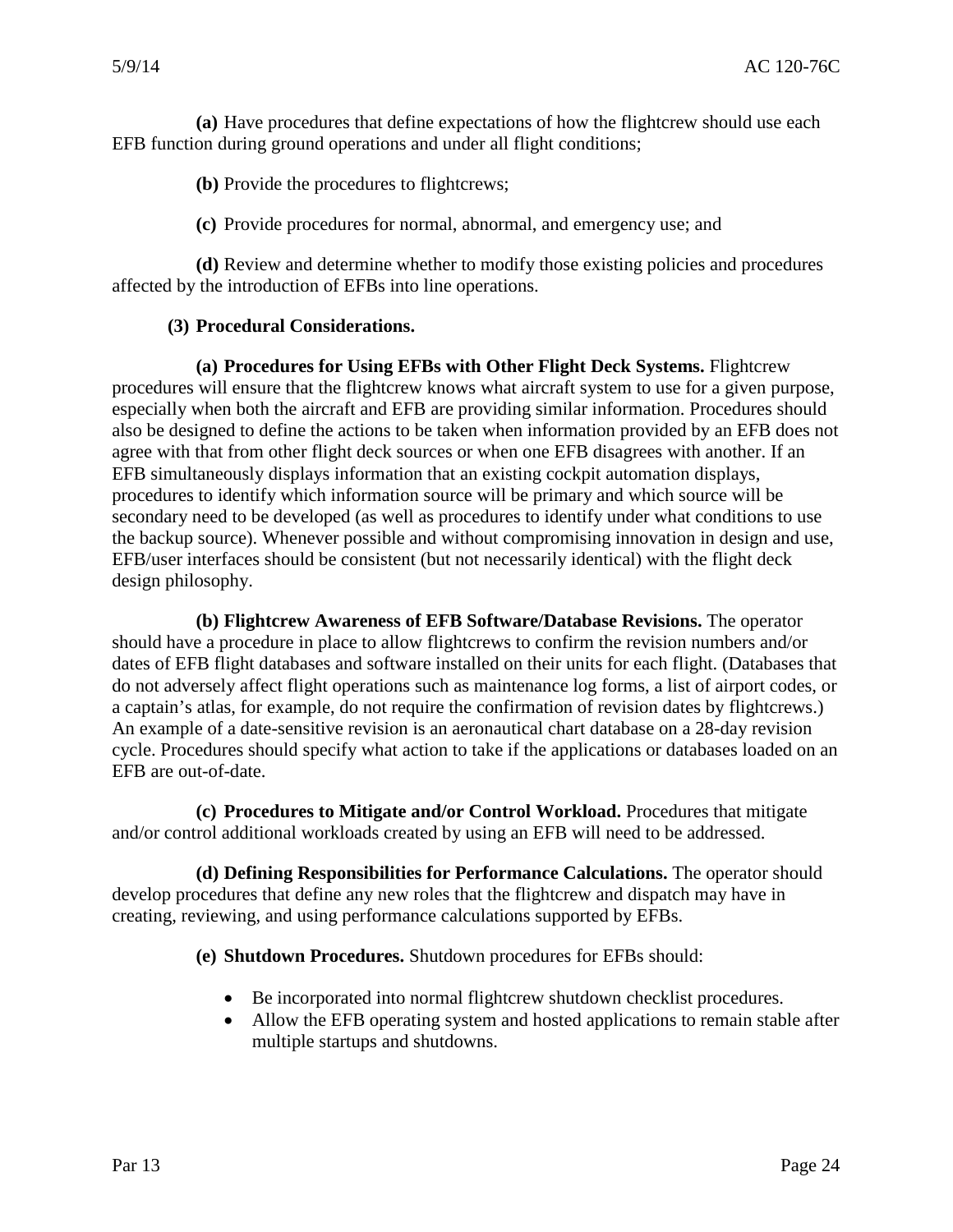**e. EFB Configuration Control.** The operator's EFB specification documents must list the make and model of the authorized EFB equipment and include at least the following configuration information, which is also required to support OpSpec A061:

**(1)** Operating system to include version control;

- **(2)** Application program version control;
- **(3)** Approved source for the database updates;
- **(4)** Make and model of EFB hardware (see note below); and

 subcomponents whose replacement/upgrade may necessitate additional noninterference testing. **(5)** Make and model of the EFB hardware, including a tracking process for major internal

## **number of the device hardware itself (e.g., Make: Apple/Model: A1396). NOTE: Permanently sealed tablet computing devices that have no interchangeable internal parts are tracked by make and model or part**

 records that are as available and reliable as those provided by the current paper information **f. Mitigation Strategy.** During the transition period to a paperless cockpit, an operator will need to establish a reliable backup means of providing the flightcrew with the information required by the regulations. During this period, an EFB must demonstrate that it produces system. Operators should establish procedural mitigations to provide a reliable means of displaying information that is required by the operating rules to the flightcrew. This will ensure an equivalent level of safety and integrity to that of the current paper-based products. Mitigation may be accomplished by a combination of the following:

- **(1)** System design;
- **(2)** Separate and backup power sources;
- **(3)** Redundant EFB applications hosted on different EFB platforms;
- **(4)** Paper products accessible for use by crewmembers; and/or
- **(5)** Procedural means.

**g. Procedural Mitigations.** If one or more onboard EFBs fail, resulting in loss of function or the presentation of false or hazardously misleading information, a contingency plan or process will need to be in place to provide the required information. For example, as a backup to eliminating printed approach charts, an acceptable transition to a paperless cockpit could include the following:

- •Carrying paper products for a given time period to validate EFB reliability by quantitative means;
- •Using a printing device to print all applicable data required for the flight; or
- •Using an aircraft fax machine to uplink equivalent paper documents to the cockpit.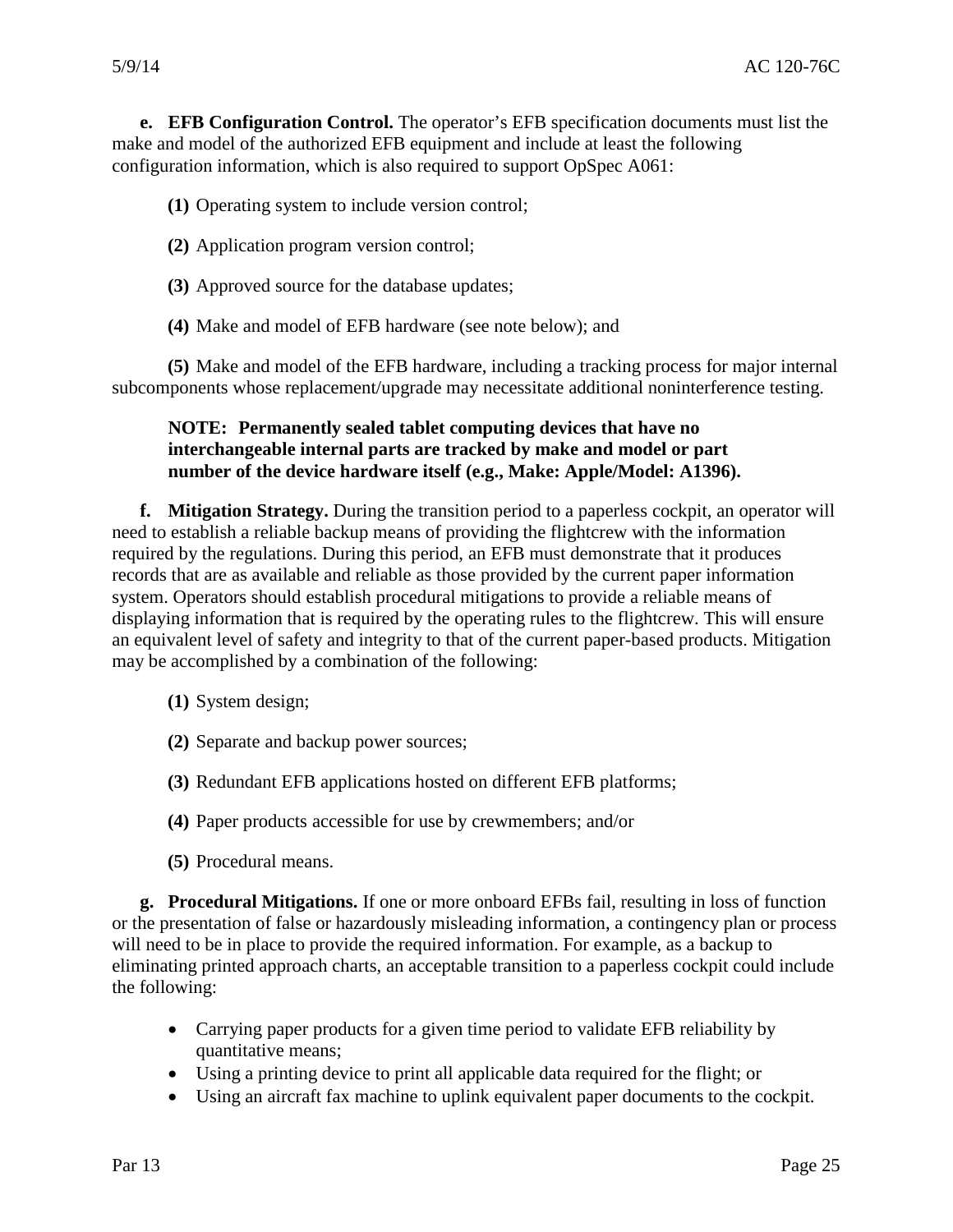**h. Removal of Paper-Based Information.** The risk mitigation process must be completed prior to removal of the paper-based information associated with a particular EFB application. These requirements also apply to an operator who intends to begin operation of any aircraft type without paper-based information.

# **i. Database Update Process.**

 **(1)** The operator needs to establish a method for revising EFB databases. The method of data revision should ensure integrity of the data that the operator loads and not negatively impact the integrity of the EFB operation. Especially when using Internet and/or wireless means, procedures must exist to protect the EFB data from corruption. Database revisions do not include application software or operating system changes. Application software and/or operating system program changes must be controlled and tested prior to use in flight. Operators should not perform database and/or application software changes during operations (taxi, takeoff, in-flight, and landing).

**(2)** Operators also need to establish revision control procedures so that flightcrews and others can ensure that the contents of the database are current and complete. These revision control procedures may be similar to the revision control procedures used for paper or other storage media. For data that is subject to a revision cycle control process, it should be readily evident to the user which revision cycle is currently loaded into the EFB.

#### **j. Software Revision Process.**

 **(1)** It is the responsibility of the operator and/or the application software vendor to ensure that its operating system and Type A and Type B application programs meet the intended function. Unauthorized modification of any database, or the loading of any new or additional FAA Order 8110.4, Type Certification. In addition to the operator's responsibilities described software intended for operational use is not permitted unless that software can be demonstrated to comply with the original intended use. For Type C applications, operators should use FAA-approved Service Bulletins (SB) or the minor change process defined in the current editions of AC 21-40, Guide for Obtaining a Supplemental Type Certificate, or above, it is the responsibility of the pilot in command (PIC) to verify that any EFB depiction of an en route, terminal area, approach, airport map, or sectional is current and up-to-date. One means for doing this is to ensure that each PIC becomes familiar with all available information concerning that flight, to include receipt of appropriate Notices to Airmen (NOTAM) prior to departure and prior to arrival.

 enable its hosted applications (i.e., security risk assessment). The operator also needs to protect **(2)** The operator should identify a means to demonstrate that adequate security measures are in place to prevent malicious introduction of unauthorized modifications to the EFB's operating system, its specific hosted applications, and any of the databases or data links used to the EFB from possible contamination from external viruses.

#### **k. Special Data Storage and Retrieval Considerations.**

**(1)** The EFB needs to permit any authorized representative of the administrator or the National Transportation Safety Board (NTSB) to retrieve, view, or print the information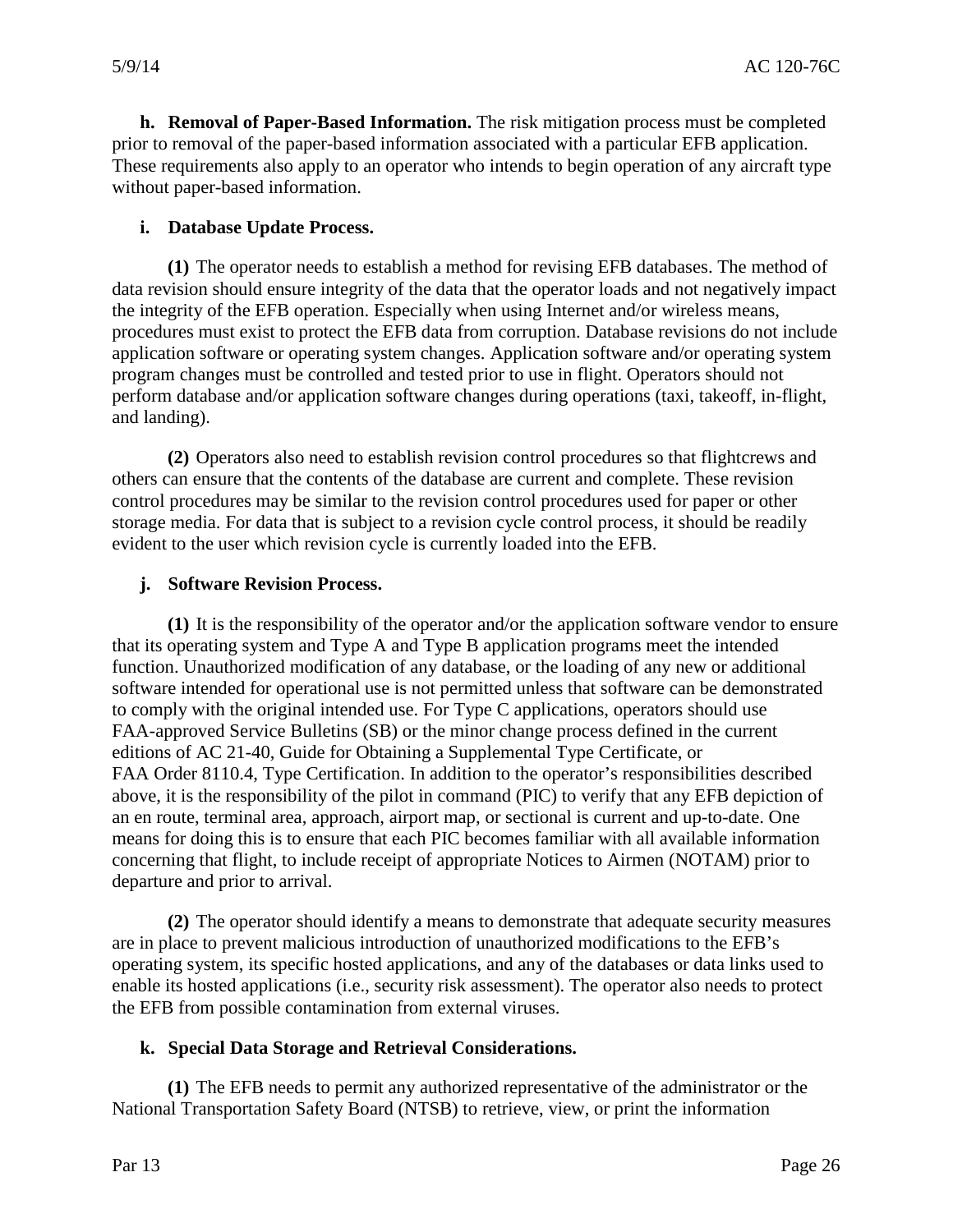contained in any EFB upon receipt of a reasonable request. If the FAA or the NTSB require an operator to provide information, the operator must provide the data in a format that the requesting agency can use.

 information, such as maintenance historical data, should be kept for the life of the aircraft. It may **(2)** Operators should establish procedures to archive or retain old data. For archived data, the length of time that the data is kept depends on the kind of information being archived. Some also be necessary to keep old versions of software and operating systems to properly retrieve archived data. Operators should download maintenance discrepancy logs into a permanent record at least weekly.

 requirements, as appropriate. **l. Training.** Training should reflect the level of the functionality and complexity as agreed upon by the operator and the PI. Training should address flightcrew and maintenance personnel

 Training Standards (FITS) to determine the best practices for training and use of the EFB in a **(1)** Aviation safety inspectors (ASI) may wish to reference applicable FAA/Industry manner pertinent to parts 91F and 91K operations. Determine the appropriate FITS program in consultation with the equipment manufacturer and/or the General Aviation and Commercial Division (AFS-800) at FAA headquarters (HQ) in Washington, DC.

 applications should use the training guidance in FAA Order 8900.1 Volume 3, Chapter 19, Training Programs and Airman Qualifications. FAA guidance requires all parts 121 and 135 operators to develop a curriculum segment for the EFB, which may consist of a ground training **(2)** Certificated operators requesting to conduct operations using EFB cockpit simulation and, if needed, a flight training segment. The EFB curriculum segment should include an outline of the training, appropriate courseware, and the instructional delivery method. Each EFB training module should include the following elements:

**(a)** A description of the EFB, its capabilities, and the applications for which the operator will use the EFB and its components and peripherals. This should include theory of operation, and the training should ensure that flightcrews understand the dependencies associated with the sources and limitations of the information.

 failure modes and flightcrew procedures should include a description of the EFB (e.g., EFB **(b)** A description of EFB controls, displays, symbology, and failure modes. EFB processor, switches, and installed databases, such as an airport surface or en route moving map). If color is a significant EFB application feature, then training materials should include color illustrations.

 approved by a TSO. Class 1 and Class 2 EFBs and Type A and Type B EFB applications may **(c)** An AFMS or another form of documentation that provides conditions, limitations, and procedures for the use of the EFB and its associated equipment. For instance, operators should train flightcrews on how to ensure that the airport charts and manuals are current, and what to do if they find that the software and/or databases are out-of-date. Only EFB provisions (mounts, wiring, etc.) for Class 2 EFBs or installation for Class 3 EFBs require an AFMS, unless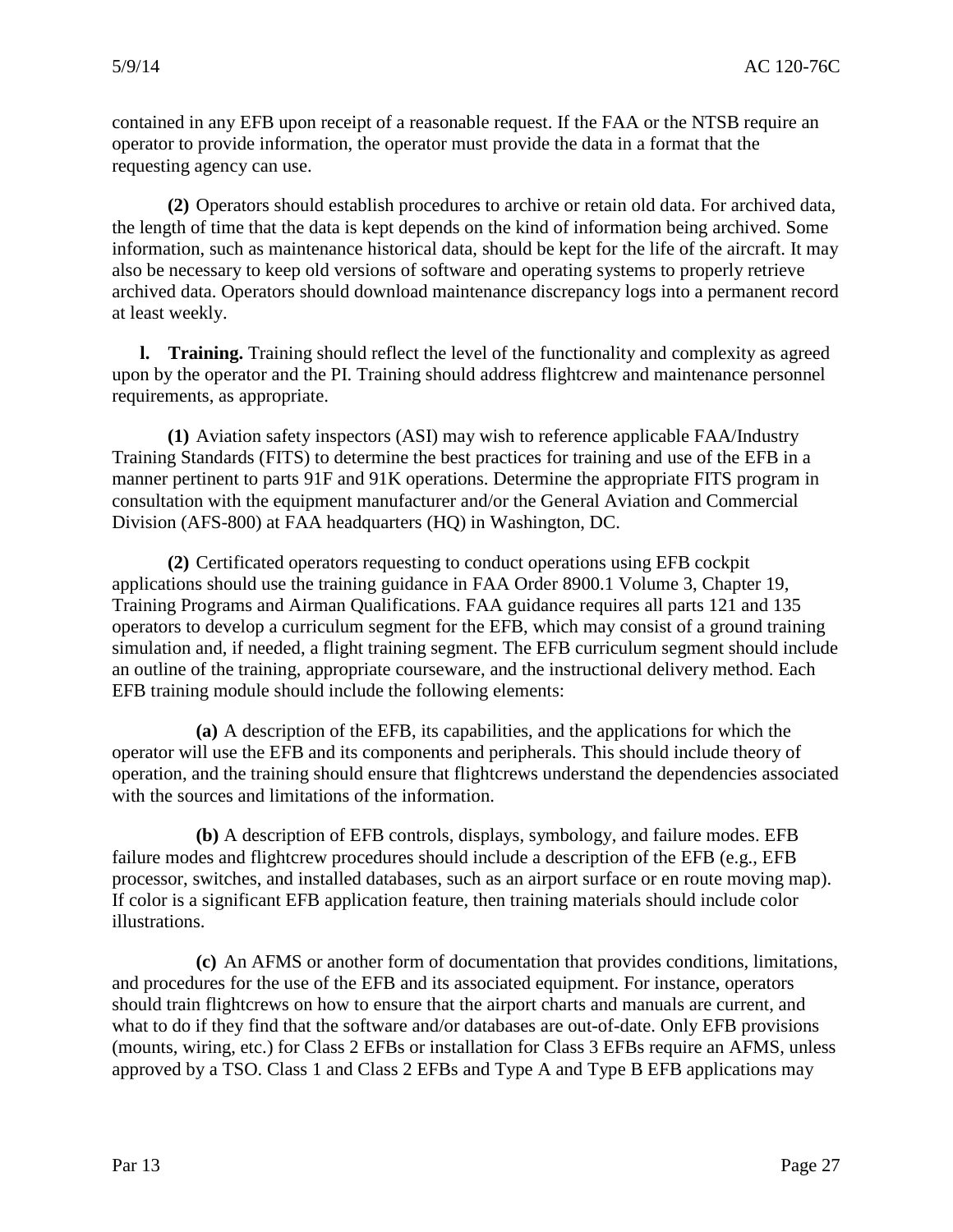require an alternative means of documentation that provides conditions, limitations, and procedures for use.

 that the operator conducts when using an EFB. **(d)** Descriptions of authorized special flight maneuvers, operations, and procedures

**(e)** Any special pilot/controller procedures when using EFB-based information.

- **(f)** Geographical areas authorized for specific EFB operations, if applicable.
- **(g)** Authorized methods to defer inoperative EFB equipment.

**(3)** Operator training should also provide an opportunity for instruction, demonstration, and practice using the actual or simulated EFB equipment and displays. Base the EFB qualification curriculum segment (required for parts 121 and 135 operators) on functionality and complexity as agreed upon by the operator and the PI. In addition, EFB components installed in accordance with applicable airworthiness regulations may contain EFB training guidance in the airplane's FSB report.

 evaluates the operator's EFB curriculum segment and determines that it is satisfactory, the PI **(4)** Parts 121 and 135 operators are required to conduct initial fleet training. PIs will issue a letter authorizing an operator to instruct personnel under the EFB curriculum segment, pending an evaluation of training effectiveness. This also allows FAA inspectors who are responsible for certificate management to become familiar with the operator's EFB and equipment. After the PI issues an interim authorization to the operator. This authorizes the operator to continue training in accordance with the operator's approved training program.

#### **m. Pilot Training Program.**

 require that the flightcrew members demonstrate satisfactory proficiency with the EFB to an FAA inspector or check pilot; this may be completed during a line check. **(1) Parts 91K, 121, and 135 Operators.** Except when under the supervision of an appropriately trained check pilot, the flightcrew may need to complete an approved training program before being authorized to use the EFB equipment. However, flightcrew members should have satisfactorily completed the ground school portion of the EFB training program, if required. Training as outlined in this AC is only applicable to those flightcrew members that actually operate the equipment. Training is not required of crewmembers that are not authorized to use the equipment, even though it may be installed in the aircraft, unless it is operated under the supervision of a check pilot. For air carrier operations, initial qualification with the EFB may

 operators, the flightcrew members should have satisfactorily completed the ground school (part 125) or evaluation by an authorized instructor. The PI may authorize an individual (e.g., the company chief pilot, company check pilot, or training course provider) to complete this **(2) Part 125 Operators.** Although no training program requirements exist for part 125 portion of the EFB training program before performing under the supervision of a check pilot evaluation. The flightcrew must have a satisfactory evaluation of their performance in the use of the EFB in flight before using the equipment in normal operations.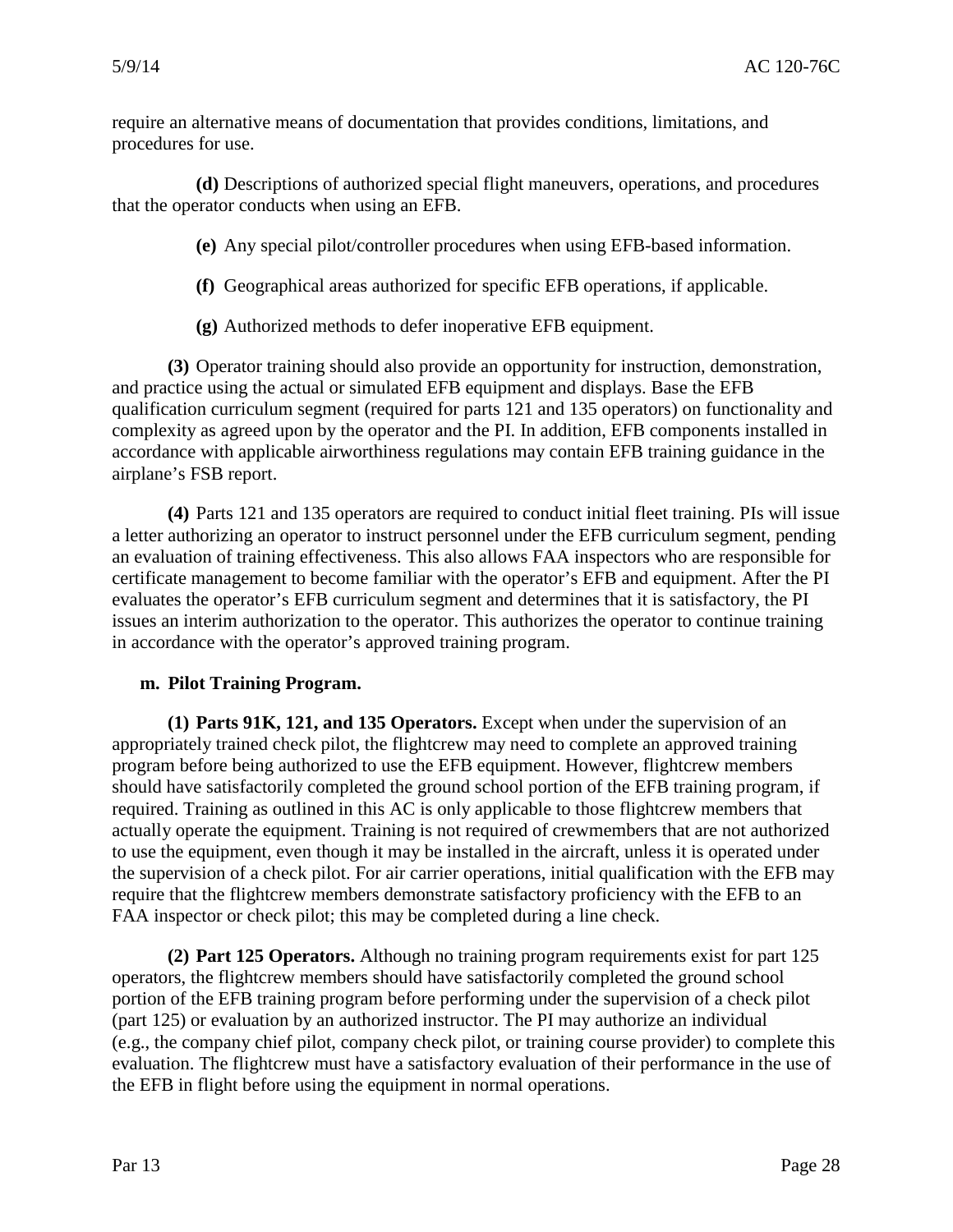**(3) Part 91F Operators.** The primary source of operational and training guidance will be provided through the FITS, which can be obtained through the equipment manufacturer or AFS-800 at Washington HQ. The appropriate FITS program may be used to determine the appropriate best practices for familiarization with and use of the equipment. Each operator's EFB program should identify and document user training in support of the use of an EFB.

#### **n. Simulator and Flight Evaluations.**

 given and/or to evaluate EFB performance before granting authorization for use. The level of characteristics and flight deck integration issues that should be evaluated via simulation include: **(1) Simulator Evaluations.** Simulators and other approved training devices (e.g., procedures trainers) may be used as a tool to evaluate the overall quality of the training simulation fidelity required depends upon the type of use/credit being sought. Some of the EFB

- The flightcrew's use of displays;
- EFB control use;
- Alert reactions:
- Auto-ranging configuration;
- Self-tests:
- Flightcrew procedures; and
- Failure mode analysis.

# **(2) Flight Evaluations.**

 **(a)** Base the number of flight evaluations required to validate a particular EFB before authorizing its use (including its hosted applications) on:

- Type of aircraft;
- Aircraft system architecture;
- Flightcrew workload considerations;
- Credit given for previously certified installations; and
- Past simulator and ground testing.

**(b)** The PI needs to evaluate the actual requirement for a flight test for each request. The PI will determine if an approved training device or an actual flight evaluation is required. If adequate evaluation of changes in the EFB, including software upgrades, is not possible on the ground or in simulators, it may require flight-testing.

 **o. Need for Approved Manuals.** The aircraft must carry an FAA-approved AFMS onboard authorization for the AFM and/or company manual. at all times when the EFB equipment is installed in accordance with applicable airworthiness regulations. However, § 121.141 permits an operator to carry a manual that meets the requirements of § 121.133 onboard a transport category aircraft in lieu of the AFM, provided that the manual contains all AFM/AFMS limitations and identifies them as AFM/AFMS requirements. These manuals can be in an electronic format provided the operator has paperless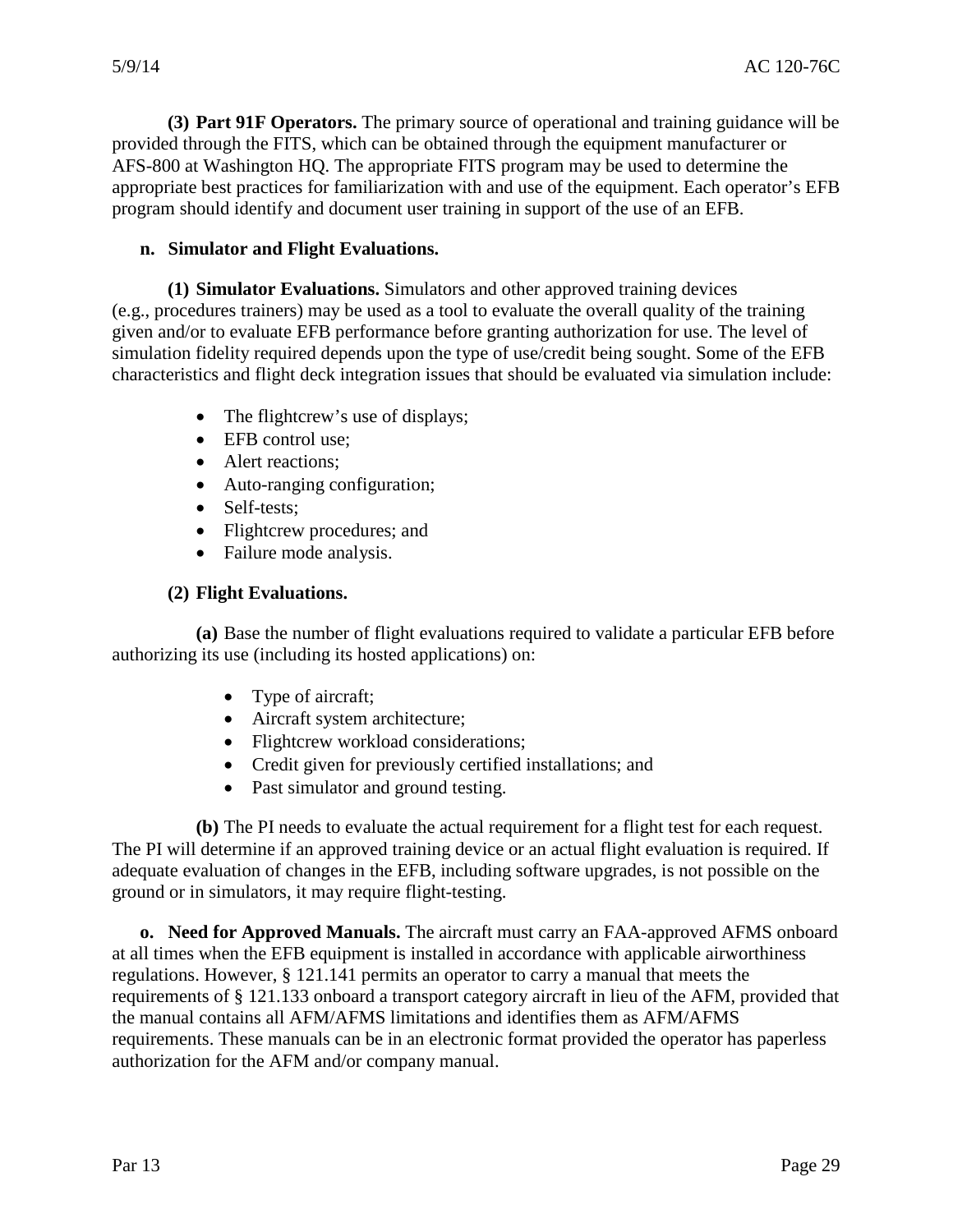# **p. ICAs.**

**(1)** Although a source independent of the operator may provide ongoing maintenance and support for EFB equipment, the operator is responsible for compliance with all regulatory requirements.

 methods and procedures. The maintenance or inspection program should also include ICAs for **(2)** The maintenance or inspection program should identify inspection items, establish time-in-service intervals for maintenance and inspections, and provide the details of the proposed the STC or FAA design or installation approval.

**(3)** It is important for operators to coordinate with their PI on airworthiness-related considerations early in the process to determine the appropriate authorizations necessary for each EFB application.

**q. MELs.** Operators may update their MELs to reflect the installation of this equipment. Changes made to the operator's MEL should be made in accordance with the approved Master Minimum Equipment List (MMEL).

 compatible EFBs for use in other aircraft. Specific procedures are necessary to ensure that an EFB is fully compatible with other aircraft and their systems prior to placement into service. It is **r. EFB Substitution/Use in More Than One Aircraft.** The operator may substitute also necessary to develop procedures to ensure that any aircraft-specific data captured in EFB memory is archived for that aircraft when the EFB moves to another aircraft.

**s. User Feedback.** Parts 121 and 135 operators should implement a formal process for gathering feedback. Use this process during design, installation, modifications, or improvements to procedures and/or training.

#### **t. Paperless Authorization.**

 **(1) Certificated Operators.** FAA Order 8900.1, Volume 3, Chapter 18, Section 3, obtaining authorization for use of EFBs by certificated operators. The issuance of OpSpec A061 OpSpec A061, and Volume 4, Chapter 15, contain general policy guidance and requirements for gives operational authorization for an air carrier or commercial operator who intends to use EFBs for flight operations. It may be necessary to issue or amend other OpSpecs, as appropriate. The OpSpec must reference the company documents, records, or manuals presented with the operator's application.

**(2) Part 91F (Noncertificated Operators).** EFBs used in part 91 operations in lieu of paper reference material are authorized for the intended functions provided the EFBs meet the criteria set forth in this AC. The evaluation and suitability for in-flight use of an EFB in lieu of paper reference material is the responsibility of the aircraft operator and the PIC. Any Type A or Type B EFB application, as defined in this AC, may be substituted for the paper equivalent. It requires no formal operational approval as long as the guidelines of this AC are followed.

 **(a)** Any Type A or Type B EFB application, as defined in this AC, may be a substitute for the paper equivalent. When the EFB replaces aeronautical information required by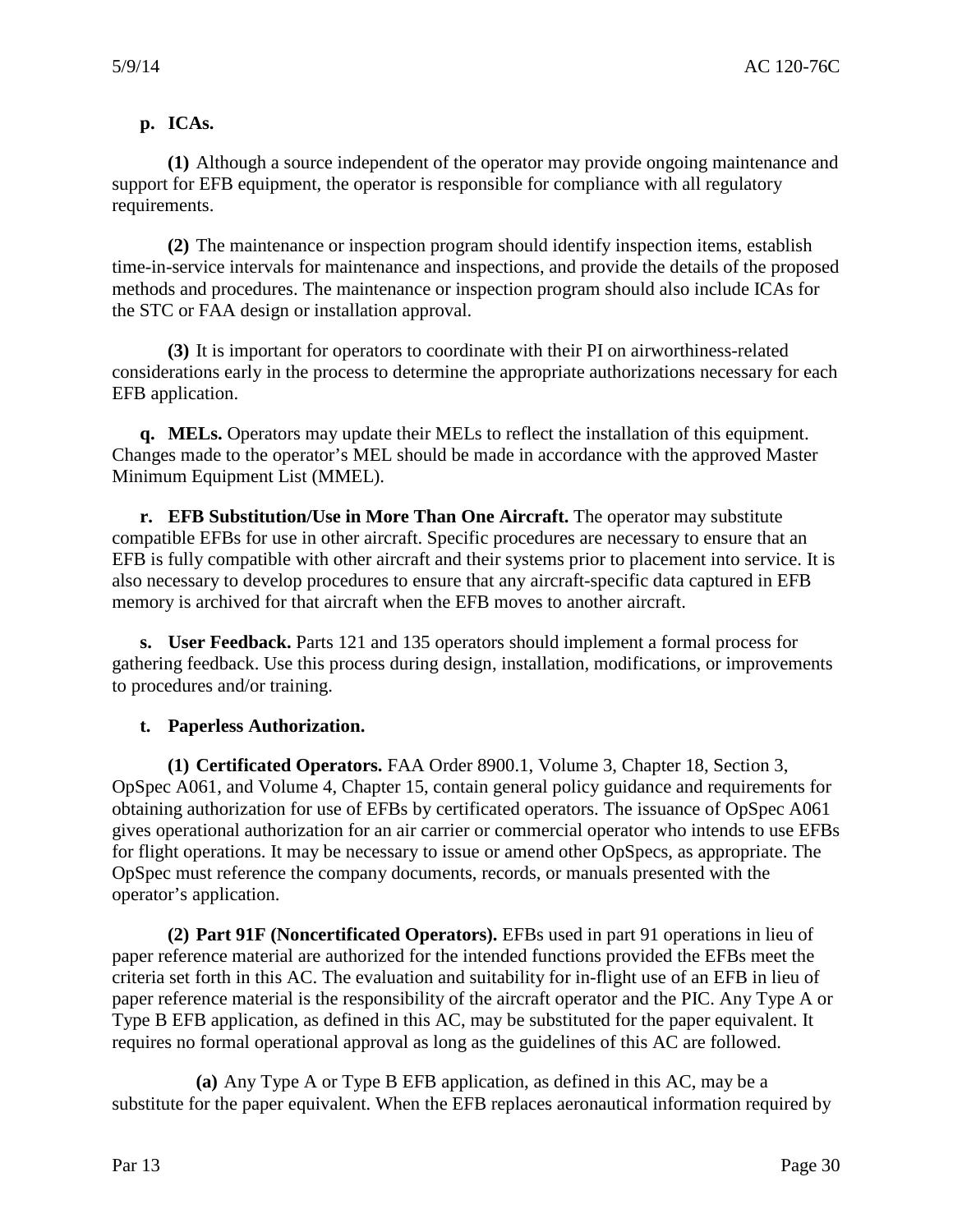14 CFR part 91, then a secondary or backup source of aeronautical information necessary for the flight must be available to the pilot in the aircraft. The secondary or backup information may be either traditional paper-based material or displayed electronically by other means.

 **(b)** The aircraft operator and/or PIC are responsible for showing compliance with all the requirements of subparagraph 13.c in this AC. This should be in written form onboard the aircraft. The EFB system onboard must be functionally equivalent to the paper reference material which the information is replacing. The pilot verifies that all information used for navigation, aircraft operation, or performance planning is current, up-to-date, and valid.

**(c)** The aircraft operator and/or PIC is responsible for making an assessment of the human/machine interface and aspects governing Crew Resource Management (CRM) in accordance with the human factors considerations of this AC. This requires training in EFB procedures and use, preflight checks of the system, the use of each operational function on the EFB, and procedures for cross-checking data entry and computed information. Also included in this training are the conditions (including phases of flight) when EFB use should be terminated.

**u. Electronic Authorization.** Final authorization for use of electronic documents, in lieu of required paper documents, requires:

**(1)** Operational evaluation completion, including the validation report;

**(2)** Reliable EFB information available for each flightcrew member;

**(3)** Compliance with FSB reports and/or OSRs, if available;

**(4)** EFB maintenance and fault reporting procedures in place;

**(5)** Noninterference testing as specified within AC 91.21-1 and this AC;

**(6)** Results from rapid decompression testing and related mitigating procedures when the EFB system hosts applications that are required to be used during flight following a rapid decompression; and

**(7)** OpSpec A061 authorization, as appropriate.

Margaret 9 allig Margaret Gilligan

Associate Administrator **Aviation Safety**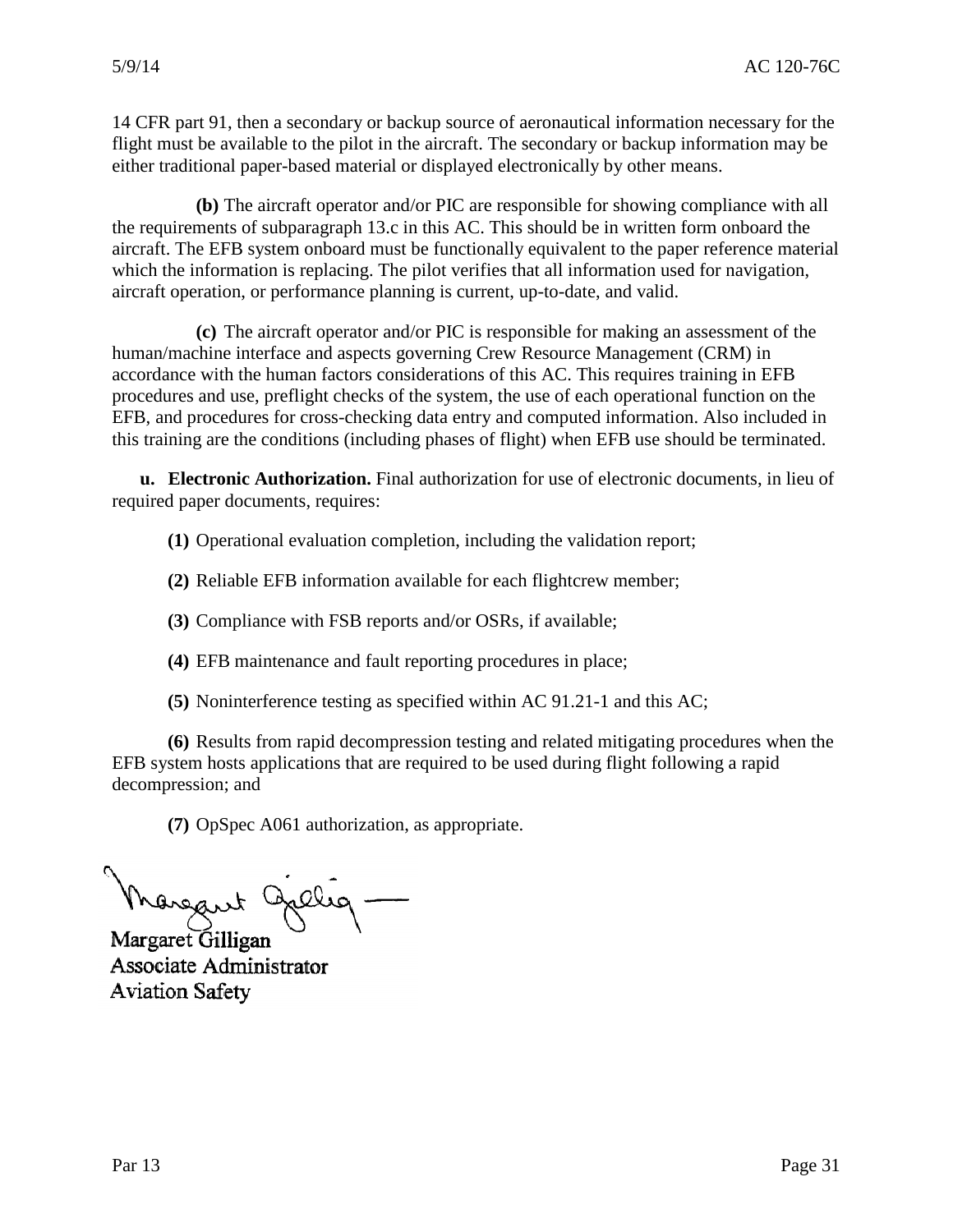#### **APPENDIX 1. EXAMPLES OF TYPE A ELECTRONIC FLIGHT BAG (EFB) APPLICATIONS REQUIRING PRINCIPAL INSPECTOR (PI) AUTHORIZATION**

- Flight Operations Manual (FOM). (If no flight operating procedures.)
- Flight Attendant (F/A) manuals. (If no flight operating procedures.)
- •Company standard operating procedures (SOP).
- •Airport diversion policy guidance, including a list of special designated airports and/or approved airports with Emergency Medical Services (EMS) support facilities.
- •Operations specifications (OpSpecs).
- •Cockpit observer briefing cards.
- •For smaller aircraft, pilot's operating handbooks (POH), including POH section IX supplements.
- •Aircraft performance data manuals (fixed non-interactive material).
- •Airport performance restrictions manual (e.g., a reference for takeoff and landing performance calculations).
- •Weight and Balance (W&B) manual, if a separate manual (fixed non-interactive material).
- •Other aircraft performance data manuals, including specialized performance data for use in conjunction with advanced wake vortex modeling techniques, land-and-hold-short operations (LAHSO) predictions, etc. (fixed non-interactive material for planning purposes).
- •Maintenance manuals.
- •Aircraft maintenance reporting manuals.
- •Aircraft flight log and servicing records.
- •Autopilot approach and autoland records.
- •Flight management system (FMS)/flight management and guidance system problem report forms.
- •Aircraft parts manuals.
- Service Bulletins (SB)/published Airworthiness Directives (AD), etc.
- •Airlines of America (ATA) 100-format maintenance discrepancy writeup codes.
- •Required Very high frequency Omnidirectional Range (VOR) check records.
- Minimum equipment lists (MEL).
- •Configuration Deviation Lists (CDL).
- •Federal, state, and airport-specific rules and regulations.
- •Airport/Facility Directory (A/FD) data (e.g., fuel availability, LAHSO distances for specific runway combinations, etc.).
- •Noise abatement procedures for arriving and departing aircraft.
- Published (graphical) pilot Notices to Airmen (NOTAM).
- •International Operations Manuals, including regional supplementary information and International Civil Aviation Organization (ICAO) differences.
- •Aeronautical Information Publications (AIP).
- •Aeronautical Information Manual (AIM).
- •Oceanic navigation progress logs.
- Pilot flight and duty-time logs.
- Flightcrew required rest logs.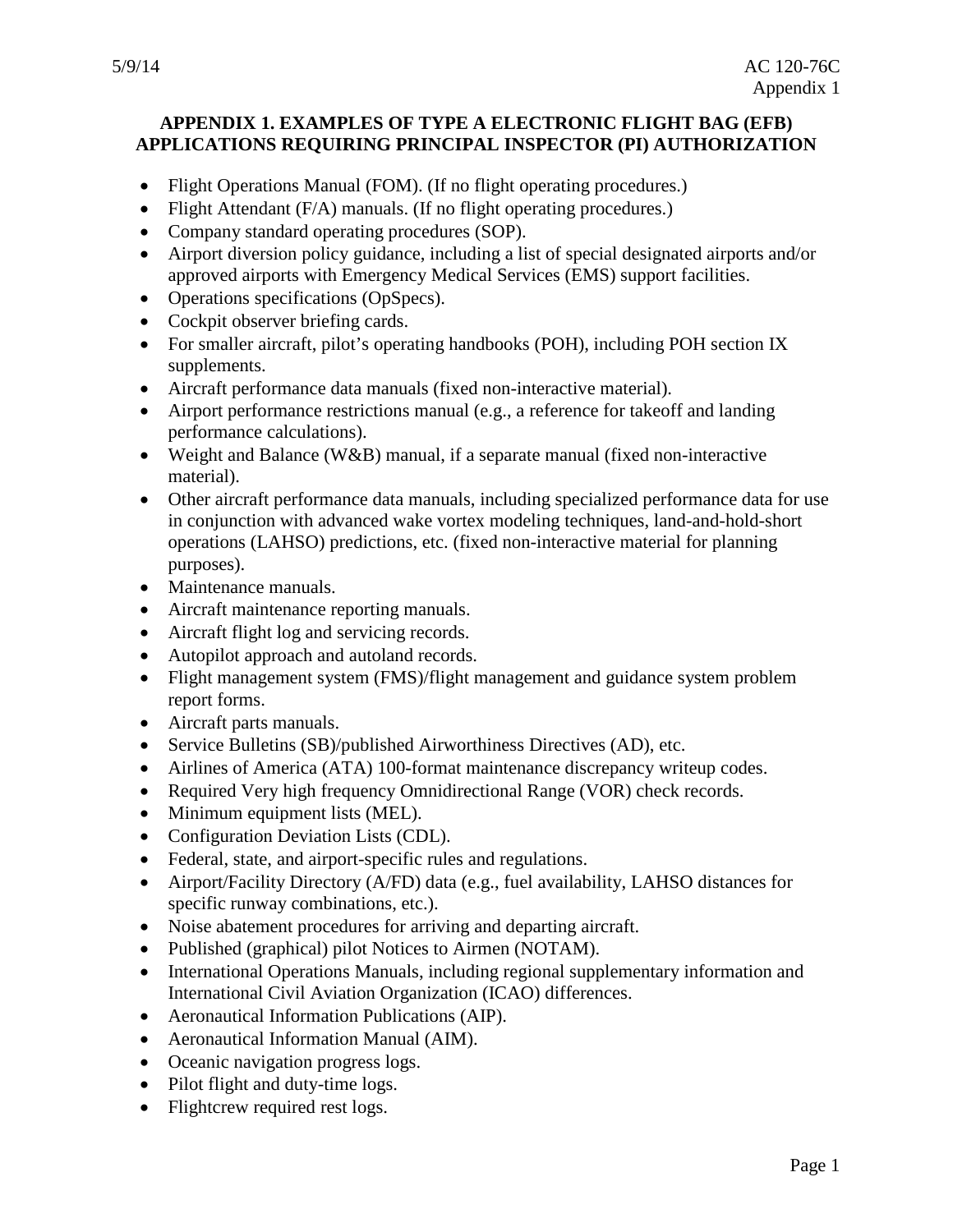- Title 14 of the Code of Federal Regulations (14 CFR) part 121 certificate holders and •Flightcrew qualification logs (such as aircraft qualifications, Class II flightcrew qualifications, Category (CAT) III qualifications, high minimums logs, night currency logs, pilot-in-command (PIC) qualifications for special areas, routes, and airports for special airports qualifications).
- •Captain's report (i.e., captain's incident reporting form).
- Flightcrew survey forms (various).
- •EMS reference library (for use during medical emergencies).
- Trip scheduling and bid lists.
- •Aircraft captain's logs.
- •Aircraft's CAT II/CAT III landing records.
- •Antiterrorism profile data.
- •Hazardous materials (hazmat)/oxidizer look-up tables.
- •ICAO DOC 9481, Emergency Response Guidance for Aircraft Incidents Involving Dangerous Goods.
- •Customs declaration and United States Department of Agriculture (USDA) agriculture inspection/clearance form.
- (SDR), etc. •Special reporting forms, such as near midair collision (NMAC) reports, National Aeronautics and Space Administration's (NASA) Aviation Safety Reporting System (ASRS), bird and wildlife encounters, owner-initiated Service Difficulty Reports
- •Incidents of interference to aircraft electronic equipment from devices carried onboard aircraft.
- •Current fuel prices at various airports.
- Realistic training modules, including "personal computer (PC) at home" training applications, "off-duty" training materials review, and preflight "mission" rehearsals.
- Check pilot and flight instructor records.
- •Aircraft operating and information manuals (performance information, W&B, systems, limitations, etc.).
- •Airline Policy and Procedures Manuals (PPM).
- •Aircraft Maintenance Manuals (AMM).
- Title 14 CFR.
- •Look up and completion of various reporting forms; e.g., company-specific forms, NASA's ASRS reports, NMAC reports, wildlife strike and hazard reports.
- •Maintenance personnel signoff of discrepancy form. (Maintenance discrepancy logs need to be downloaded into a permanent record at least weekly.)
- •Flightcrew qualifications recordkeeping, including aircraft qualifications, CAT II/III, high minimums, landing currency, flight time and duty-time, etc.
- PIC currency requirements.
- •Passenger information requests—some are directed to the gate or to the agent meeting the flight (e.g., special meal requests, wheelchair requirements, unaccompanied minors, gate information for connecting flights, flights being held for connecting passengers).
- •Cabin maintenance writeups. (Maintenance discrepancy logs need to be downloaded into a permanent record at least weekly.)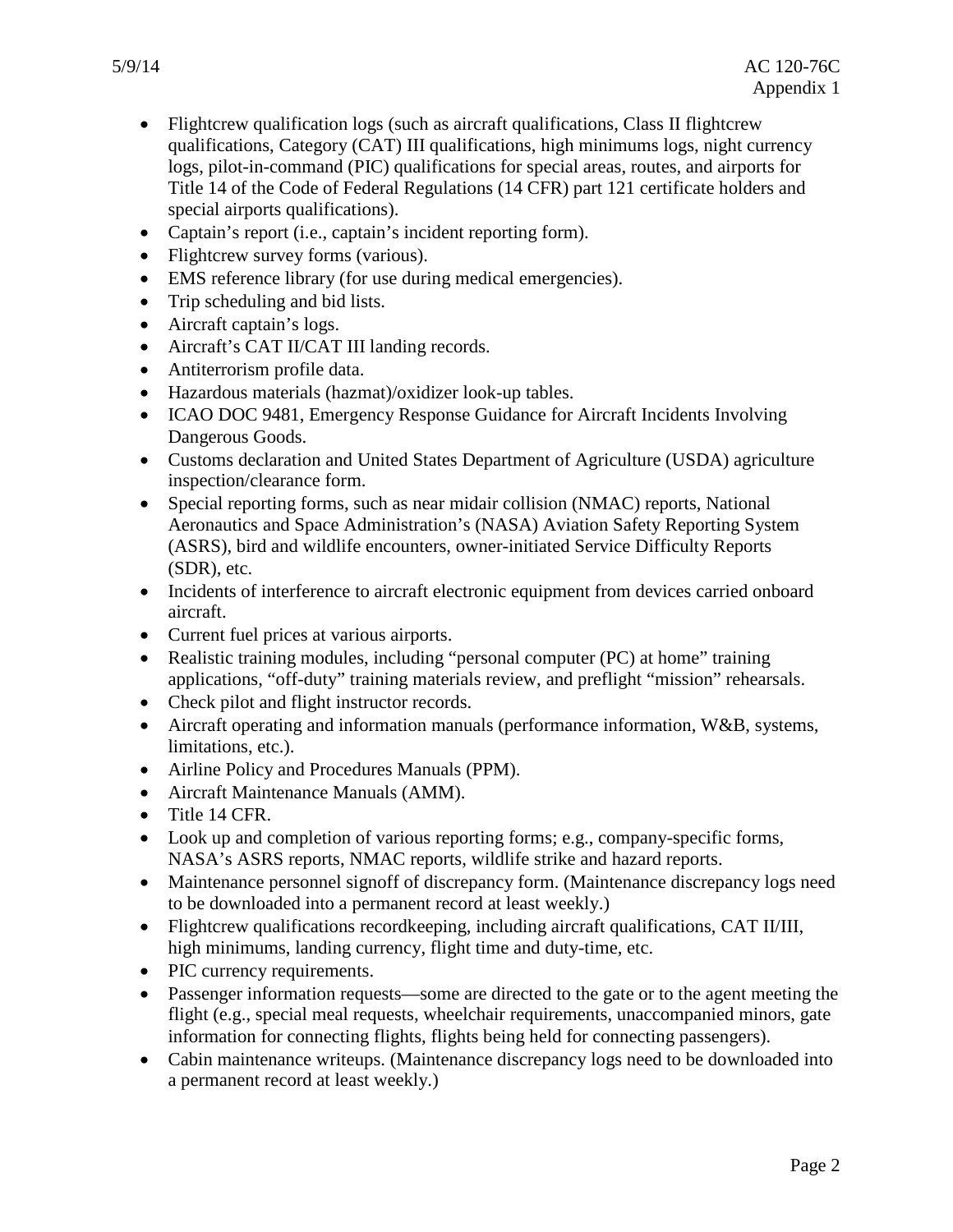•Approved electronic signature using public key infrastructure (PKI) or private key technology.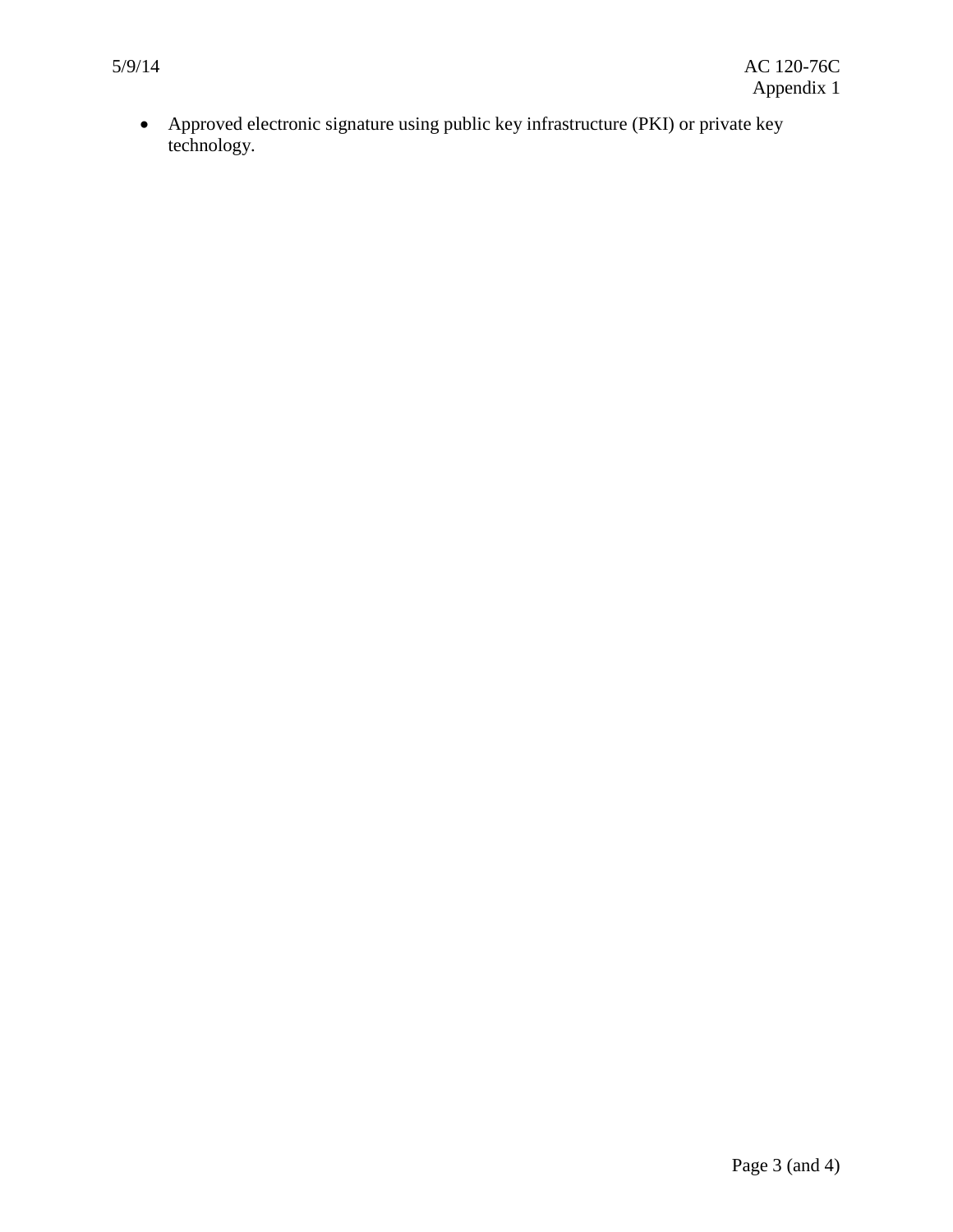#### **Principal Inspector (Pi) Authorization For Use Appendix 2. Examples Of Type B Electronic Flight Bag (Efb) Applications Requiring**

- •Airplane Flight Manuals (AFM) (or Rotorcraft Flight Manuals (RFM)) and Airplane Flight Manual Supplement (AFMS).
- Flight Attendant (F/A) manuals that include flight operating procedures.
- •Flight Operations Manuals (FOM), including emergency procedures.
- •Company FOMs.
- •Takeoff, en route, approach and landing, missed approach, go-around, etc., performance calculations. Data derived from algorithmic data or performance calculations based on software algorithms.
- Power settings for reduced thrust settings.
- •Runway limiting performance calculations.
- •Cost index modeling.
- Master flight plan/updating.
- Interactive plotting for Class II navigation.
- Mission rehearsals.
- Weight and Balance (W&B) calculations.
- •Maintenance discrepancy signoff logs. (Maintenance discrepancy logs need to be downloaded into a permanent record at least weekly.)
- •Cabin maintenance discrepancy reporting forms/location codes. (Maintenance discrepancy logs need to be downloaded into a permanent record at least weekly.)
- •Non-interactive electronic approach charts in a precomposed format from accepted sources.
- •Panning, zooming, scrolling, and rotation for approach charts.
- •Precomposed or dynamic interactive electronic aeronautical charts (e.g., en route, area, approach, and airport charts) including, but not limited to, centering and page turning, but without display of airborne aircraft/own-ship position.
- •Precomposed or dynamic interactive airport surface electronic aeronautical charts (e.g., airport moving maps) including, but not limited to, centering, page turning, and airport surface aircraft/own-ship position at speeds less than 80 knots (kts), but without display of airborne aircraft/own-ship position (i.e., not appropriate for: surface navigation, surface alerting, time-based operations, guidance, maneuvering, and control functions, etc.).
- •Electronic checklists (ECL), including normal, abnormal, and emergency. Refer to the current edition of Advisory Circular (AC) 120-64, Operational Use and Modification of Electronic Checklists, for additional guidance. EFB ECLs cannot be interactive with other aircraft systems.
- •Applications that make use of the Internet and/or other Aeronautical/Airline Operational Control (AOC) or company maintenance-specific data links to collect, process, and then disseminate data for uses such as spare parts and budget management, spares/inventory control, unscheduled maintenance scheduling, etc. (Maintenance discrepancy logs need to be downloaded into a permanent record at least weekly.)
- •Weather and aeronautical data.
- •Aircraft cabin and exterior video surveillance displays.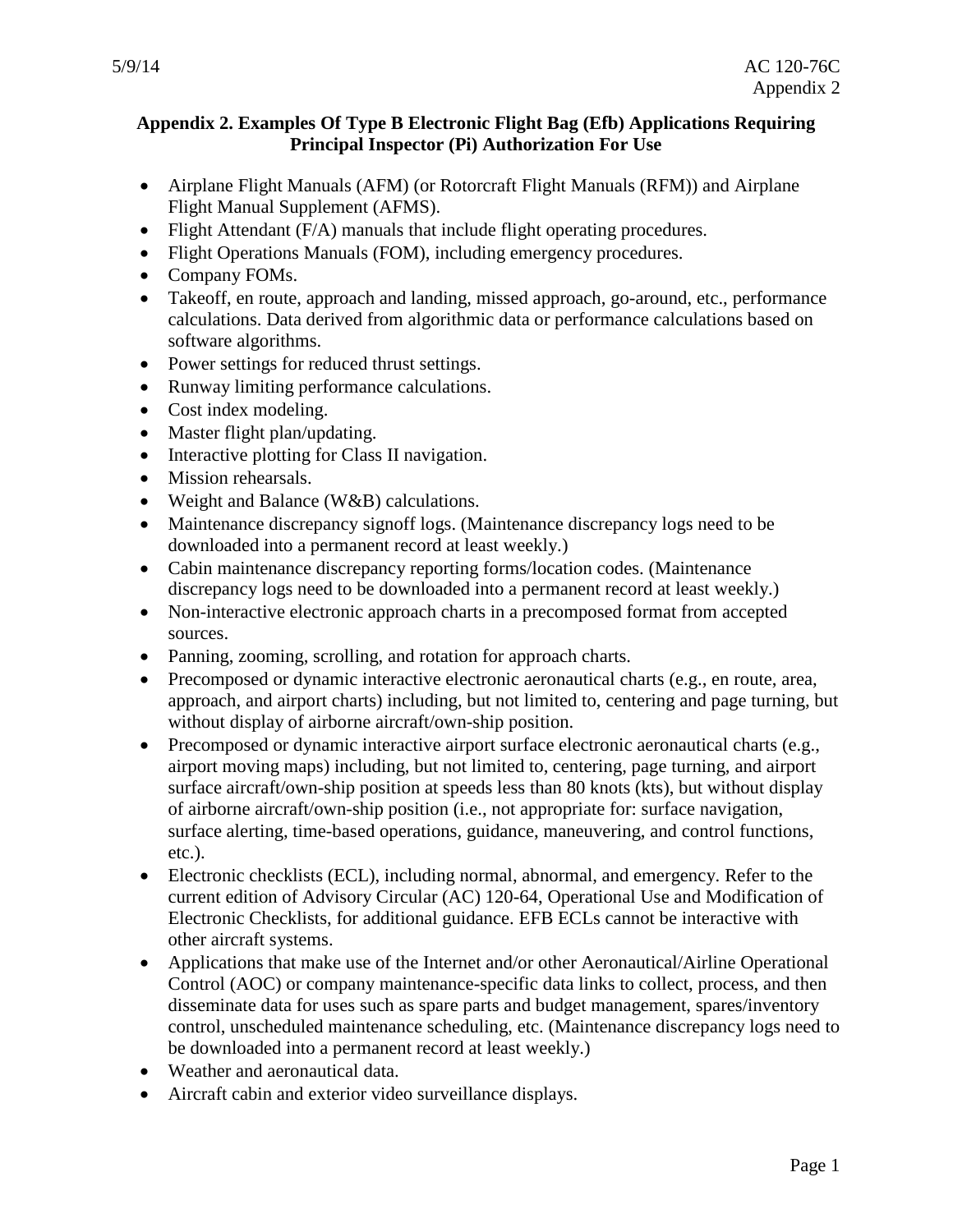# **Appendix 3. Related Reading Materials**

**1. ADVISORY CIRCULARS (AC) (current editions).** You can find ACs on the MyFAA employee Web site at https://employees.faa.gov. Operators and the public may find this information at http://www.faa.gov/regulations\_policies/advisory\_circulars.

- •AC 00-62, Internet Communications of Aviation Weather and NOTAMs.
- AC 20-115, Radio Technical Commission for Aeronautics, Inc., Document RTCA/DO-178. RTCA/DO-178.
- •AC 20-140, Guidelines for Design Approval of Aircraft Data Link Communication Systems Supporting Air Traffic Services (ATS).
- •AC 20-159, Obtaining Design and Production Approval of Airport Moving Map Display Applications Intended for Electronic Flight Bag Systems.
- •AC 20-173, Installation of Electronic Flight Bag Components.
- •AC 21-40, Guide for Obtaining a Supplemental Type Certificate.
- •AC 23.1309-1, System Safety Analysis and Assessment for Part 23 Airplanes.
- •AC 23.1311-1, Installation of Electronic Display in Part 23 Airplanes.
- AC 25-11, Electronic Flight Deck Displays.
- •AC 25-16, Electrical Fault and Fire Prevention and Protection.
- AC 25.1523-1, Minimum Flightcrew.
- •AC 25.1581-1, Airplane Flight Manual.
- AC 91-78, Use of Class 1 or Class 2 Electronic Flight Bag (EFB).
- •AC 91.21-1, Use of Portable Electronic Devices Aboard Aircraft.
- AC 120-64, Operational Use & Modification of Electronic Checklists.
- •AC 120-71, Standard Operating Procedures for Flight Deck Crewmembers.

#### **2. FAA ORDERS, POLICY STATEMENTS (PS), AND TECHNICAL STANDARD**

 MyFAA employee Web site at https://employees.faa.gov. Inspectors can access orders and notices through the Flight Standards Information Management System (FSIMS) at **ORDERS (TSO) (current editions).** You can find orders, policy statements, and TSOs on the http://fsims.avs.faa.gov. Operators and the public may find this information at http://www.faa.gov/regulations\_policies/orders\_notices.

- Order 8110.4, Type Certification.
- •Order 8150.1, Technical Standard Order Program.
- •Order 8260.3, United States Standard for Terminal Instrument Procedures (TERPS).
- •Order 8900.1, Flight Standards Information Management System (FSIMS).
- Human Factors Methods of Compliance for Flight Deck Certification. • PS ANM100-01-03A, Factors to Consider when Reviewing an Applicant's Proposed
- •PS ANM111-1999-99-2, Guidance for Reviewing Certification Plans to Address Human Factors for Certification of Transport Airplane Flight Decks.
- •TSO-C113, Airborne Multipurpose Electronic Displays.
- •TSO-C165, Electronic Map Display Equipment for Graphical Depiction of Aircraft Position.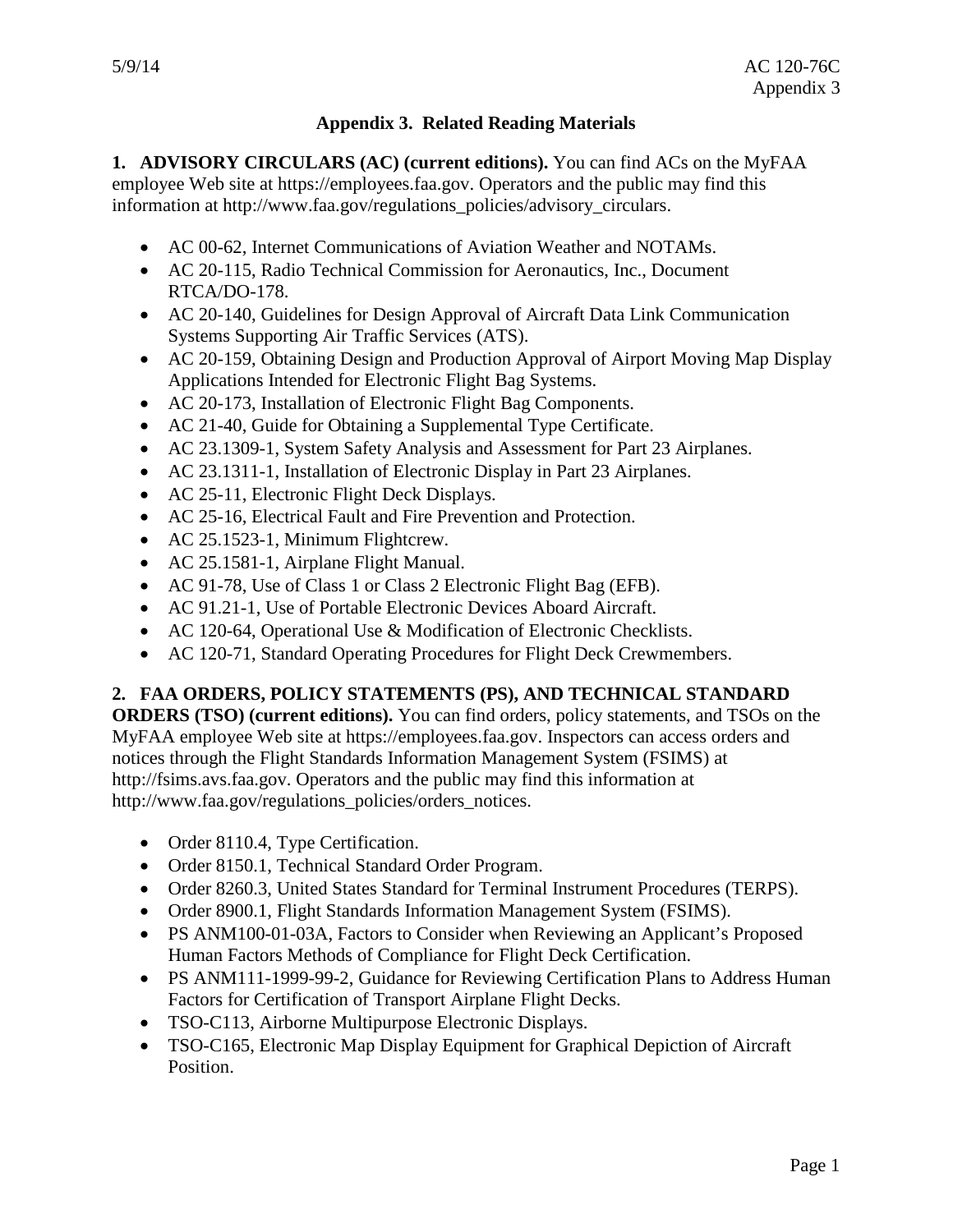# **3.INDUSTRY DOCUMENTS (current editions).**

- •RTCA/DO-160, Environmental Conditions and Test Procedures for Airborne Equipment.
- •RTCA, Software Considerations in Airborne Systems and Equipment Certification.
- •RTCA/DO-199, Potential Interference to Aircraft Electronic Equipment From Devices Carried Aboard.
- •RTCA/DO-200, Standards for Processing Aeronautical Data.
- •RTCA/DO-201, Standards for Aeronautical Information.
- •RTCA/DO-208, Minimum Operational Performance Standards for Airborne Supplemental Navigation Equipment Using Global Positioning System (GPS).
- •RTCA/DO-233, Portable Electronic Devices Carried Onboard Aircraft.
- •RTCA/DO-242, Minimum Aviation System Performance Standards for Automatic Dependent Surveillance Broadcast (ADS-B).
- •RTCA/DO-249, Development and Implementation Planning Guide for Automatic Dependent Surveillance Broadcast (ADS-B) Applications.
- •RTCA/DO-254, Design Assurance Guidance for Airborne Electronic Hardware.
- •RTCA/DO-255, Requirements Specification for Avionics Computer Resource (ACR).
- •RTCA/DO-257, Minimum Operational Performance Standards for the Depiction of Navigational Information on Electronic Maps.
- •RTCA, Minimum Operational Performance Standards for 1090 MHz Extended Squitter Automatic Dependent Surveillance-Broadcast (ADS-B) and Traffic Information Services-Broadcast (TIS-B).
- •RTCA/DO-264, Guidelines for Approval of the Provision and Use of Air Traffic Services Supported by Data Communications.
- •RTCA/DO-267, Minimum Aviation System Performance Standards (MASPS) for Flight Information Service-Broadcast (FIS-B) Data Link.
- •RTCA/DO-272, User Requirements for Aerodrome Mapping Information.
- •RTCA/DO-276, User Requirements for Terrain and Obstacle Data.
- •RTCA/DO-282, Minimum Operational Performance Standards for Universal Access Transceiver (UAT) Automatic Dependent Surveillance-Broadcast.
- •RTCA/DO-294, Guidance on Allowing Transmitting Portable Electronic Devices (T-PEDs) on Aircraft.
- •RTCA/DO-311, Minimum Operational Performance Standards for Rechargeable Lithium Battery Systems.
- •ARINC 424, Navigation System Data Base.
- •ARINC 653, Avionics Application Software Standard Interface.